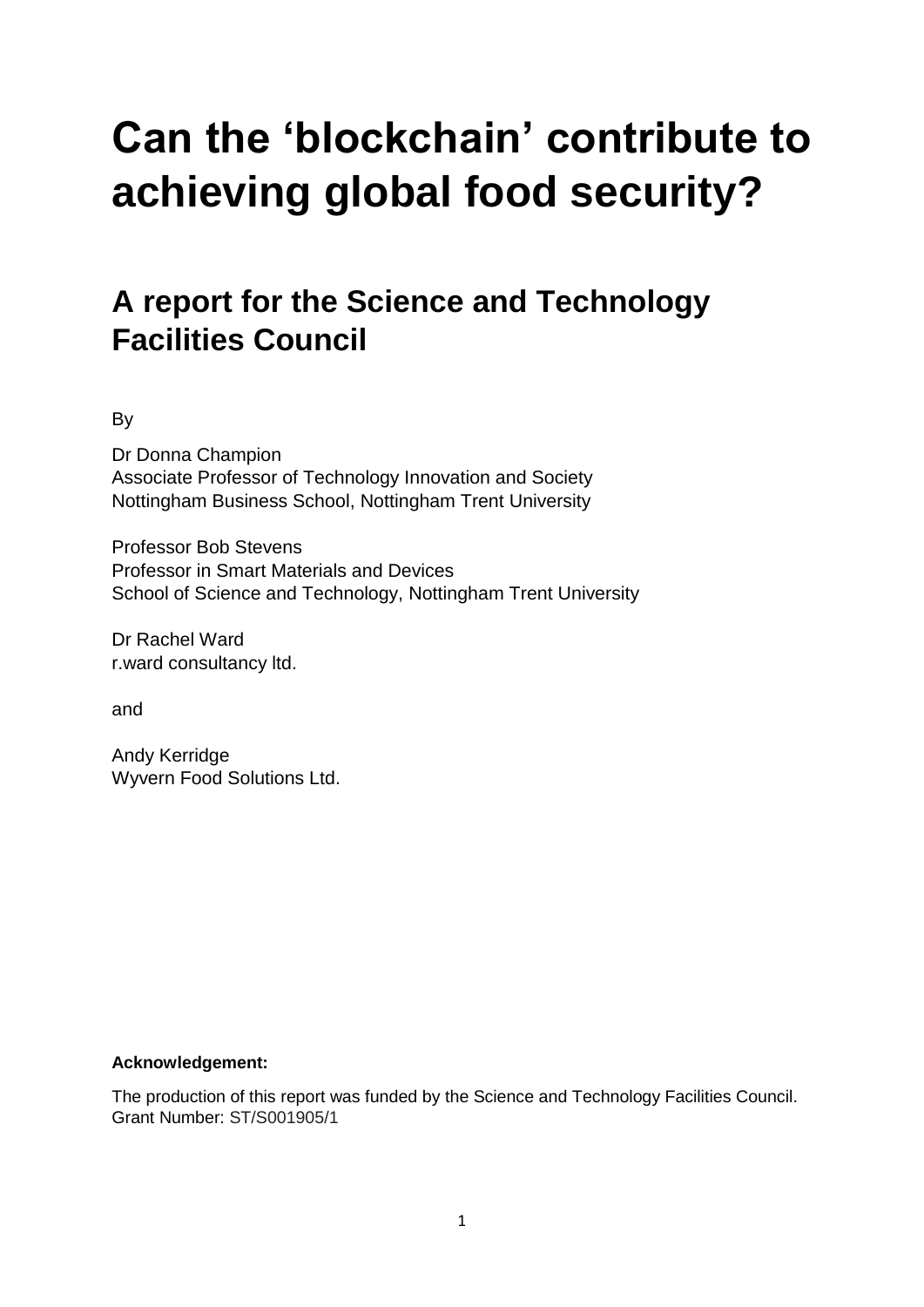## **Executive Summary**

This report explores the application of blockchains and 'distributed ledger technology' (DLT) for food supply chains, to investigate if these technologies have functionality that could contribute towards enabling global food security.

There are different types of distributed ledger technology and each type has different functionality and characteristics. Some types of DLT allow anyone to access and to update the ledger (open ledgers). Other types of DLT set up 'permissions' around who can see the transaction ledger and who can maintain the ledger. Blockchains are a specific type of distributed ledger that blend together pre-existing technology in innovative ways, incorporating peer-to-peer networks, public-private key cryptography and software algorithms known as 'consensus protocols' to create a 'tamper-evident' record of transactions for a community.

There have been a range of pilots exploring if blockchains/DLT can support supply chains across different sectors, and some pilots have been undertaken in the food sector. Most of the blockchain/DLT pilot projects we identified, have not been scaled up to full implementations. The reasons we were given for projects not progressing included: businesses were concerned about sharing their data, as they are worried about giving away their intellectual property and competitive advantage. And that businesses are struggling to identify a value proposition in blockchain technology.

We found that most of the blockchain/DLT projects in the food sector were focused on developing systems around single food stuffs, such as pork, or red meat, or lettuce, which are simple single-component food stuffs with relatively well-understood supply chains. This approach to development of new systems is very resource intensive, as each food stuff must be individually modelled. Additionally, none of the systems we identified, seemed to facilitate fully intelligent searching of the data on the ledger from across the supply chain.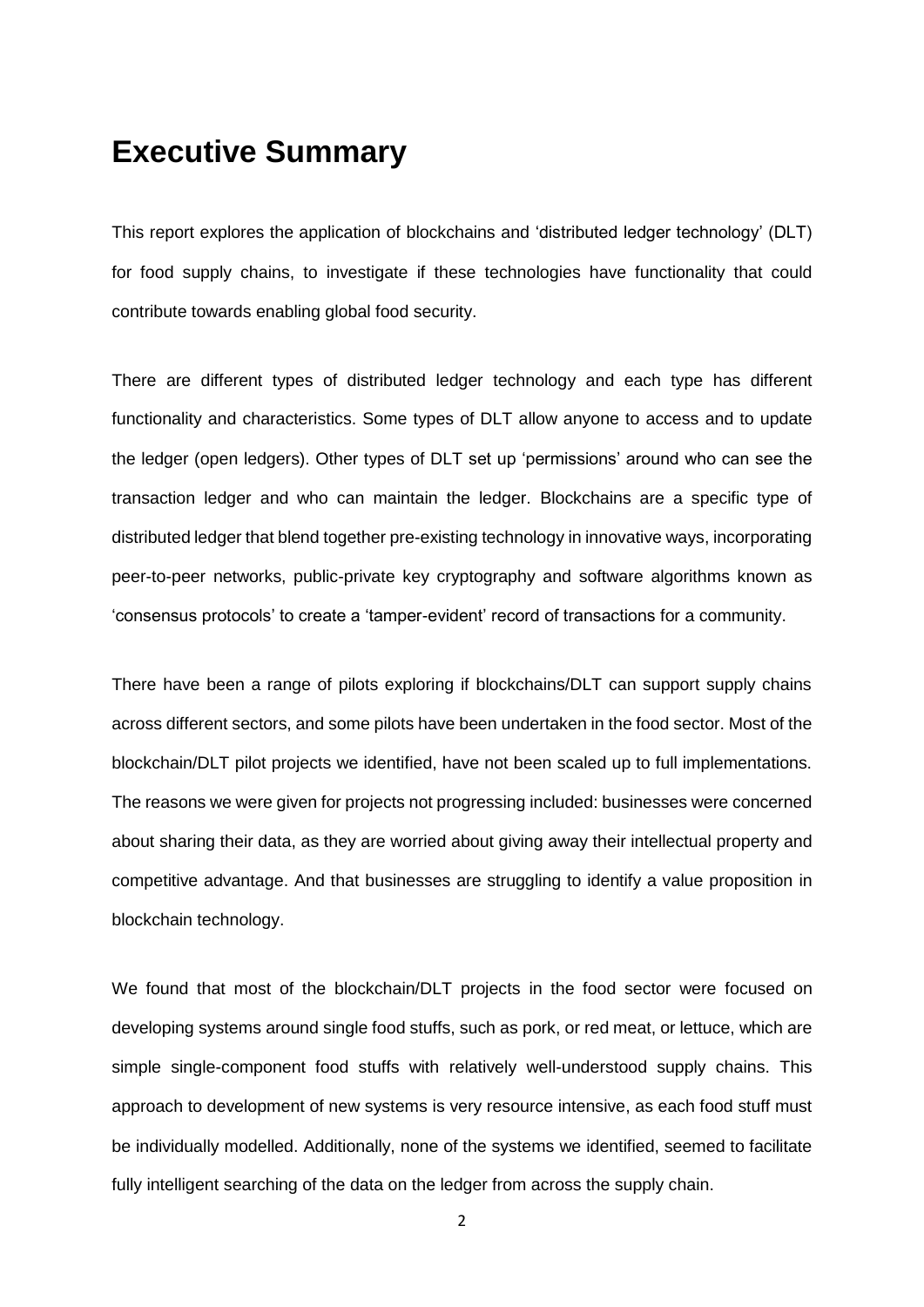We conclude that blockchain/DLT do have useful functionality that will support 'end-to-end' visibility of a supply chain, and so help to enable global food security though easier identification of food fraud, more sophisticated data analysis, and secure, controlled access to data by verified actors. Applications that facilitate this more sophisticated application of blockchain/DLT for food supply chains are still in development, but could potentially offer significant future value for the food sector.

To provide value across supply chains, blockchains/DLT will need to be integrated with other technologies, such as smart sensors, detectors and business systems to enable data on the ledger to be sourced in a trusted and verifiable way. Additionally, there will need to be strong governance around the data, to reassure food sector stakeholders that they will retain ownership and control of their data. We argue for an 'information architecture' approach, addressing the issues of data provenance and governance, as being the most appropriate way to progress towards enabling globally secure food supply chains.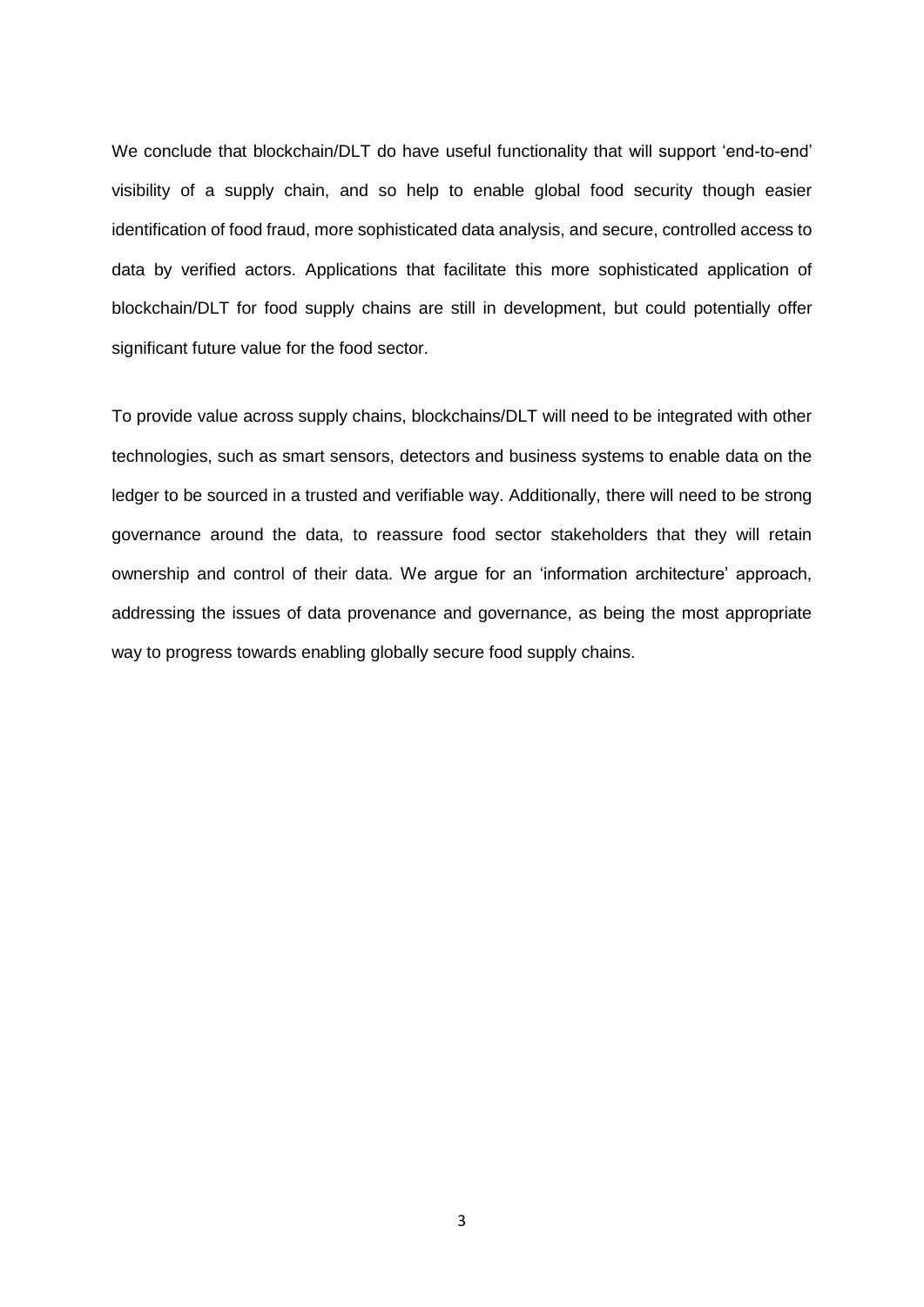## **Contents**

| <b>Executive Summary</b> | ົ |
|--------------------------|---|
| <b>Introduction</b>      | 6 |

**Part 1: A State-of-the-Art Review of Blockchain Applications in the Food Supply Chain**

|                                        | 1.1 Blockchain Technology                             |    |  |
|----------------------------------------|-------------------------------------------------------|----|--|
|                                        | 1.1.1 What are Blockchains?                           |    |  |
|                                        | 1.1.2 Public or Open Distributed Ledgers              |    |  |
| 1.1.3 Permissioned Distributed Ledgers |                                                       | 10 |  |
|                                        | 1.1.4 Private Distributed Ledgers                     | 10 |  |
|                                        | 1.1.5 The Characteristics of Blockchains              | 10 |  |
|                                        | <b>1.2 Blockchains and Food Security</b>              | 12 |  |
|                                        | 1.2.1 The Value Proposition                           | 12 |  |
|                                        | 1.3 Blockchain Case Studies in the Food Sector        | 15 |  |
|                                        | 1.3.1 The IBM-Walmart Pilot Studies                   | 15 |  |
|                                        | 1.3.2 Provenance.Org                                  | 17 |  |
|                                        | 1.3.3 Food Standards Agency (FSA) Pilot               | 18 |  |
|                                        | 1.3.4 TE Food                                         | 19 |  |
|                                        | 1.3.5 Barriers to Adoption                            | 20 |  |
|                                        | 1.4 Using Technology to enable Global Food Security   | 21 |  |
|                                        | 1.4.1 A Virtual Supply Chain                          | 21 |  |
|                                        | 1.4.2 Resonance                                       | 22 |  |
|                                        | 1.4.3 Associated Technologies                         | 22 |  |
|                                        | 1.5 Opportunities to Exploit STFC Research Capability | 23 |  |
|                                        | 1.5.1 STFC Hartree                                    | 23 |  |
|                                        | 1.5.2 STFC Technology                                 | 24 |  |
|                                        | 1.5.3 Technology at Daresbury (T@D)                   | 25 |  |
|                                        | 1.5.4 The Detector Systems Group                      | 25 |  |
|                                        | 1.5.5 RAL Space                                       | 26 |  |
| 1.5.6                                  | The STFC Food Network (SFN+)                          | 27 |  |

**Part 2: Mapping the Food Supply Chain**

| 2.1 Food Supply Chain Challenges            | 29  |
|---------------------------------------------|-----|
| 2.1.1 A Food Sector Stakeholder Perspective | 29  |
| 2.1.2 Food Supply Chain Mapping             | -31 |
| 2.1.3 Assurance and Compliance Standards    | 32  |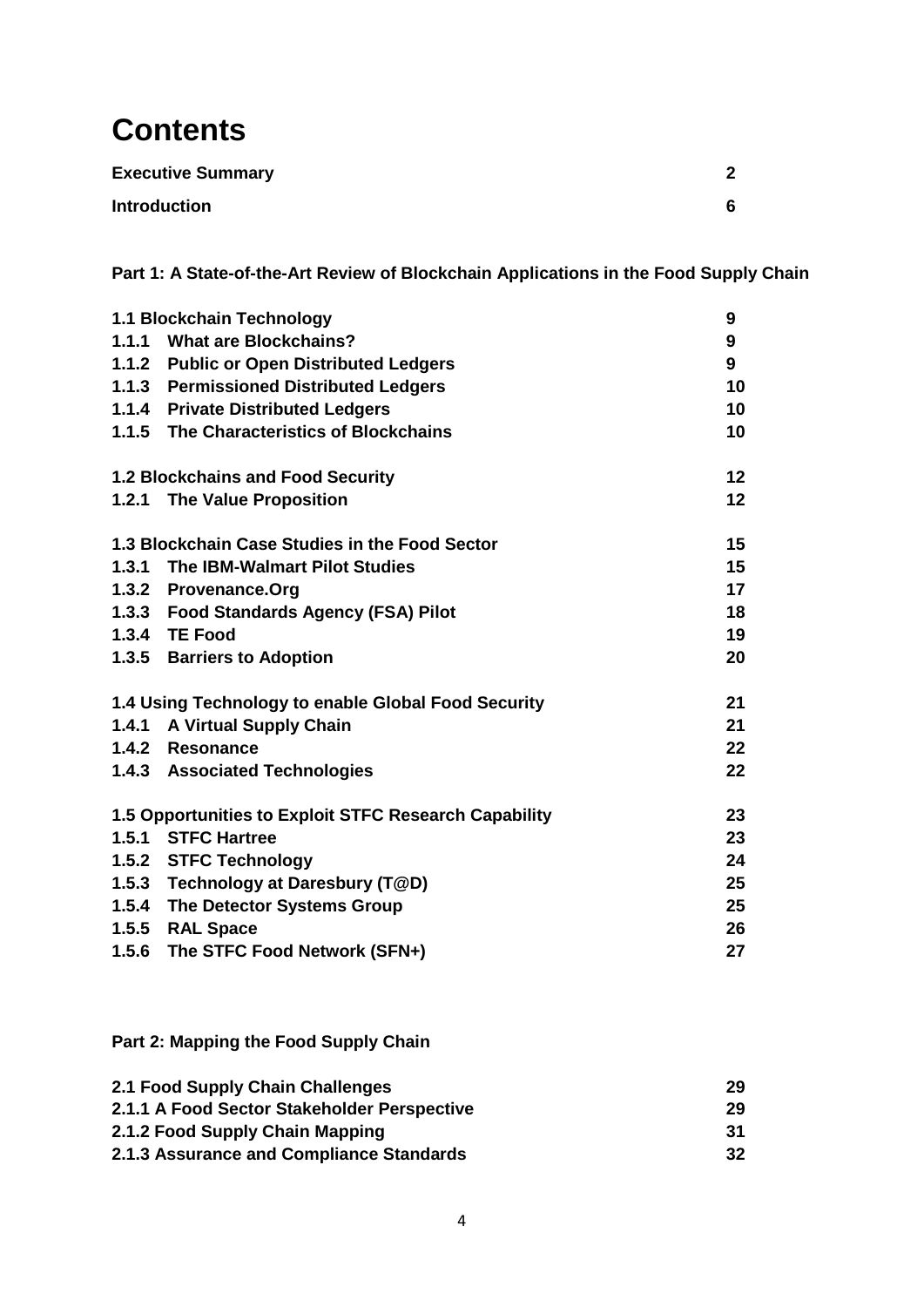| 2.2 Complex Food Product Case Studies     | 34 |
|-------------------------------------------|----|
| 2.2.1 Multicomponent Food Products        | 34 |
| 2.2.2 Claims and Authenticity             | 34 |
| 2.3 Food Law                              | 35 |
| 2.3.1 Food Safety and Standards in the UK | 35 |
| <b>Conclusion</b>                         | 37 |
| <b>References</b>                         | 38 |

## **Figures**

| Figure 1: Data provenance, information architecture and governance | 14 |
|--------------------------------------------------------------------|----|
| Figure 2: The main divisions making up the food supply chain       | 31 |

## **Appendices**

| Appendix 1: Companies interested in developing smart packaging           | 40 |
|--------------------------------------------------------------------------|----|
| Appendix 2: Divisions of the food supply chain and allied services       | 41 |
| Appendix 3: Standards for assurance/certification for food supply chains | 46 |
| Appendix 4: Case study of a gluten-free smoked haddock fishcake          | 50 |
| Appendix 5: Case study of an Aberdeen Angus beefburger                   | 55 |
| Appendix 6: Division of Responsibility for Food Law in the UK            | 59 |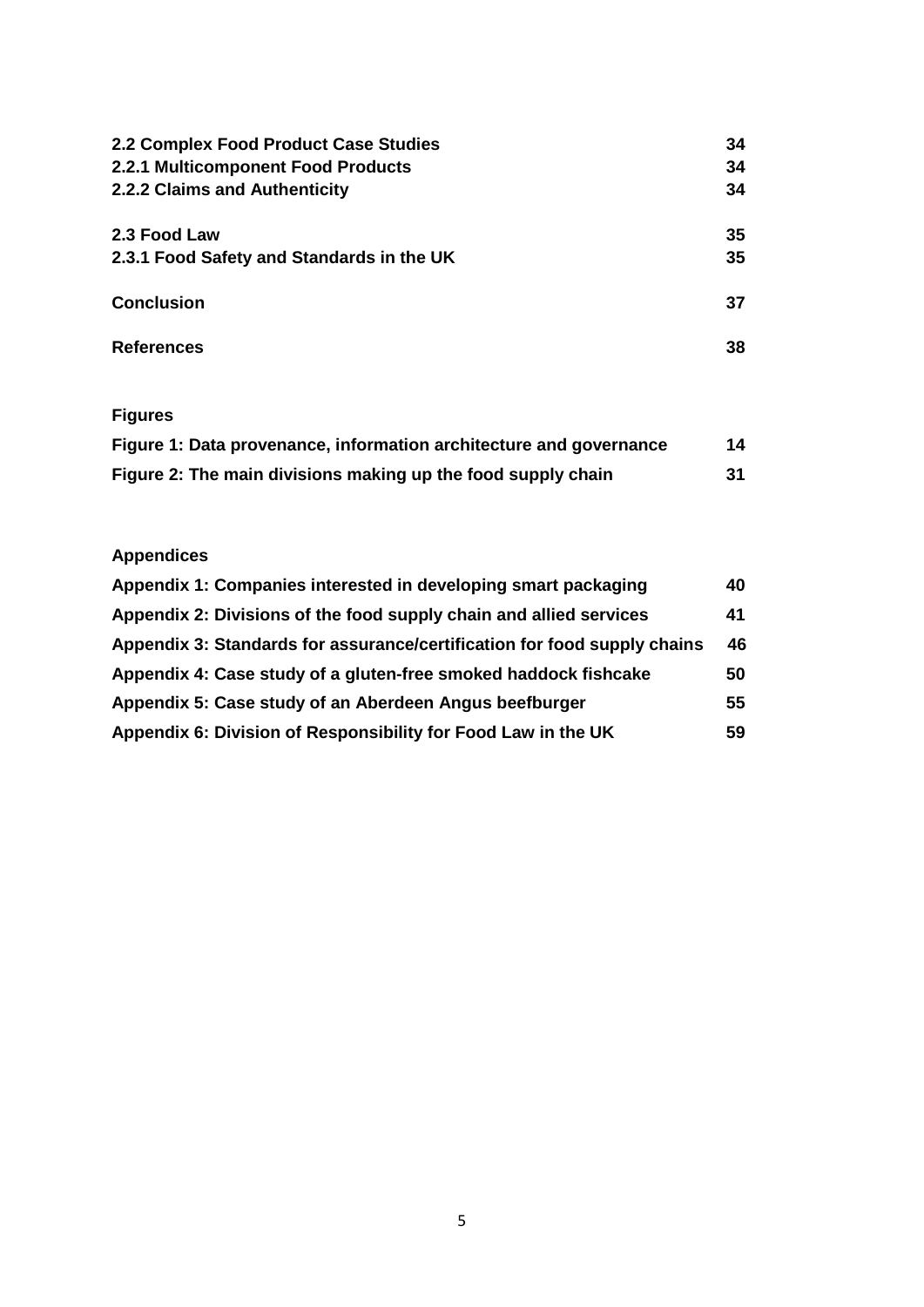## **Introduction**

This research explored if blockchains (a specific type of distributed ledger) could contribute towards achieving global food security.

In part 1, the report provides a review of blockchain and distributed ledger technology (DLT) functionality and characteristics, and discusses a range of pilot projects that have experimented with different configurations of these technologies in food supply chain contexts. This section includes an overview of how the research capability of the Science and Technology Facilities Council (STFC) could be exploited to fast-track the development of new technologies, including blockchain and distributed ledgers, to enable global food security, and position the UK as a world leader in food safety and food supply chain technology and expertise.

Part 2 provides an overview of the food supply chain, mapping out and identifying the major stakeholders who are needed to engage in work to design and implement an information architecture that would enable a secure food supply for the UK. The food supply chain in the UK is global in scale, with food being sourced from across the world and transported via complex logistics and operational processes. Current research into blockchains/DLT for the food supply chain have focused on single food stuffs such as mangoes, or pork, or red meat. To understand if these technologies offer a significant value proposition, we need to consider multi-component food products, which have much more complex supply chains. We demonstrate this by mapping out the stakeholders involved in supplying two well-known food products: a gluten-free fishcake and an Aberdeen Angus beef-burger. These use-cases offer a starting point for understanding the scale and difficulty of achieving global food security.

We conclude the report by arguing that blockchains and DLT do have functionality that can enable sensitive data to be held securely and to manage appropriate access and analysis of the data. It is also clear that other technologies, such as smart sensors, detectors and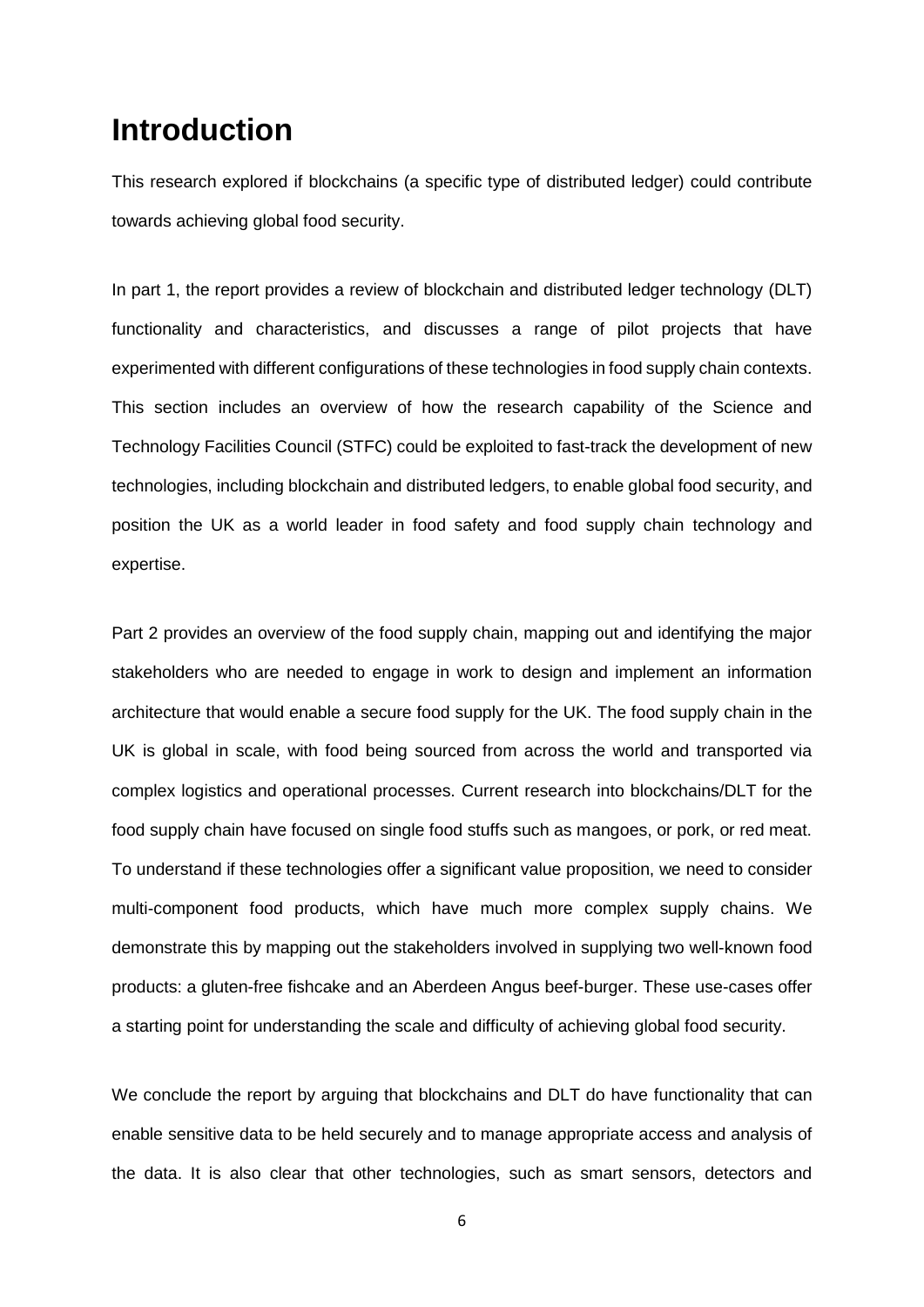business systems, have a significant role to play in sourcing the data held on blockchains/DLT in ways that can be trusted and validated.

We argue that to successfully use blockchains/DLT to help address the challenge of global food security we need to consider the structural design for how information is shared across the whole environment, the relationships between data and sources of data across the supply chain. Applications that facilitate this more sophisticated application of blockchain/DLT for food supply chains are still in development, but demonstrate a potentially significant future value proposition for the food sector.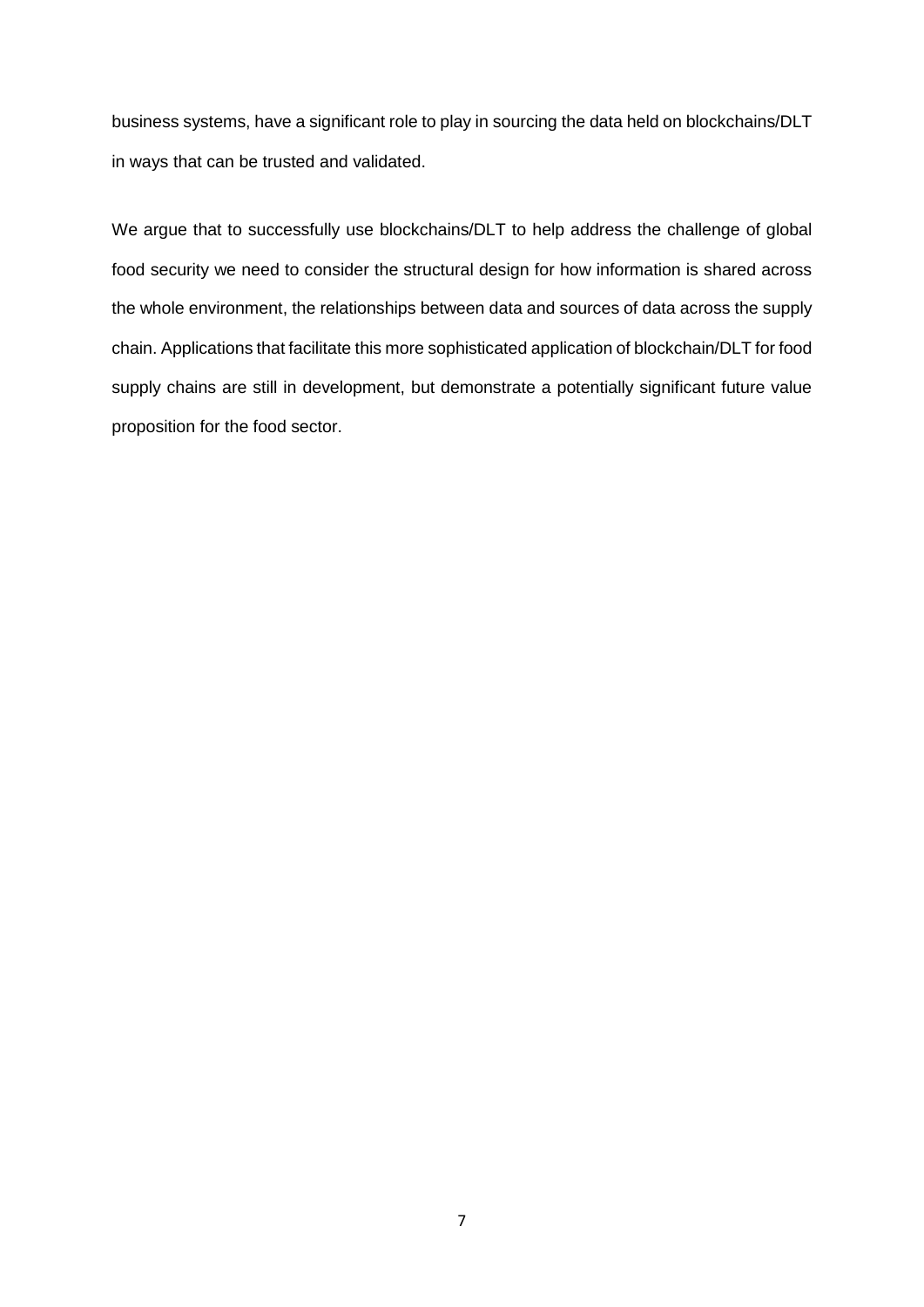# **Part 1: A State-of-the-Art Review of Blockchain Applications in the Food Supply Chain**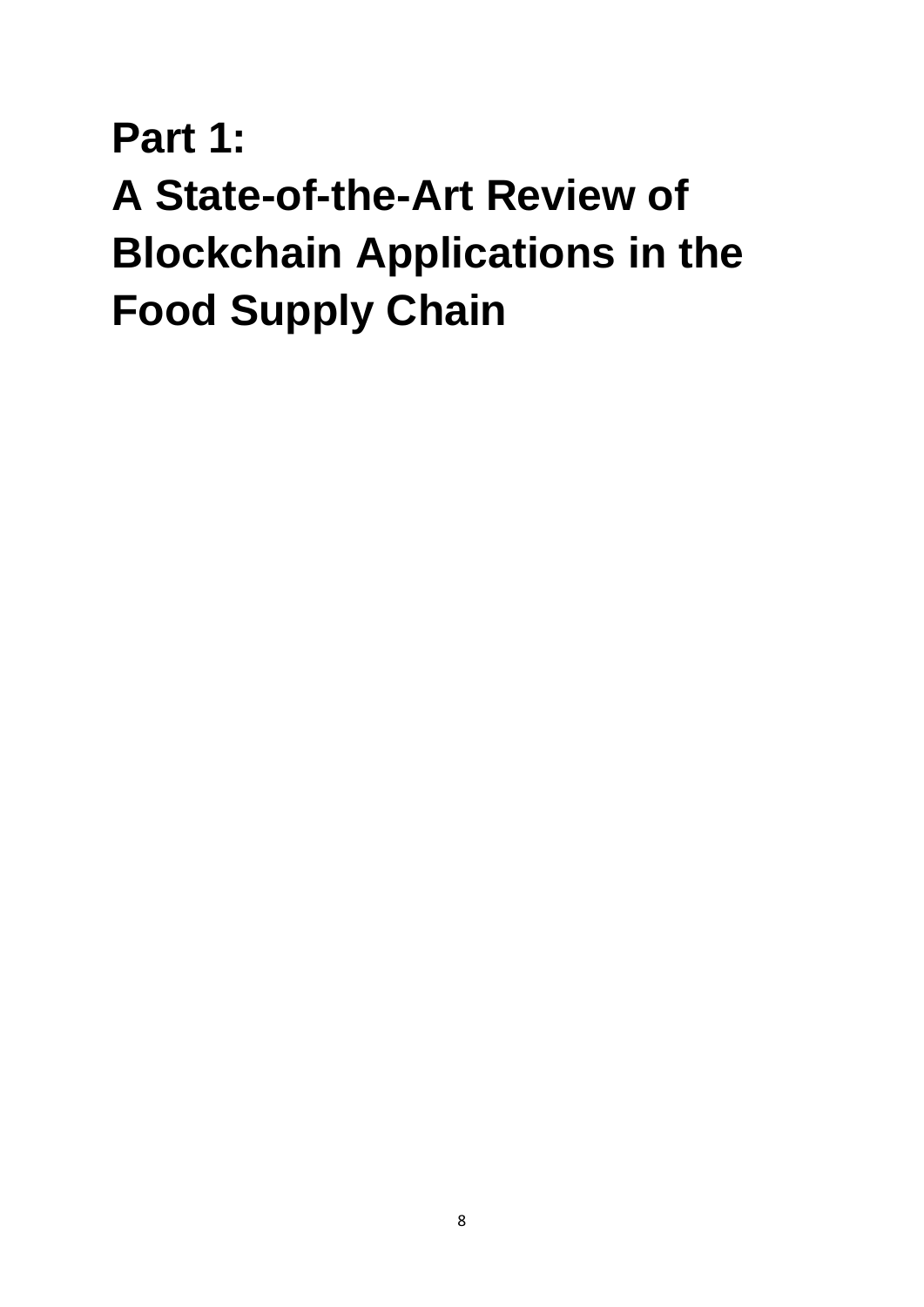#### **1.1. Blockchain Technology**

#### **1.1.1 What are Blockchains?**

Blockchains are a specific type of 'distributed ledger technology' (DLT) that blends together several pre-existing technologies in a novel way. Blockchains are made up of peer-to-peer networks, public-private key cryptography and software algorithms known as 'consensus protocols' to create a 'tamper-evident' record of transactions (De Filippi and Wright, 2018). These records of transactions, or ledgers, document exchanges of assets between parties. The ledger for a blockchain is distributed across a network, i.e. a copy of the ledger is saved at multiple sites (or nodes) and each copy is updated as transactions occur. The updating process can happen in minutes, or fractions of a second, depending on the governance protocols and the type of network that connects each node.

There are many different types of distributed ledgers each with unique characteristics. The term 'blockchain' usually (although not always) refers to distributed ledgers that have no centralized control to manage and update the ledger, they are collectively managed by peerto-peer networks. These are examples of 'public' or 'open' distributed ledgers.

#### **1.1.2 Public or Open Distributed Ledgers**

These distributed ledgers have an 'open membership' policy, which means anyone can download the ledger to see what transactions have occurred, and anyone with the requisite skills and resources can participate in the work to update and maintain the ledger. These ledgers often also make their source code open to allow any software developers who are interested, to update and improve the software protocols over time. Blockchains such as Bitcoin and Ethereum, are examples of open distributed ledgers, these are explained in more detail in section 1.1.5.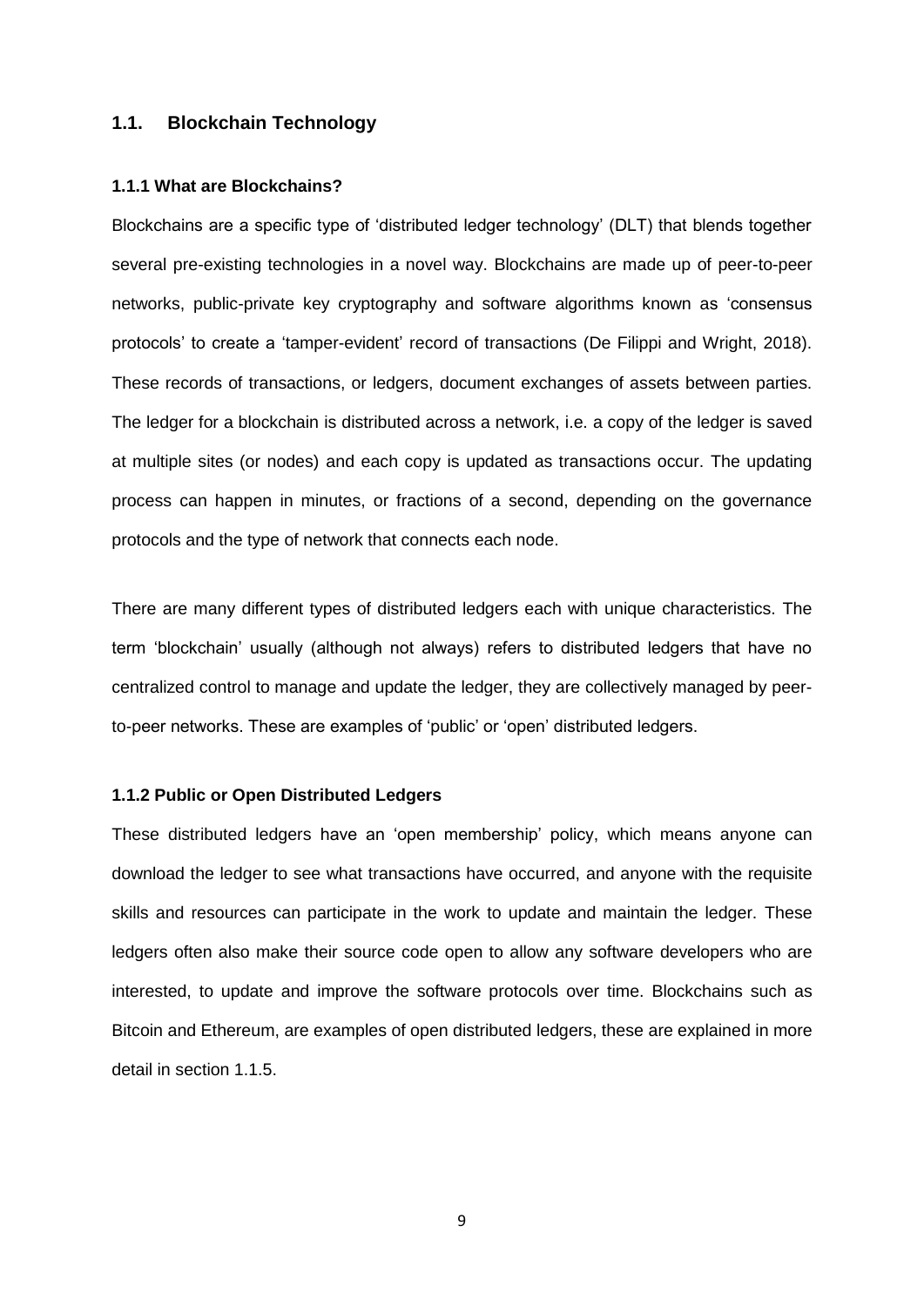#### **1.1.3 Permissioned Distributed Ledgers**

This type of distributed ledger controls who can participate in the network, through using layers of 'permission' (implemented through software) to determine what action specific participants can take. For example, only some members of a permissioned network will be able to update the software protocols to maintain the system and add transactions to the ledger. In these permissioned ledgers, the transaction ledger might be open for anyone (even non-members) to see, or the ledger might have controls managing who can see what data on the ledger. An example of a permissioned distributed ledger is Ripple.

#### **1.1.4 Private Distributed Ledgers**

These are closely controlled distributed ledgers, with the community usually made up of only a few members, who either already know and trust each other, or who are vetted before joining to establish trust between partners. These private ledgers are used to manage confidential trades between members and the ledger is only visible to those with the requisite permission.

#### **1.1.5 The Characteristics of Blockchains**

The term 'blockchain' comes from the way the transaction data is gathered into 'blocks' for the peer-to-peer (P2P) network to validate as being 'true', before the transaction record is added to the ledger. The ledger is created from a 'chain' of records, (or blocks), each cryptographically secured to the previous block of data creating a record that is 'tamperevident', i.e. if anyone tries to change a specific record in the ledger, it will be immediately obvious to the P2P network maintaining that ledger. (For a full technical description of how blockchains and distributed ledgers work see: Nakamoto, 2008; or Narayanan *et al*, 2016).

Blockchains are best-known for their cryptocurrency applications e.g. in Bitcoin and Ethereum. Both Bitcoin and Ethereum are examples of an open distributed ledger, where anyone can download the ledger and participate in updating the ledger; the process of validating the data added to the ledger is referred to as 'mining' (see Narayanan *et al*, 2016). Cryptocurrency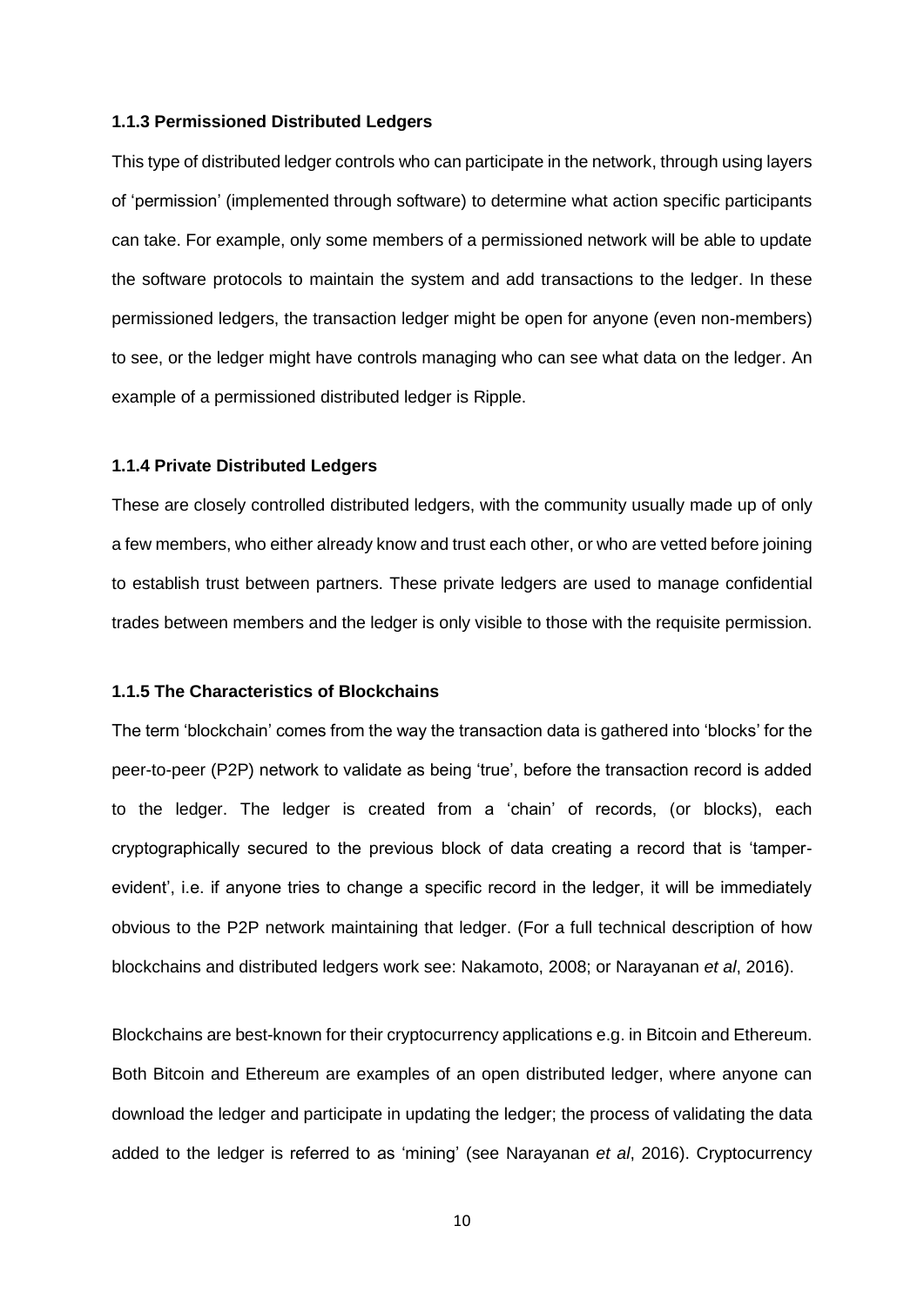applications of blockchain reward the effort required to validate the transactions on the ledger by awarding tokens. For example, the bitcoin token on the Bitcoin ledger, and 'ether' on the Ethereum ledger. There are other types of cryptocurrency too. Ripple is an example of a cryptocurrency where the P2P network is made up of vetted members, although the transaction ledger is open for anyone to see.

Some blockchains, (for example, the Ethereum blockchain), have been designed with aim of supporting increasingly autonomous trading and exchange through the application of *Smart Contracts*. Sklaroff (2017), describes smart contracts as "decentralized agreements built in computer code and stored on a blockchain". Proponents of smart contracts argue that by embedding decisions and contracts into code, secured on a blockchain, it will be possible to enable a future that operates autonomously without human intervention, and so support leaner and more efficient trade.

Blockchains (often in combination with smart contracts) are currently being tested as a means of controlling access to public services and to critical resources. For example, blockchains are being piloted as a platform and secure infrastructure for government information in the United Arab Emirates (Wall Street Journal, 2017); managing energy market transactions (Financial Times, 2017) and as an infrastructure capable of supporting the realization of the United Nations Sustainable Development Goals (United Nations, 2018). One suggested use case for blockchains is as a supporting infrastructure for food supply chains, where the functionality of blockchains could potentially facilitate transparency and assurance end-to-end across the supply chain, enabling improved certification capabilities, as well as facilitating identification of fraud and dishonest transactions.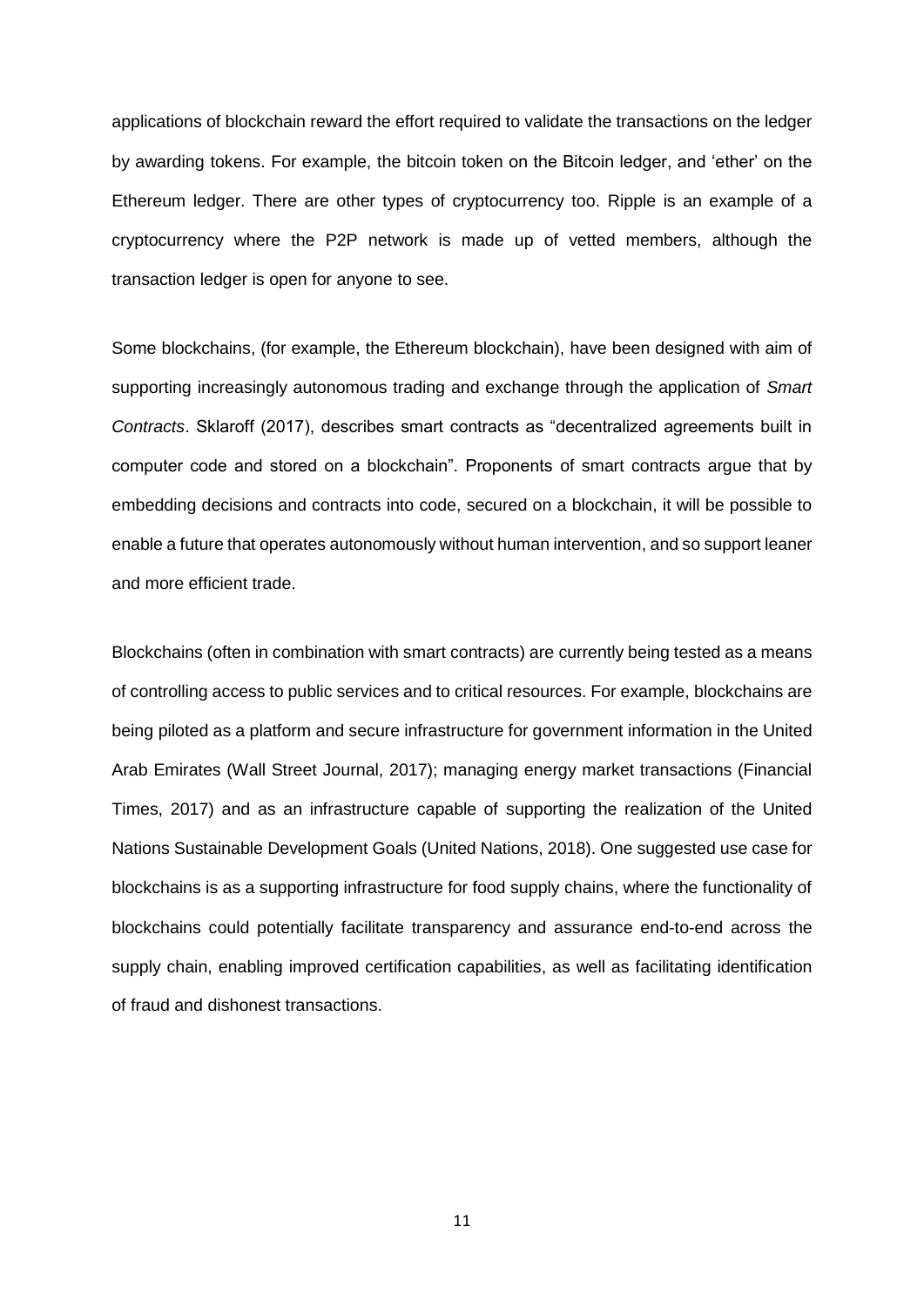#### **1.2. Blockchains and Food Security**

#### **1.2.1 The value proposition**

McDermott (2017) suggests that blockchains can help to address business challenges around achieving food security by holding a trusted source of data that can be speedily and securely communicated between partners, suggesting that "the trust [blockchain] delivers enables more efficient and complete sharing of critical data that derives enterprise transactions". Blockchains have been argued to have the potential to enable managers to remotely trace all information around a product. For example, Bottemelier (2011) suggested that in the event of a food product becoming tainted, blockchains could help to identify which specific products need to be withdrawn from sale, rather than having to remove the entire product line from sale, an event which happens currently. Del Castillo (2016) also suggests that blockchains could facilitate such tracking to occur in seconds rather than days.

Whitworth *et al* (2017), in a recent report for the Open Data Institute, regard the recent introduction of the General Data Protection Regulation act (GDPR) as an opportunity for the UK grocery retail sector to work more proactively with customers to explain their data rights and to make a case for the benefits of data-sharing, which they suggest would help to build trust and loyalty in the sector's customer base. The Open Data Institute (2018) has also called for a data working group for the Food sector to be set up to explore and encourage the sharing of non-personal data to benefit consumers, the report argues that " sharing this [data] would help build a culture of open innovation by getting retail sector organisations to work together [...and connect] them with external organisations that could use the data to build valuable new products and services" (Whitworth *et al*, 2017, p. 19).

The Open Data Institute (2018) have demonstrated that sharing data with a wide community of potential interested users can create a foundation for increased innovation, sharing of best practice and management of risk. In other sectors, such as transport services, increased access to data has driven the development of new products and services, and has provided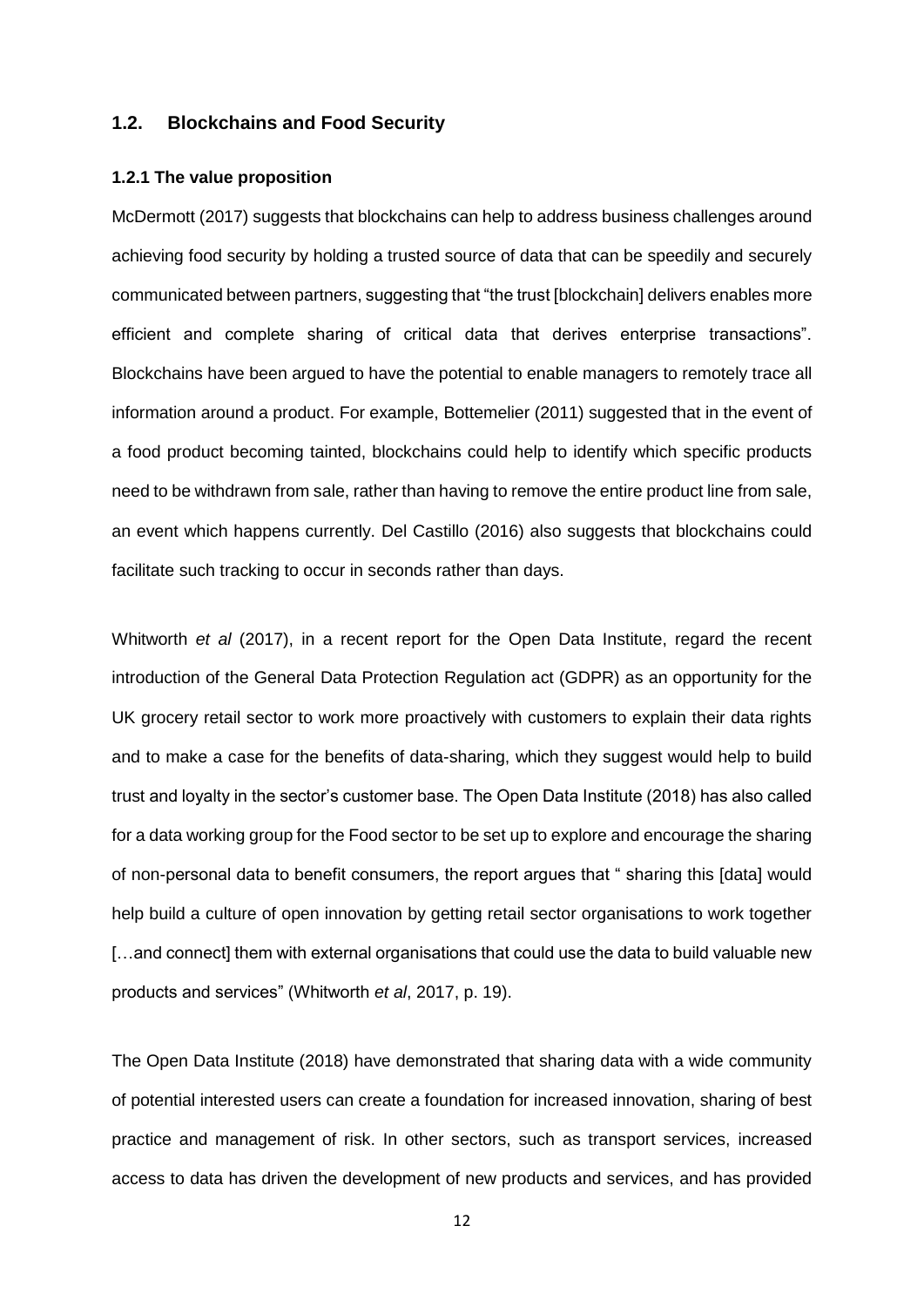customers with much more choice. However, currently the food industry shares data on a 'need-to-know' basis, with information usually only being exchanged with direct partners in the supply chain, or with relevant parties in the case of a food recall.

Blockchain and DLT applications do have the potential to support a secure 'end-to-end' view of the data across supply chains. For such a system to be trusted however, the data needs to be sourced from a validated and trusted 'origin'. The food supply chain incorporates a plethora of technologies and devices such as mobile devices; smart sensors on storage facilities or transport; smart packaging; surveillance equipment or detectors able to determine food product composition in a non-destructive way. Understanding how to verify the provenance and source of data stored on a ledger needs to be investigated as part of any research conducted in this space.

There is also a need for agreed governance principles and structures, to manage standards and appropriate data sharing between all stakeholders, including the regulators. In other words, blockchain/distributed ledgers can only securely manage access and appropriate sharing of data across the food supply chain, if implemented within a defined information architecture, operating with known and accepted open standards, where the data on the ledger is known to derive from a verified source, or provenance.

Achieving a value proposition from blockchain technology then requires three areas to be understood: the data provenance, open standards setting out an information architecture, and agreed governance principles for management of the data and architecture.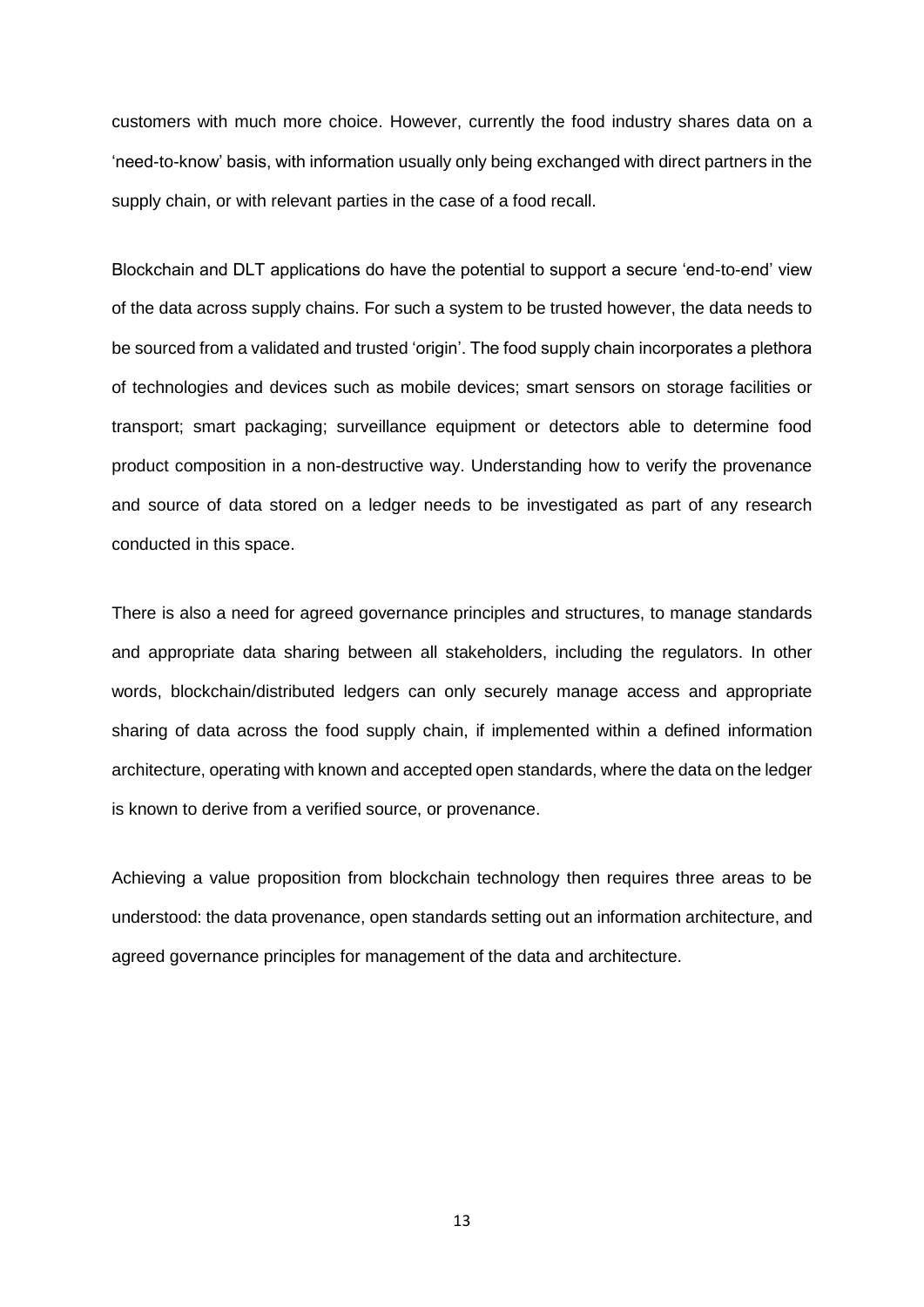

**Figure 1: Data provenance, information architecture and governance.**

In conducting this research, it became clear that there are industry concerns around sharing information across the whole supply chain, as businesses need to protect the intellectual property embedded their data. Additionally, there is some evidence that to date, many small pilots applying blockchains/distributed ledger technology to food supply chains have been reported to offer insufficient additional capability and 'value-add' to warrant significant further investment. This may be because, so far, most pilot projects for food have been limited in scope, focusing on individual food ingredients or food stuffs delivered over a small and welldefined supply chain.

The next section reviews some of the case studies and pilot projects that have explored the application of blockchains/distributed ledger technologies in the food sector.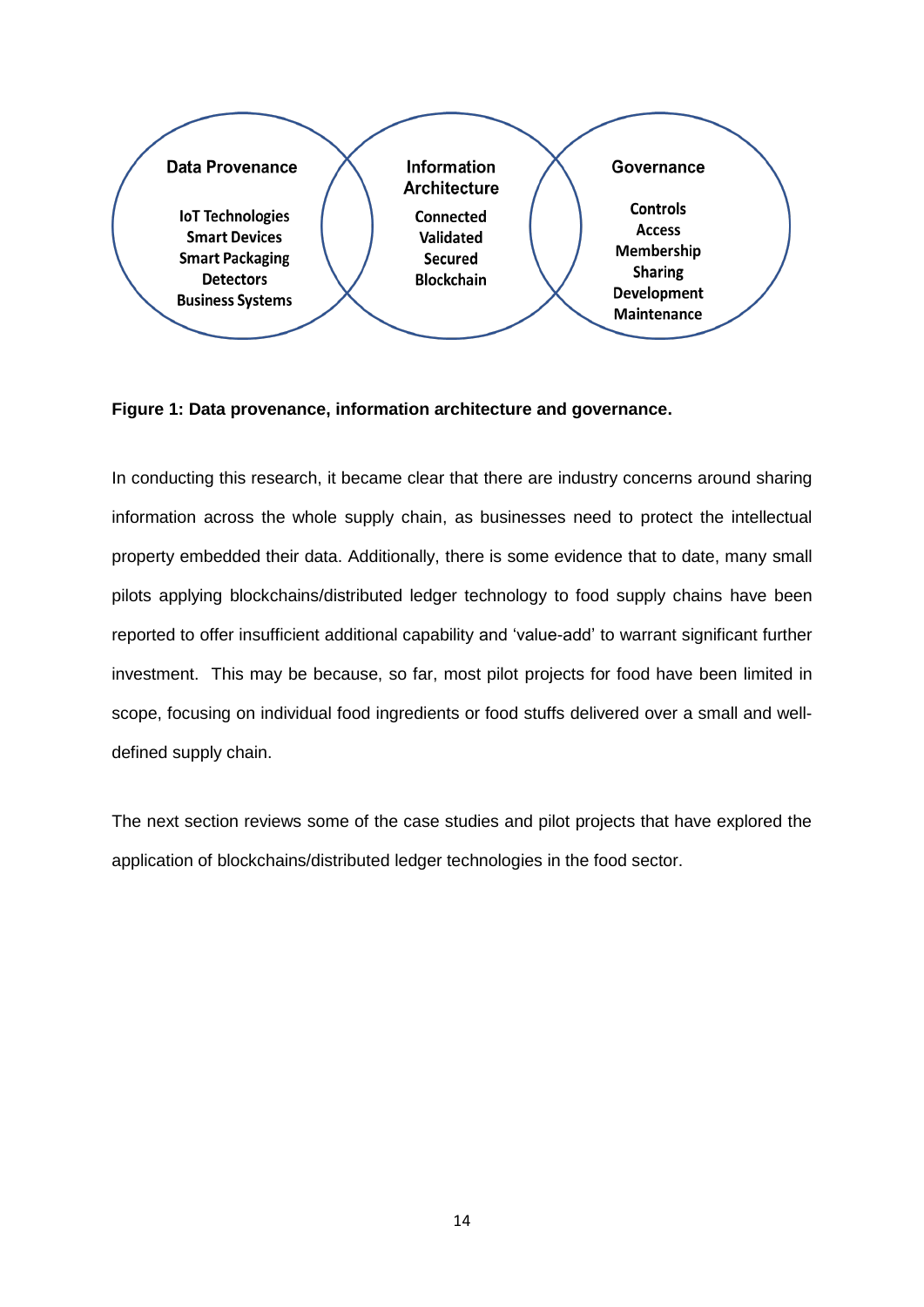#### **1.3. Blockchain Case Studies in the Food Sector**

#### **1.3.1 The IBM-Walmart Pilot Studies**

Kamath (2018) provides an overview of two pilot projects undertaken by IBM and Walmart to explore how blockchain can be applied in food supply chains. The first of these projects focused on providing assurance for the pork supply chain within China. This project tracked pork by 'smart-tagging' the animals with barcodes and this identifier then follows the product all the way to the packaged pork. The project incorporated information from radio frequency identification and cameras to record the movements of the pigs, and cameras in the slaughter house also recorded the production process. Using data from sensors, Kamath (2018) reports that the Walmart pork blockchain pilot integrated sensor data with internal business systems (such as the Walmart ERP system) to enable Walmart to monitor every aspect of the process, including monitoring the locations and routes of trucks, the activities in the slaughter house and the environmental conditions in the trucks (e.g. temperature). Walmart and IBM have reported this pilot demonstrated improved speed and accuracy in accessing the relevant information from the farm to the point of sale.

In addition to the blockchain pilot on pork, Burkitt (2014) reports that Walmart also conducted a pilot to track sliced mangos from the producers in South and Central America, to the retail stores North America. This project focused on demonstrating how data on the blockchain could enable traceability of a product across national borders (Andrew, 2012). Both the pork and mango pilot projects utilised existing open standards, such as the Electronic Product Code Information Services and Core Business Vocabulary of Global Specifications 1 (See Blanchfield and Welt, 2012). These Walmart pilot projects are reported to demonstrate that different types of data, gathered from diverse sources such as data from audits, information on agricultural treatments, data provided from scanning devices etc. can be secured through blockchain technology and then shared securely between partners who needed access to the information.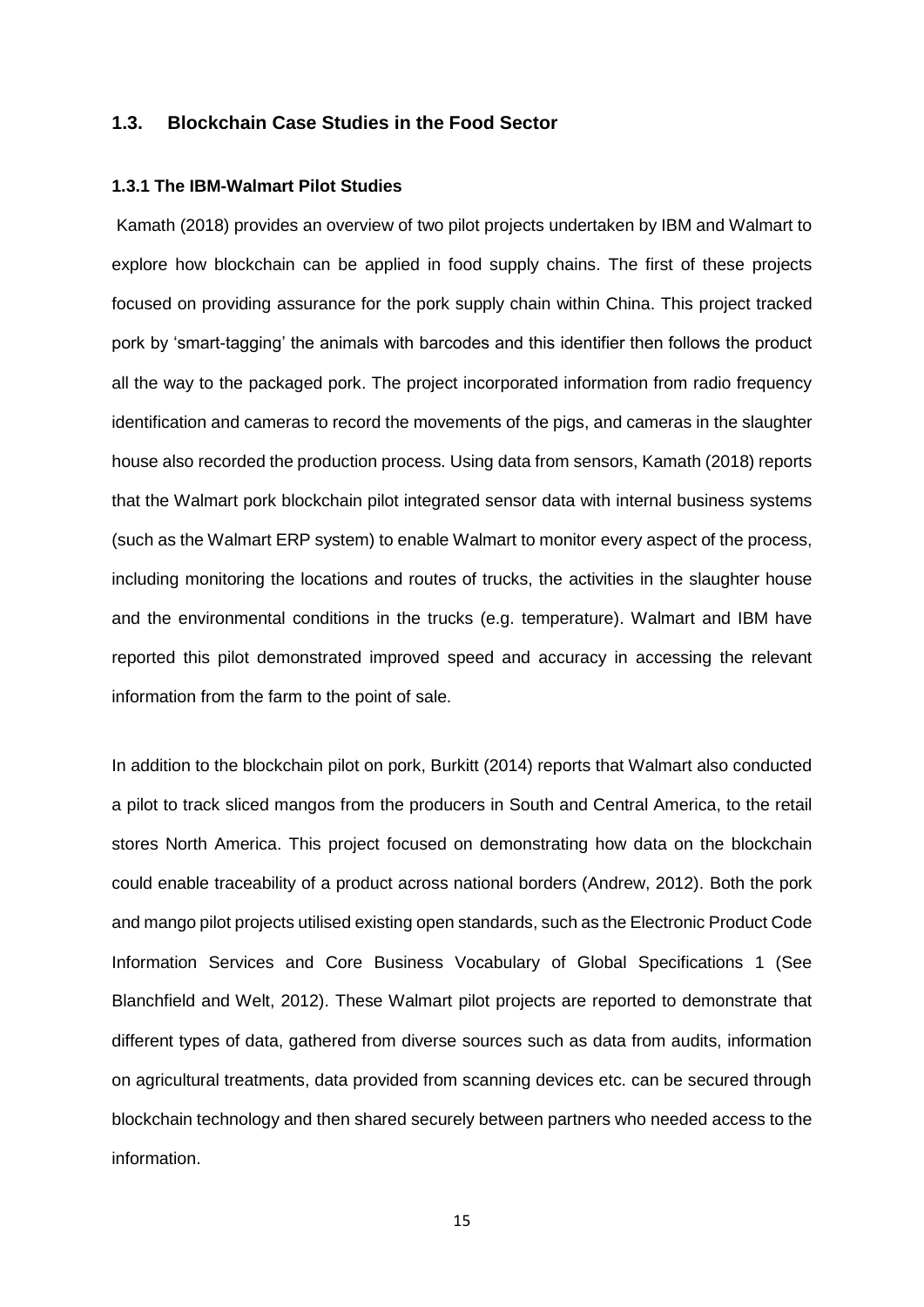Frank Yiannis (Walmart's Vice President of Food Safety) described the mango pilot as only requiring mango farmers to upload digital images of food safety audits and assurance certificates. To participate in these pilot projects, the mango farmers needed access to a mobile phone (to photograph the food audit documentation and assurance certificates) and access to the internet. Any mistakes in the paper documentation were encapsulated in the image attached to the blockchain and, as the data on the blockchain was not directly interrogatable, the system relied on others further down the chain picking up on mistakes.

Both Walmart and IBM emphasize the need to continue to explore how to scale and implement such blockchain systems across the whole food supply chain, and there are significant challenges to overcome. Brigid McDermott (IBM's Vice President of blockchain business development) acknowledged that initially the data would not be of a higher quality than is currently achieved (reported in: McKenzie, 2018) but she argued that by putting this data onto a blockchain and making it visible, the increased oversight would in time drive an improvement in quality and allow better tracing of errors and fraud.

More recently Walmart have announced that they are introducing a blockchain to keep track of spinach and lettuce sourced from 100+ farms in North America. The aim is to be able to tack the source of these salad vegetables and to be able to move more quickly to remove impacted food stuffs in the event of an outbreak of E.coli for example (Corkery and Popper, 2018).

The type of blockchain being developed through the IBM and Walmart projects are examples of permissioned distributed ledgers, with data only being added to the chain by verified sources and with IBM managing the information and the blockchain. Critics point out that in these implementations, IBM control the data stored on the blockchain and so have inserted themselves as 'middlemen' in an infrastructure that was designed to operate without third parties managing transactions (Simon Taylor of 11:FS reported in: Corkery and Popper, 2018).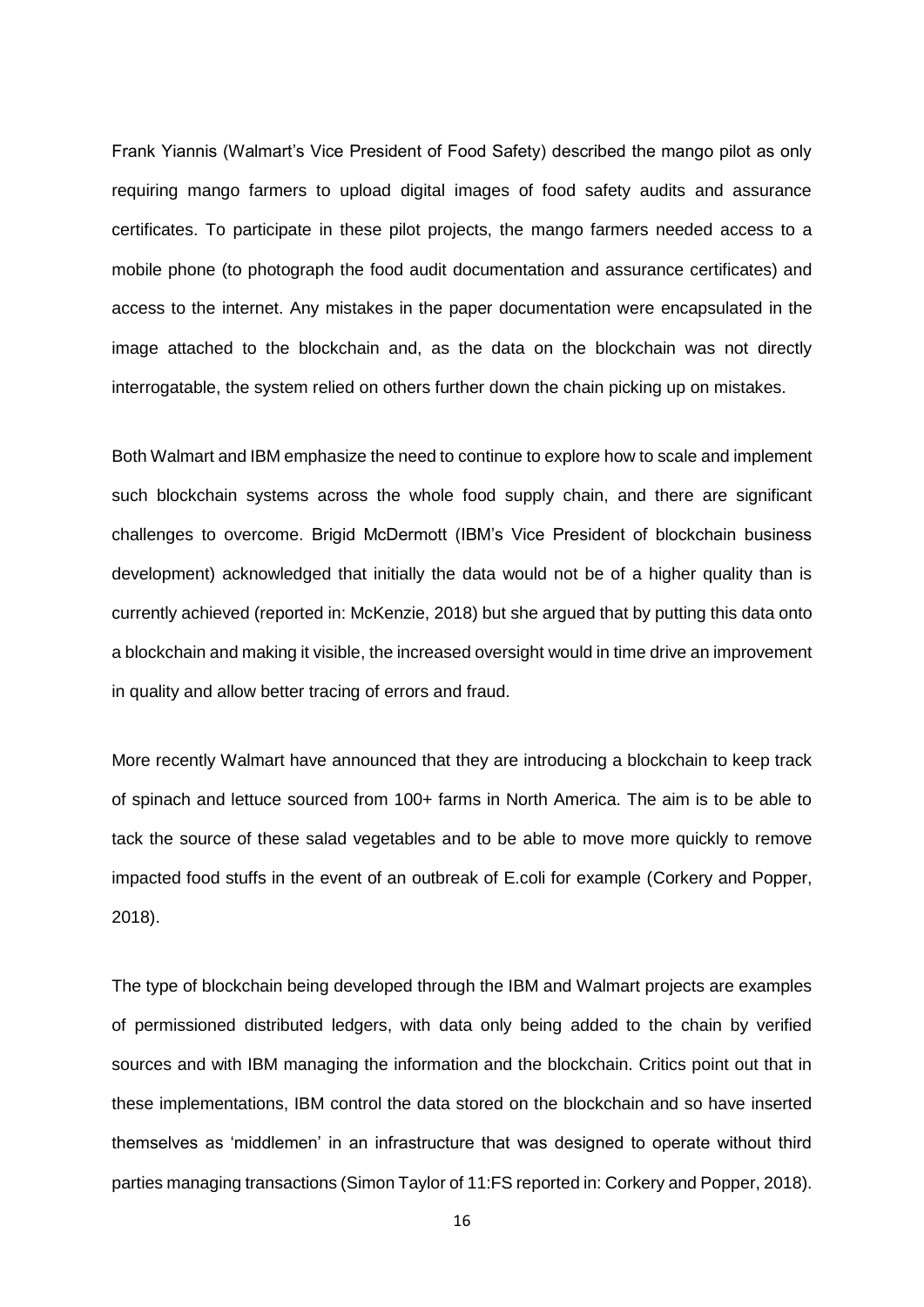David Gerard (2017) has also criticised the IBM-Walmart projects as being a 'publicity exercise' with the systems offering no additional functional to an ordinary distributed database.

#### **1.3.2 Provenance.Org**

In the United Kingdom, Provenance (2018a) have developed and implemented a permissioned distributed ledger platform<sup>1</sup> to provide customers with information about the origin of food products. For example, Provenance have worked with The Co-Op to help make the origin of products transparent to consumers, where the Provenance platform gathers and links together the relevant data from "farm, factory, Co-op depot and retail branches" (Provenance, 2018b), to provide a digital history that integrates with the Co-op's internal ERP systems and provides the customer with assurance of a product's origin (Provenance, 2018b). This approach tracks a food product from source and along the supply chain for the retailer (the Co-op in this instance), and provides the customer with verified data (although not all the data gathered by the retailer) to show the journey that product took, from source to the point of sale. Provenance are also working with Sainsbury's and Unilever to track products such as tea with the aim of supporting small-holders and growers to adopt sustainable practices on farms (Sustainable Brands, 2017).

In their whitepaper (Provenance, 2015), Provenance state they are working towards offering an alternative to the current method of 'certification' and are establishing 'chains of custody' for the food industry. Provenance aim to "assign and verify certifications of certain properties of physical products, e.g. organic or fair trade", and they have focused on verifying four properties of food products:

**.** 

<sup>&</sup>lt;sup>1</sup> This platform is referred to as a 'blockchain solution' on the Provenance web page.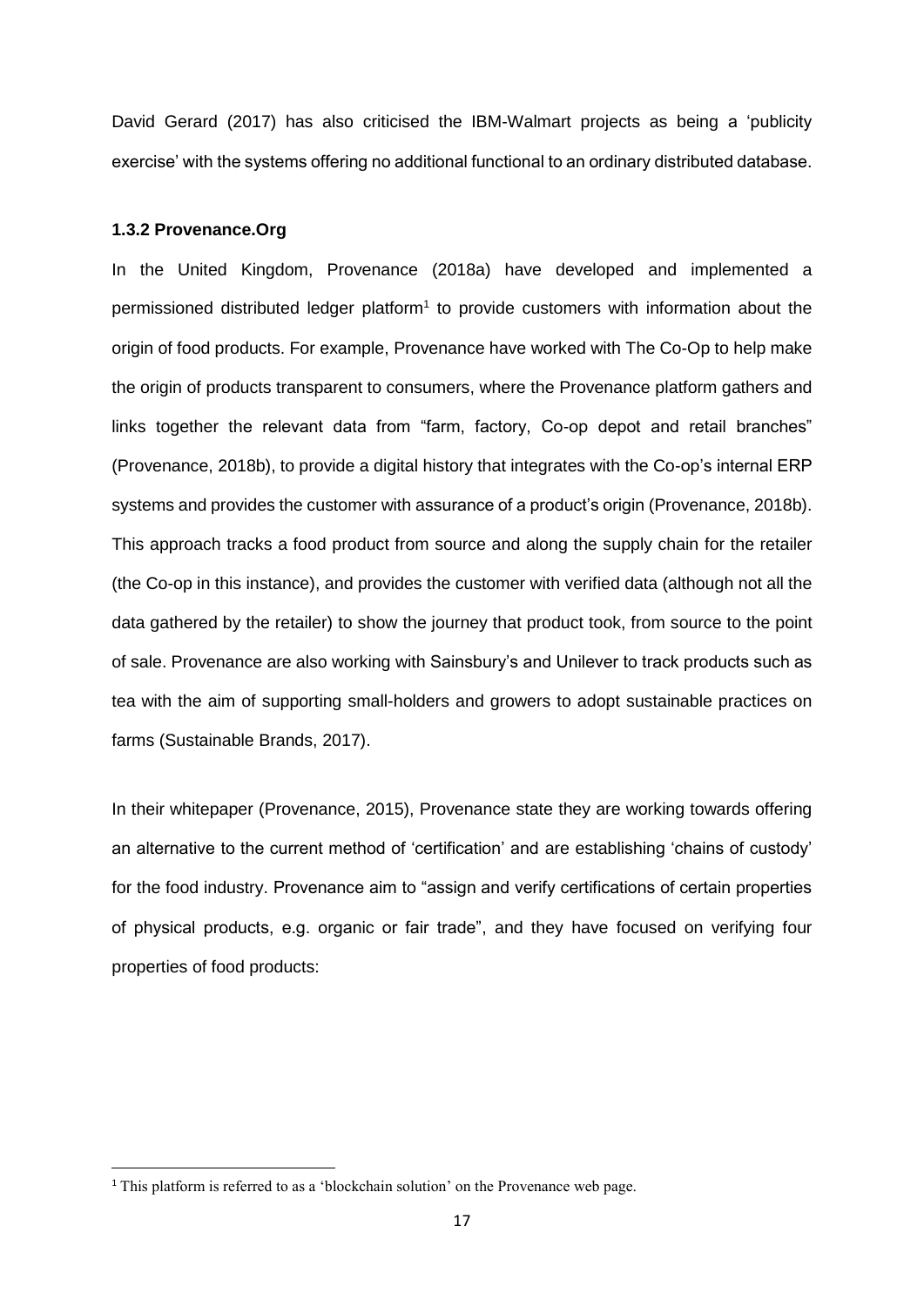- i. What the product is
- ii. The quality of the product
- iii. The quantity of the product, and
- iv. The ownership of the product at any moment in time.

These properties can be gathered from pre-existing data sources, such as barcodes, or enterprise databases, or added by an authorised source as the product travels along the supply chain, offering an "*uninterrupted* chain of custody from the raw materials to the end sale" (Provenance, 2015, their italics). Other technical details are hard to ascertain. The whitepaper suggests that the application of a "blockchain removes the need for a trusted central organization that operates and maintains this system" (Provenance, 2015), but the Provenance 'blockchain' has been implemented, and is managed and maintained by Provenance, a service which members pay Provenance to provide. The Provenance business model is underpinned by the same principles as would underpin any outsourced IT service with clients paying for the provision of that service. It will be interesting to see if this model scales successfully, as other providers join the marketplace and as the principles of securing and sharing data tested out in these platforms become integrated into other technology offerings.

#### **1.3.3 Food Standards Agency (FSA) Pilot.**

The Food Standards Agency have conducted a pilot study in collaboration with IBM to track cattle from 'Farm to Fork' including all slaughterhouse processes, to investigate if such a system can provide better record-keeping and traceability for red meat. The pilot focused on providing the producers (cattle farmers) and the processors (Food Business Organizations, FBO) with access to inspection findings, the aim was to include official Veterinary Reports and Meat Inspector findings both before and after an animal was slaughtered. The collation of this documentation resulted in a network of "replicated, shared and synchronised digital data" (Bernal, 2018; also see: food.gov.uk, 2018). One of the researchers involved in the project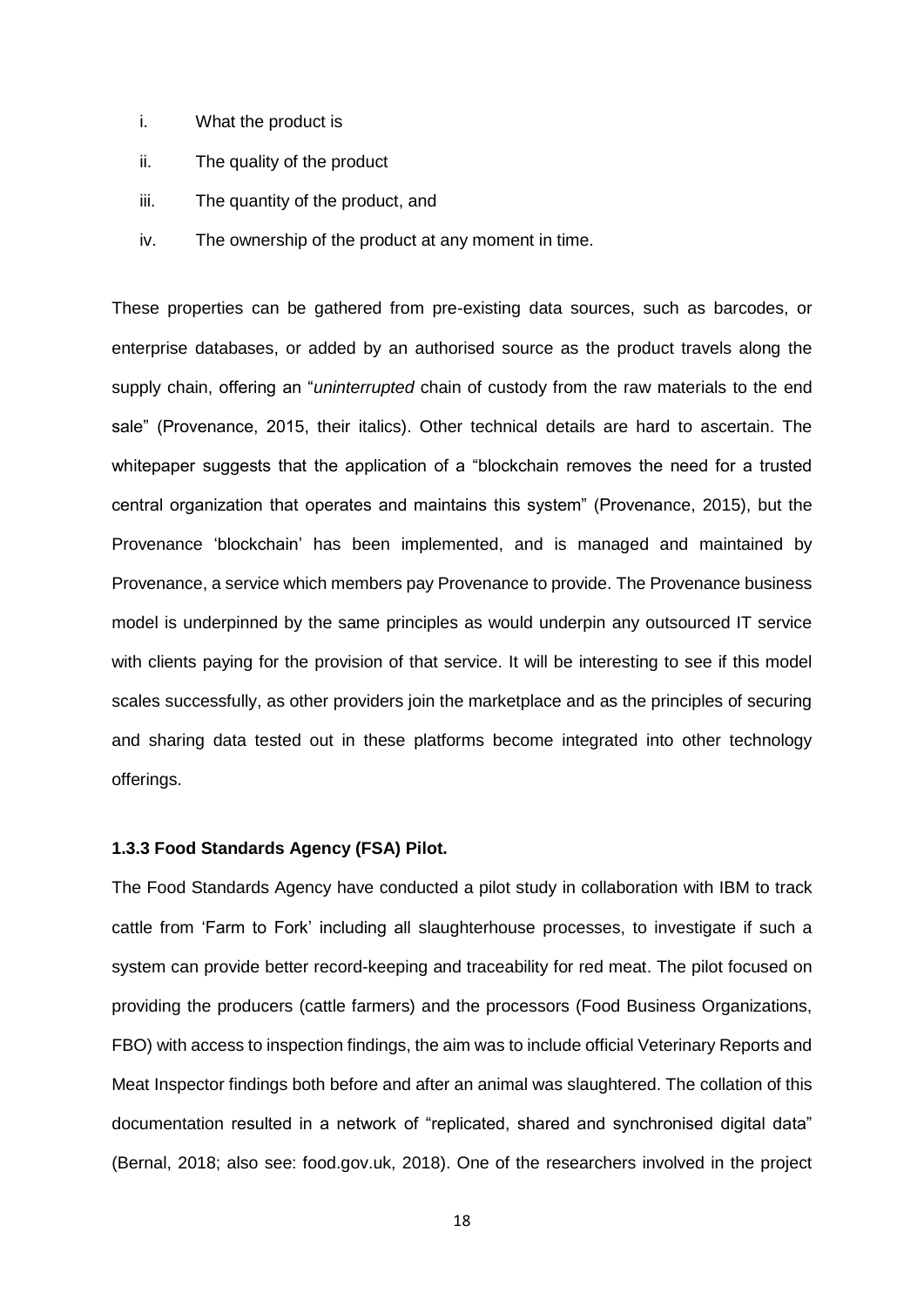commented that the project had a limited scope and so the learning from this project is likely to be similarly limited, but a further pilot is planned to extend the data and application of this system.

#### **1.3.4 TE Food**

A company called TE Food (2018), (which started life as TE Ltd.), a Vietnamese company, based in Ho Chi Minh City, have collaborated with ERBA 96 Ltd. (a Hungarian software development company based in Budapest) to create a food traceability system. The system was first developed as a decentralised ledger, with the ledger of transactions open to be read by anyone, and with a network of 'master-nodes' who manage the data and maintain the ledger. This permissioned ledger is connecting suppliers, regulatory authorities and consumers for food traceability across the pork supply chain, and for chickens and eggs. The website states they have 6000 customers who are using the TE Food traceability system to transfer information including animal profiles, feeding information, vaccinations, veterinary checks, slaughter data and transportation data (TE Food, 2018; Ven, 2018).

TE Food are also experimenting with token systems to support supply chain financial transactions across their system. This will require them to develop an open blockchain ledger, rather than continue to use the hybrid permissioned ledger approach they have currently. TE Food have patented TKD, a token for their users to buy access to their TE-Food blockchain ecosystem and they have also introduced: CAL, a token pegged to the USD to act as a clearing unit for services and products across the partners in the TE Food blockchain. The token system they have proposed (outlined in the white paper, TE Food, 2018), will mean every business and the food producer using the system will have to invest in the TE Token (TKD) before they can trade their goods on the TE Food blockchain. This approach could increase the costs to small producers, as each transaction will be charged, and small farmers are unlikely to be able to achieve benefits from 'economies of scale' such as putting through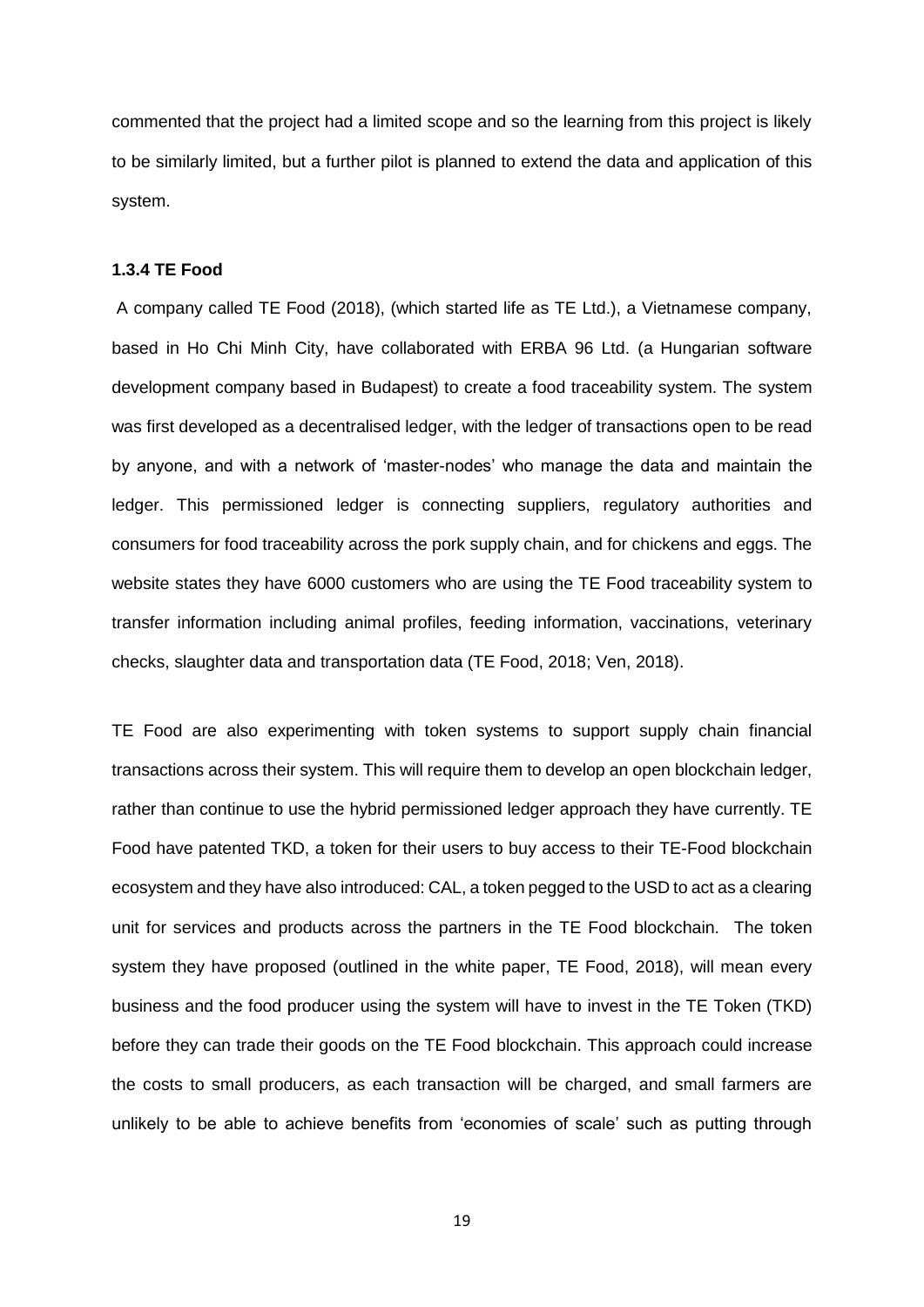several items as one transaction. Although such issues can be managed through governance, the uncertainty in how transaction costs will be shared, could slow the uptake of this system.

#### **1.3.5 Barriers to Adoption**

One clear outcome from the research is that concerns about who owns the data saved to a blockchain/distributed ledger, and who might be able to extract value from that data is a barrier to further collaboration. Food chain participants, both large and small, do not want to share information that might give their competitors an advantage. This culture of keeping data private is reflected in the fact that the only fully implemented systems using blockchain/distributed ledger technology we found in the food sector, are using versions of permissioned, or private distributed ledgers (see Provenance, 2018 and TE Food, 2018).

One clear disadvantage of distributed ledger technology we identified is that these ledgers cannot easily replace internal established business processes, and currently, successful implementations such as the Provenance system, integrate with the internal ERP systems adding a further layer of business software to that already used by retailers and food manufacturers across the sector. This means that increases in efficiency that should come from the application of blockchain/distributed ledger technology are lost.

McKenzie (2018) reports the views of Mitchell Weinberg, a food fraud detection expert, as setting out two significant barriers to achieving value from blockchain applied to global food security: first, that blockchains require participation in the system to be honest, and second, that to achieve value, everyone needs to participate. Weinberg argues that "…th*e value proposition for businesses to invest in blockchain applications for the food supply chain has not been clearly articulated" (*Weinberg quoted in McKenzie, 2018). This scepticism reflects many of the views we found across different sectors of the food industry with respect to blockchain.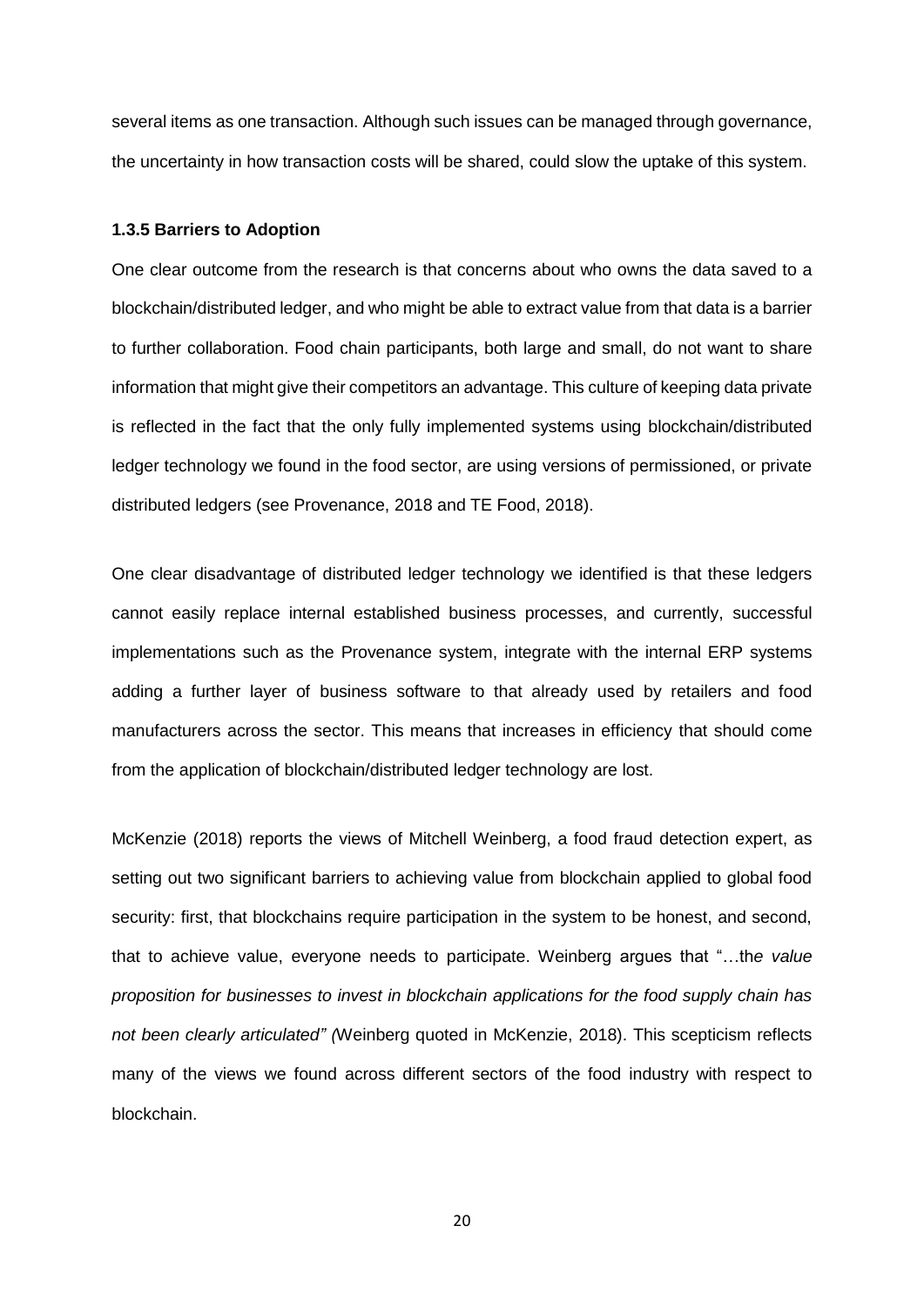#### **1.4 Using Technology to enable Global Food Security**

#### **1.4.1 A Virtual Supply Chain**

In the pilot projects we identified that were exploring the application of blockchain/DLT for food supply chains, it was clear people were conducting traditional 'technology-focused' projects, where they were expecting the technology, in and of itself, to provide a competitive advantage for their business. Every project described in this report so far, has first mapped out the supply chain for a simple food stuff, such as pork, or lettuce, or eggs, but the supply chains for these food stuffs are already well-understood, and are limited in scope and complexity compared to the supply chain for a multi-component food product. Several of the managers we spoke to, (both managers in the food industry and technology managers) held the view that for each food product they wanted to put onto the blockchain, they would need to map out the supply chain specific for that food stuff, and each food stuff/product would be different.

This approach has massive resource implications and it is unsurprising that food industry managers do not see the value in conducting such activity. This approach would take years to put composite and complex products, such as a 'gluten-free fishcake', or a 'beef and vegetable pie' onto a secure blockchain and each time a supply chain changed (perhaps due to climate change requiring new suppliers in a different geographical location to be integrated into the system) there would be a considerable delay in updating the system.

Re-imagining the supply chain as a 'virtual supply chain' offers a different approach to the problem space. What is needed is an architectural approach to understand the relationships that exist between participants in the food supply chain and the attributes of the data necessary to the functioning of that supply chain.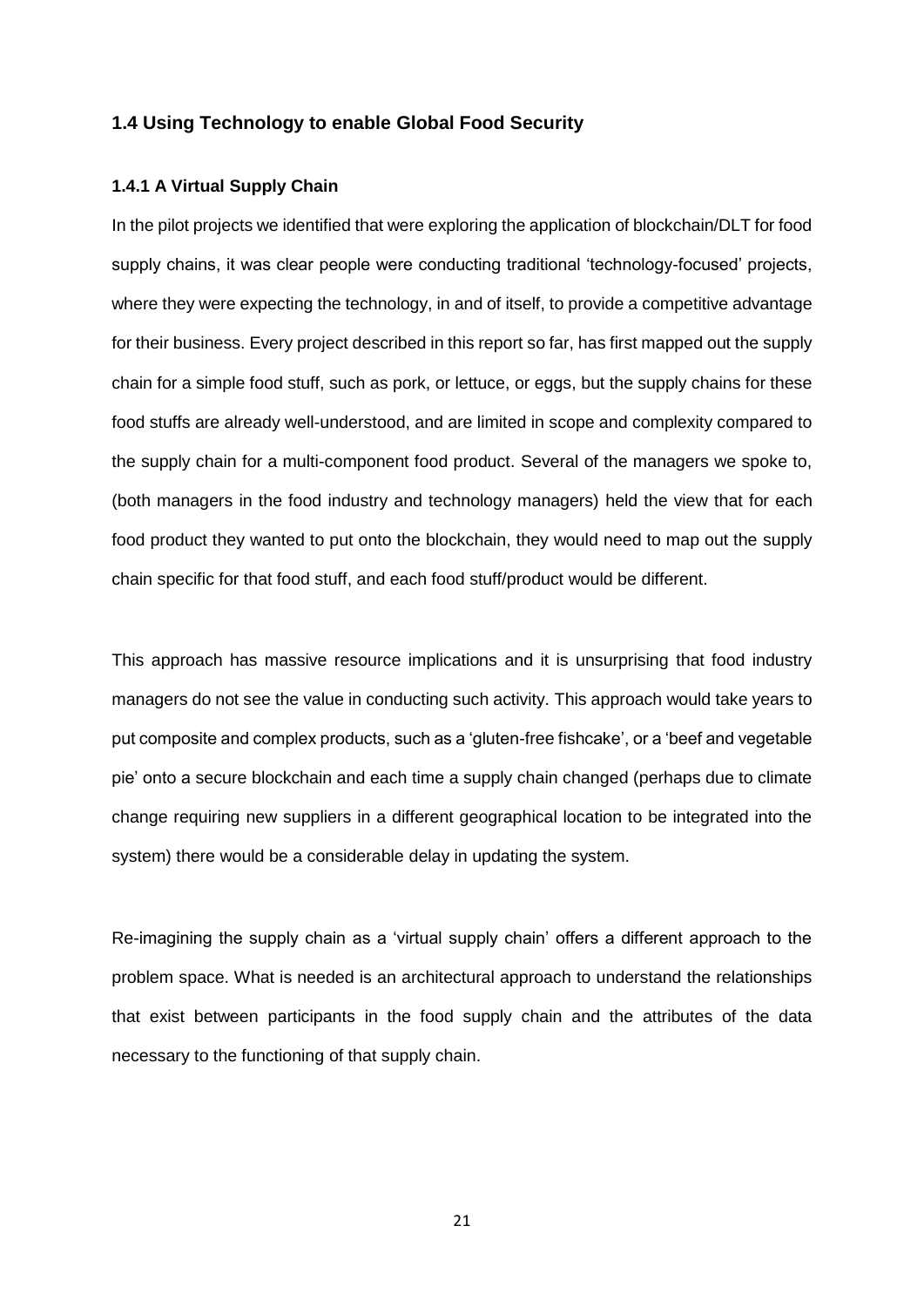#### **1.4.2 Resonance**

A company called Resonance (2018) are approaching the challenge of a virtual supply chain by developing a chain-of-custody for supply chain data that uses distributed ledger technology to enable the data to be searched in a secure and encrypted way. This approach means that data can only be accessed and read by those given specific permission to do so. The Resonance approach means data can be intelligently interrogated, while protecting if necessary, both the source of the query, the source of the data and how the answer to the query has been provided. Resonance use distributed ledger technology to provide a secure and encrypted approach to proving two pieces of data are related to each other, which allows users to have trust in the system. Users can ask questions of people who they do not necessarily know, and the identity of the participants across the network is also protected through a decentralised identity scheme.

Resonance are approaching the problem of live 'end-to-end' supply chains by creating a chain of custody for the data, rather than focusing on tracking the product. This approach would provide a foundation for scaling across more complex food supply chains, and given the data is interrogatable, also offers a clear route to achieving value-add, through enhanced data analysis

#### **1.4.3 Associated Technologies**

Any approach to enabling global food security requires data to be sourced from appropriate and secure devices and systems. For example, SMART Packaging, which contains a unique Radio Frequency IDentification (RFID) code in each pack, is one form of technology that will provide the basis of a secure logistics system which can be trusted. Making sure that the RFID device cannot be removed or replaced from the pack is essential, and that the data provided by such devices is able to be securely connected to the main information infrastructure. Such devices would enable business to record and log temperature for example, during transport of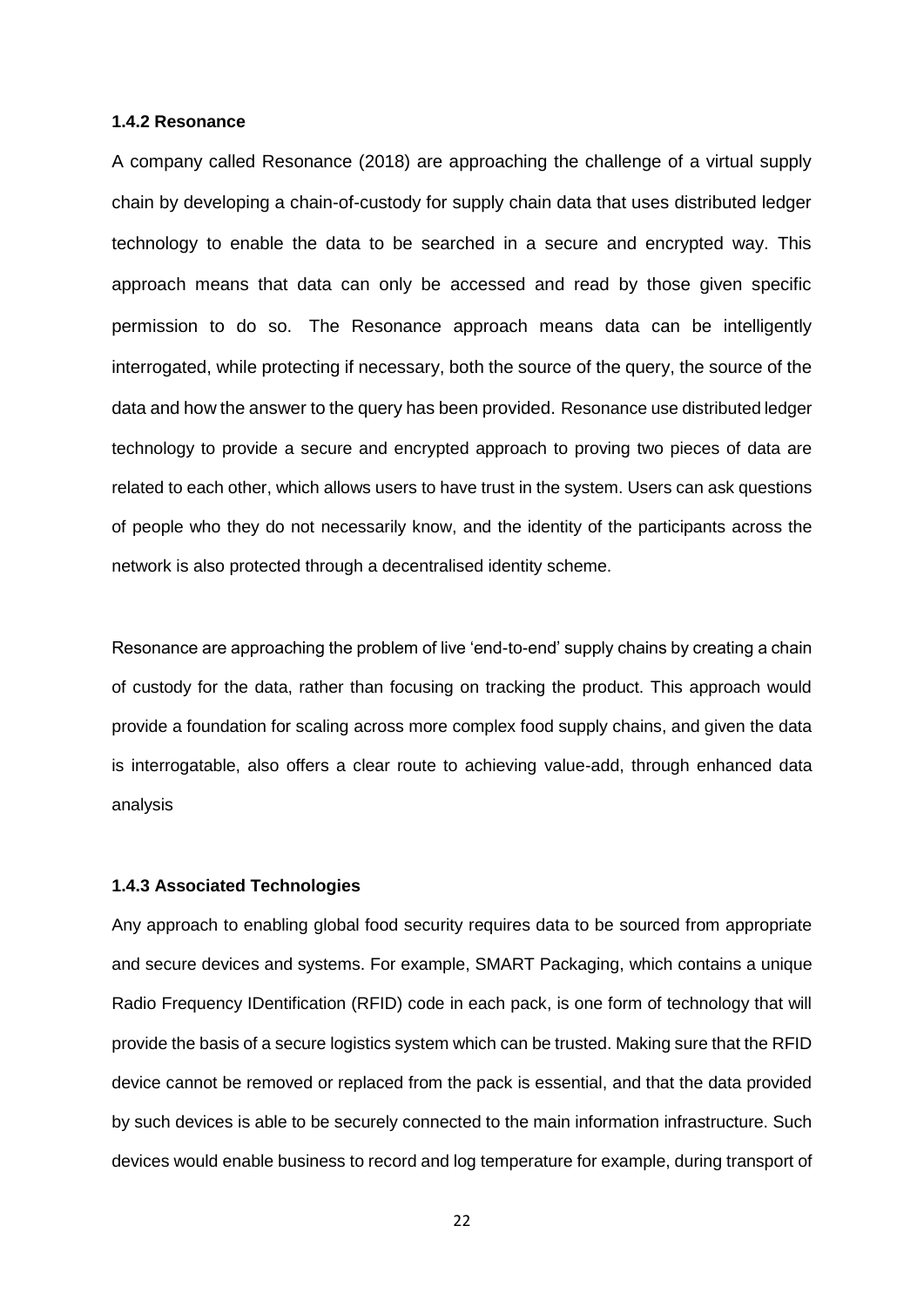sensitive food products via cold and chill chains. As RFID devices mature, other sensing options are becoming feasible because of additional sensor inputs being defined on the semiconductor chip, e.g. this could potentially allow humidity and gas composition to be measured and recorded; it is important to note here, that the on-chip power sources required to enable this type of input is not yet available. Thin film and polymer battery technology is in development and their integration with RFID and Near Field Communication (NFC) devices will in future enable standalone temperature logging. Such advances are not only of interest to the food industry, but are of value to the pharmaceutical, wines and beverages sector, and for the medical device sectors.

The benefits arising from integration of Internet of Things devices with established wrapping and packaging forms are of current interest to manufacturers of products which contain raw food ingredients and who provide the wrapping, packaging, transport (e.g. shipping containers, pallets, bags, totes, containers etc.) and labels for such products. The only UK company engaged in developing low cost IOT, RFID and NFC for the Pharmaceutical, Medical Device and Food Sector is Flexotronix Limited. However, the National Printed Electronics Centre in Sedgefield which is part of the High Value Manufacturing Catapult has invested in a pilot line to demonstrate the feasibility of producing RFID and NFC devices using Reel to Reel Technology. See Appendix 1 for a list of companies who are interested in developing IoTenabled packaging.

#### **1.5Opportunities to exploit STFC research capability**

#### **1.5.1 STFC Hartree**

The Hartree Centre is the natural partner for work on blockchains and distributed ledgers. This team use their expertise to support businesses who want to integrate blockchain applications into their business, also providing expertise in big data analysis, high-performance computing, energy-efficient computing, visualisation and Internet of Things applications. The team have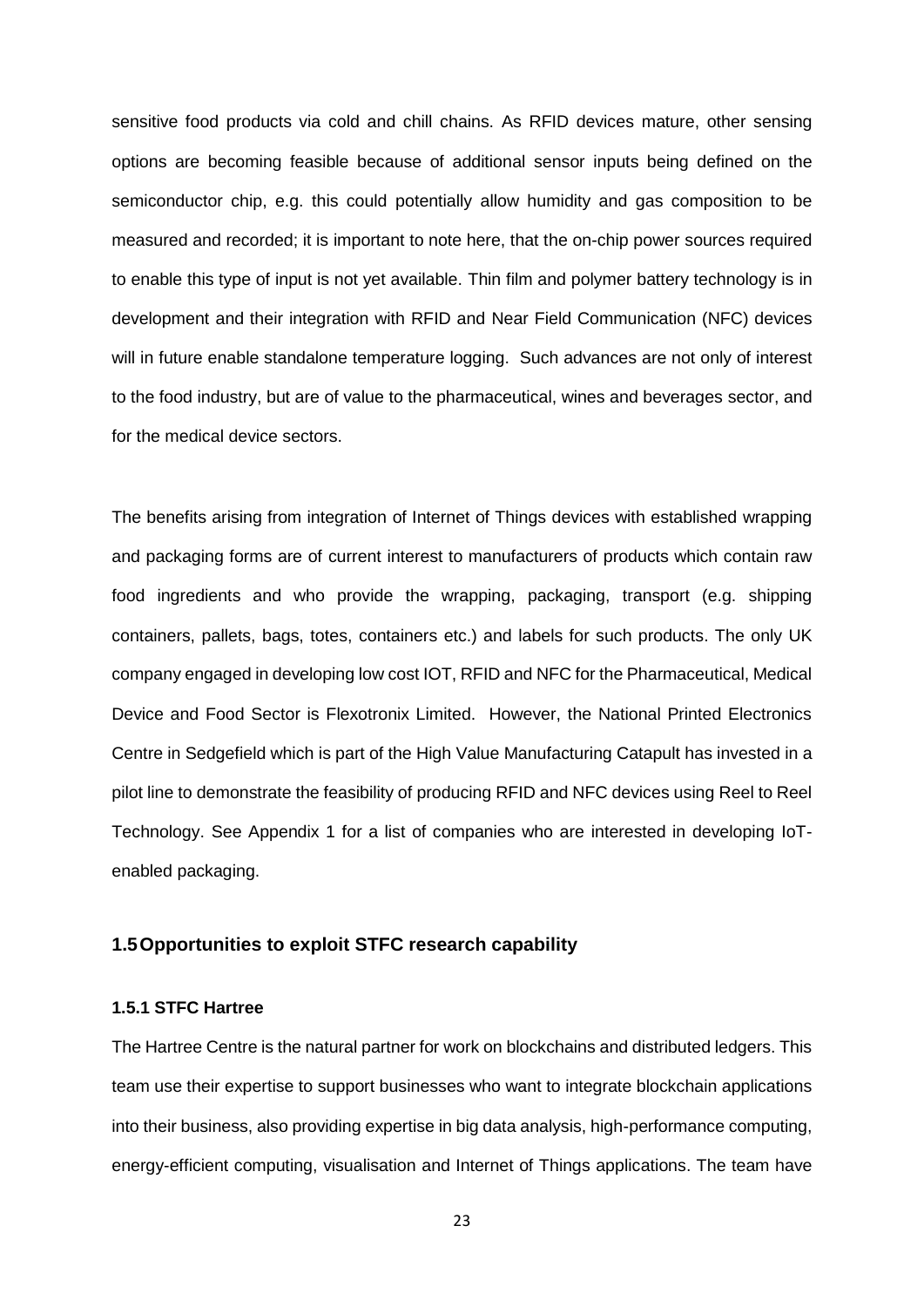focused on exploring applications using Ethereum and Hyperledger platforms and on developing applications with different blockchain consensus protocols to ascertain which protocols have better utility in a business context. There are new projects planned on EOS (2018), a blockchain platform designed to scale both horizontally and vertically offering more efficiency. The capability, resources and expertise at Hartree in particular, will be essential in pioneering the application of blockchains for global food security.

#### **1.5.2 STFC Technology**

This division has advanced technology and engineering capability in a range of specialisms relevant to the challenge of enabling global food security. For example, the Electronics Division develop and characterise semiconductor sensors, typically based on active pixel technology, but their versatility and underpinning knowledge of full custom silicon design will be of value to companies developing unique products such as high-speed imaging systems and semiconductor sensors and electronic devices. STFC technology has significant knowledge and expertise in control systems, pre-amplifiers and high-speed data storage. An area already being developed with Technology as part of a Bridging for Innovators (B4I) grant is novel interconnect techniques for SMART RFID and NFC labels. These technologies are likely to provide major sources of data across a secure food supply chain. The Technology Department also hosts EuroPractice, which provides access to the latest microelectronic design tools and is available to both Academia and Industry for Research and Development projects, and this capability will be valuable in projects testing out Internet of Things (IoT) sensors and devices.

Within STFC Technology, the Science Division has teams with expertise in cryogenics, cryogenic instrumentation and thermal analysis. This knowledge base will be helpful to companies developing flash freezing system for food storage and container and sensing system design. In addition, these teams have expertise in polymer composites, their manufacture and processing as well as characterisation to measure performance. This asset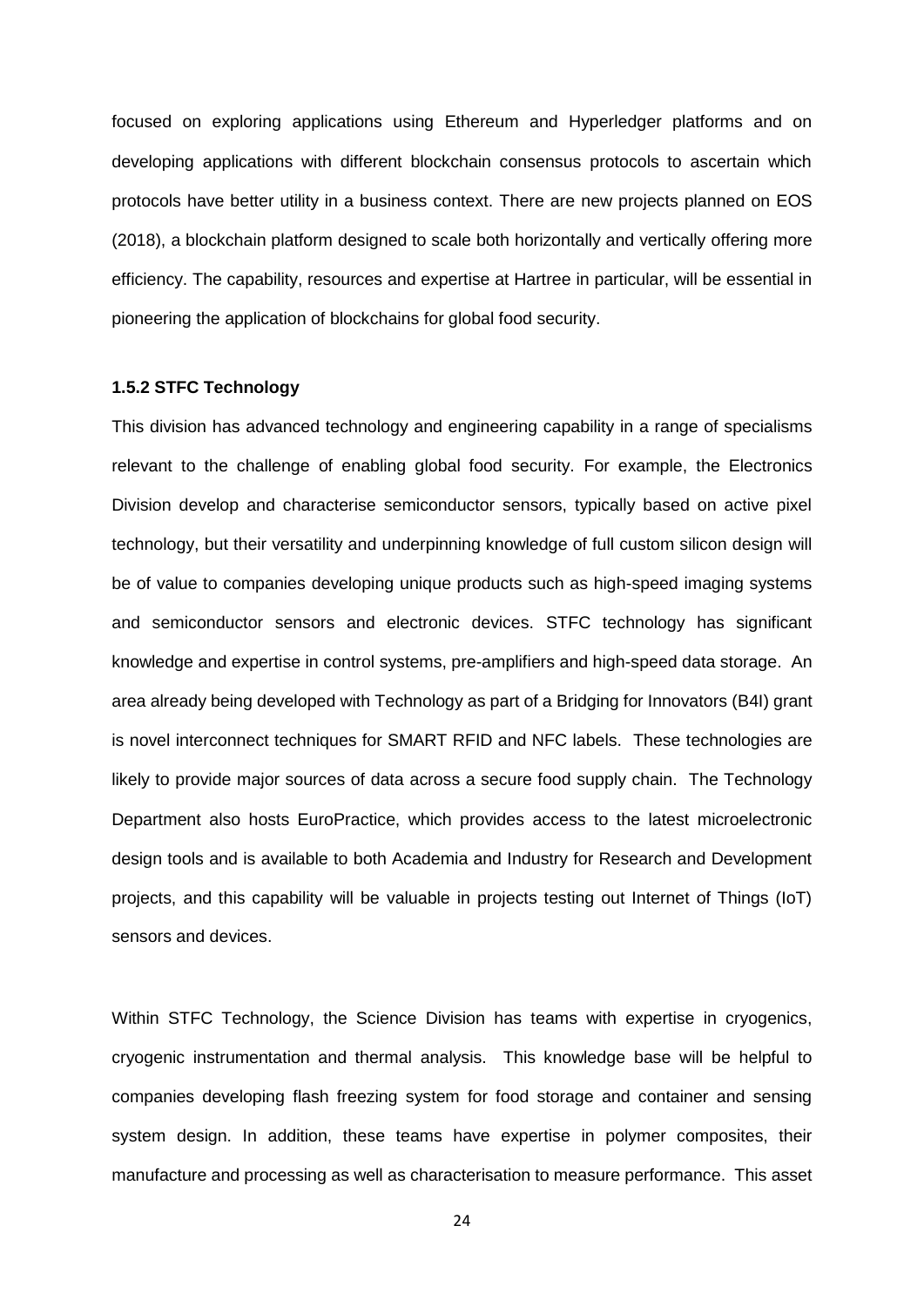would be valuable to the packaging industry which is interested in developing bioplastic and compostable packaging technology. The division manages an extensive manufacturing facility for producing simple to complex components, and so would be able to assist in the design and fabrication of prototype parts for demonstrators, and adaptors to retrofit food manufacturing tools with advance sensing and robotic systems.

#### **1.5.3 Technology at Daresbury (T@DL)**

T@DL has expertise in developing tools for high precision motion control and this skill could be adapted into automated food processing technologies. This would be supported by power systems design and engineering, specifically designed for instruments with advanced sensing and imaging capabilities and advanced control systems. T@D have the necessary expertise to develop real time operating systems for system control and data handling and would be a valuable resource for supporting high data content processes. Within the division there is also a Computer Aided Design suite. CAD/CAM and Electrical Engineering System Integration all compliant to relevant ISO standards enable rapid prototyping. Additionally, Inspection and Metrology systems combined with Calibration services enhance the quality of services and products delivered by the division.

#### **1.5.4 The Detector Systems Group**

This group has a team of scientists and engineers who can build bespoke instrumentation and detector systems for both large- and small-scale facilities. The Central Laser Facility (CLF) houses extremely high-power laser systems for fundamental physics research as well as a suite of lower power laser systems for analytical sciences. The staff at CLF are experts in using lasers to probe the nature of matter and the techniques used are fast and non-contact. This pool of resources would be useful in research on enabling global food security to help produce instrumentation tailored for specific challenges in the food industry, such as developing non-destructive analysis methods. An example case study would be the development of new applications of the Spatially Offset Raman Spectroscopy technique to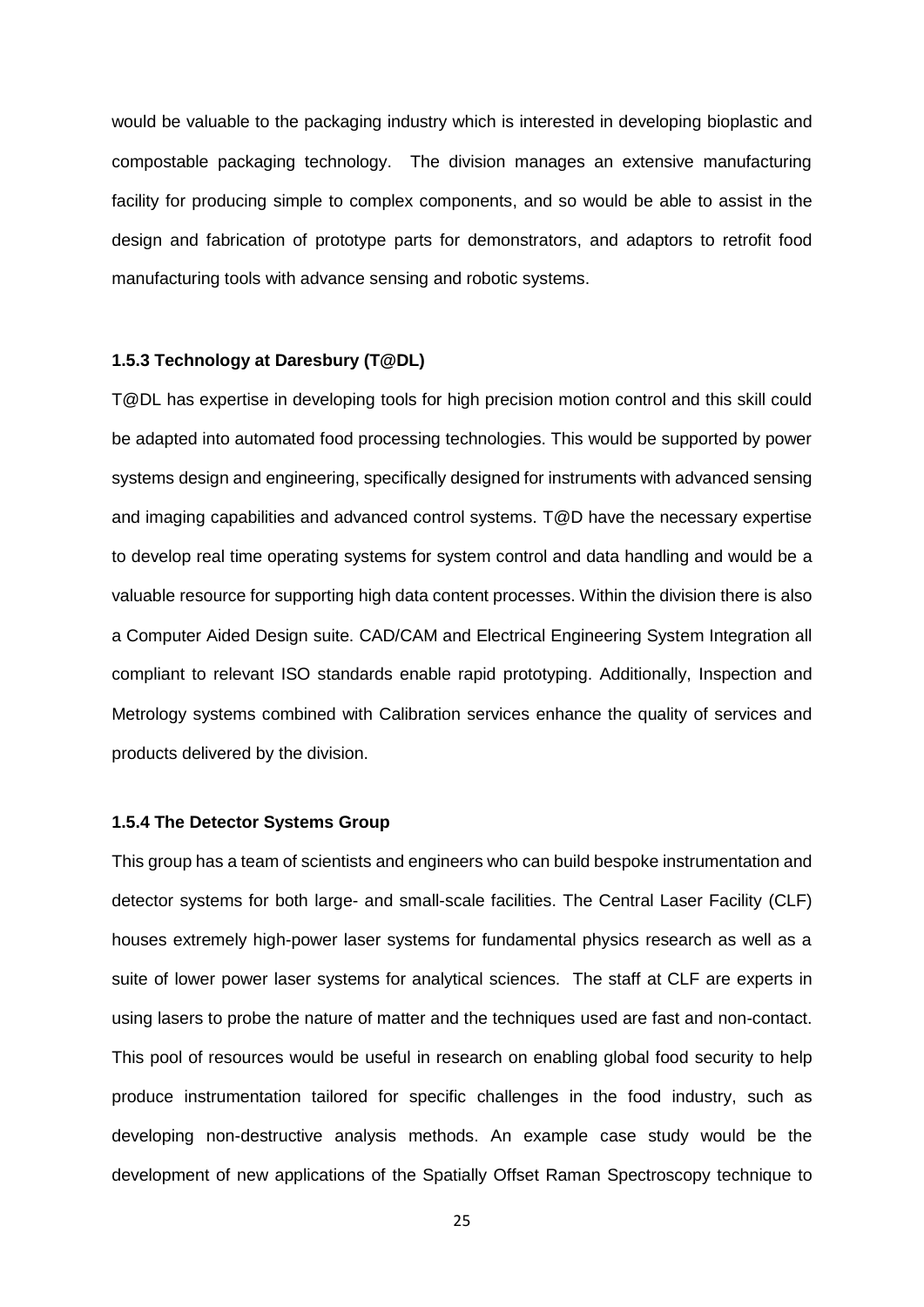probe the molecular composition of food stuffs through packaging. Projects could also include the testing of new types of packaging materials developed to allow laser-based spectroscopy for contents analysis. Other areas of laser application would include the assessment of anticounterfeit inks on packaging and within anti-tamperproof labels.

#### **1.5.5 RAL Space**

This team can also contribute to research in global food security with experts in wireless data transmission systems, RAL Space also has the resources to manufacture key components and sub-systems of transmission systems. Imaging systems have been developed in the 50GHz to 2THz spectral region which may provide new non-contact imaging techniques to measure food quality. RAL-Space produces imaging instruments to specifications which would be over engineered for terrestrial food monitoring systems in processing plants, but which could inspire and inform the design and build specifications for cheaper alternatives. For example, RAL Space has experience in designing and building autonomous vehicles which have been involved in land-based projects in the Agri-tech sector and to build robots which remove weeds from crops. The skills can be applied to design robotic food processing plant and autonomous vehicles for logistics and warehouse management. In addition to the Central Laser Facility, RAL Space has resources and resident experts in spectroscopy both optical and ion trap mass spectrometry, which are being used to analyse the composition of gases, liquids and solids and this capability could be applied to build food industry applications. RAL-Space also has numerous facilities for testing and fabrication, including for electronic circuit boards and optics.

Finally, the ISIS Neutron Source and the Diamond Light Source have extensive state of the art analytical instruments and beamlines to probe the four states of matter and interfaces between them. Although not readily deployable to the food sector, these resources do offer a capability to establish 'gold standards' against which IOT and image sensor data can be calibrated.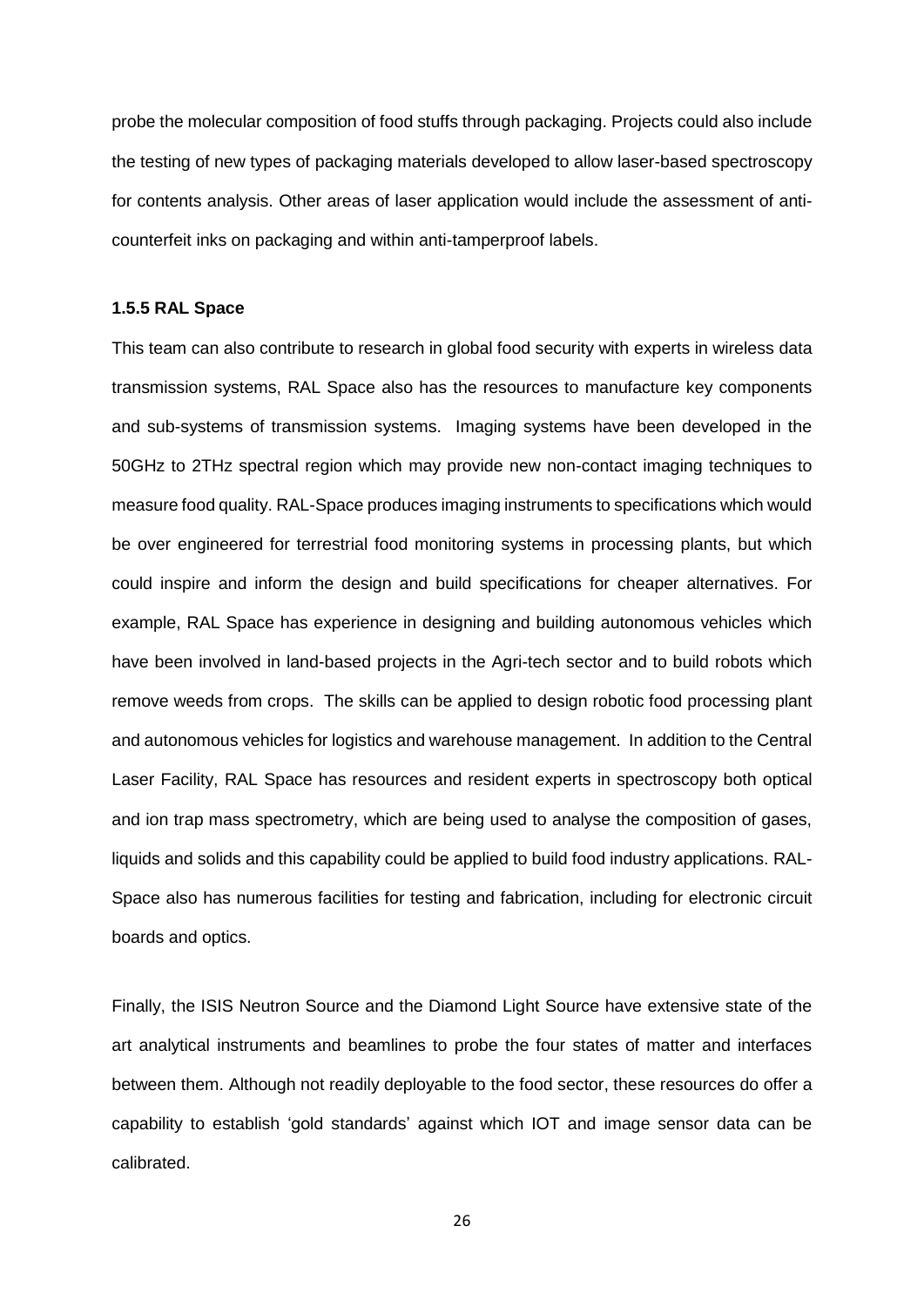#### **1.5.6 The STFC Food Network (SFN+**)

The STFC has already invested in research in the Food sector, supporting a successful network, the STFC Food Network (SFN+) whose objectives are:

- To build an inclusive, dynamic, interdisciplinary network of researchers focused on innovative ways to use the skills and facilities funded by STFC.
- To kickstart interdisciplinary collaborations and research projects working towards safe, sustainable food systems both in the UK and developing countries.
- To enhance the impact of STFC/food interdisciplinary collaborations by encouraging codesign with the non-academic sector.

#### (See: https://www.stfcfoodnetwork.org/)

The SFN+ network, led by Professor Sarah Bridle from Manchester University, has instigated multiple new projects exploiting STFC research capability and linking this to business and food industry stakeholders. This network is focused on the challenge of providing "… safe, nutritious, and affordable high-quality food using less land, with reduced inputs, and in the context of global climate change and declining natural resources" (SFN+, 2018). The projects have been positioned mainly as 'agri-tech projects, applying technology in the production of safe and nutritious food. A list of the projects funded by SFN+ are available on the website (see: [https://www.stfcfoodnetwork.org/\)](https://www.stfcfoodnetwork.org/).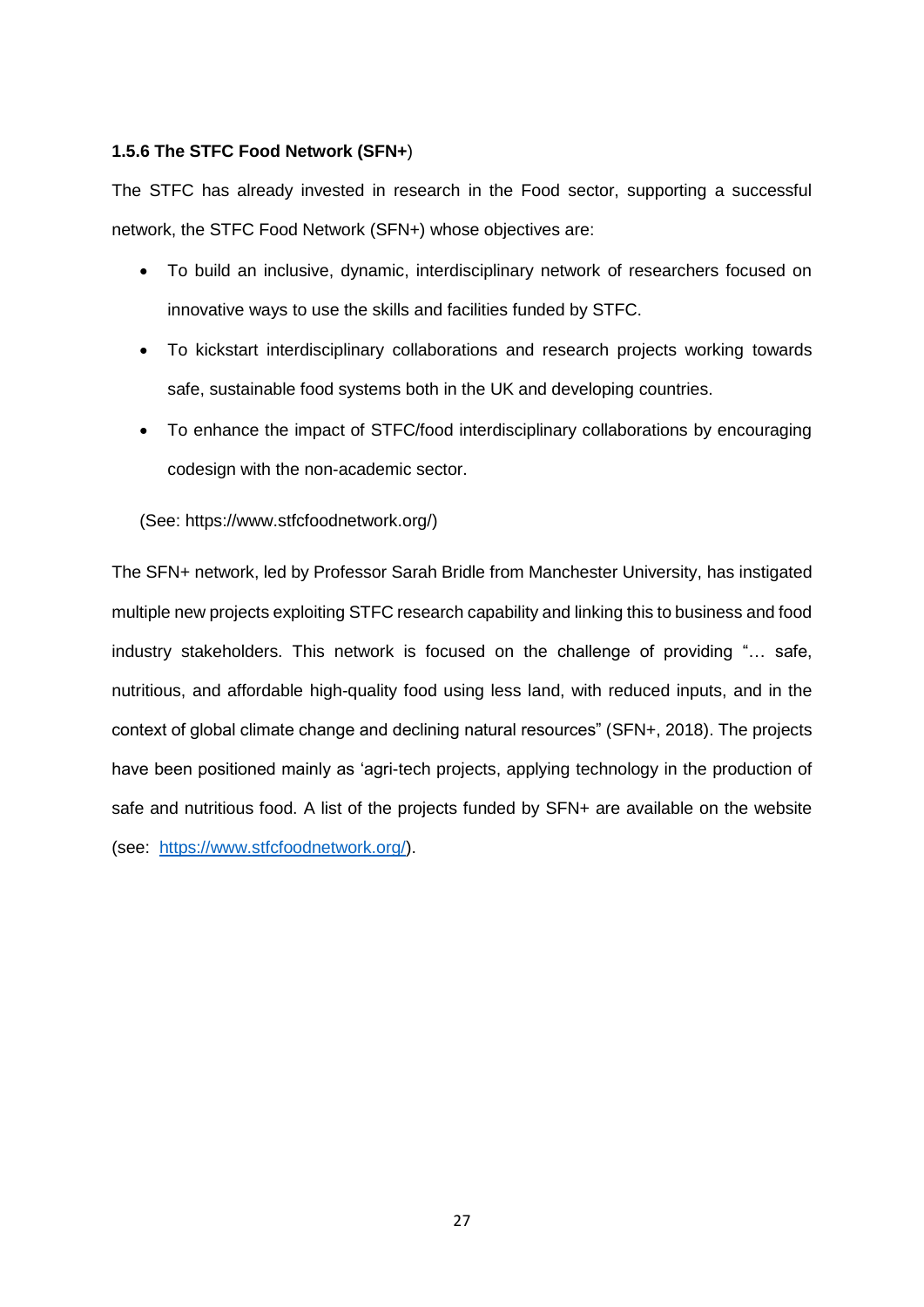## **Part 2:**

# **Mapping the Food Supply Chain**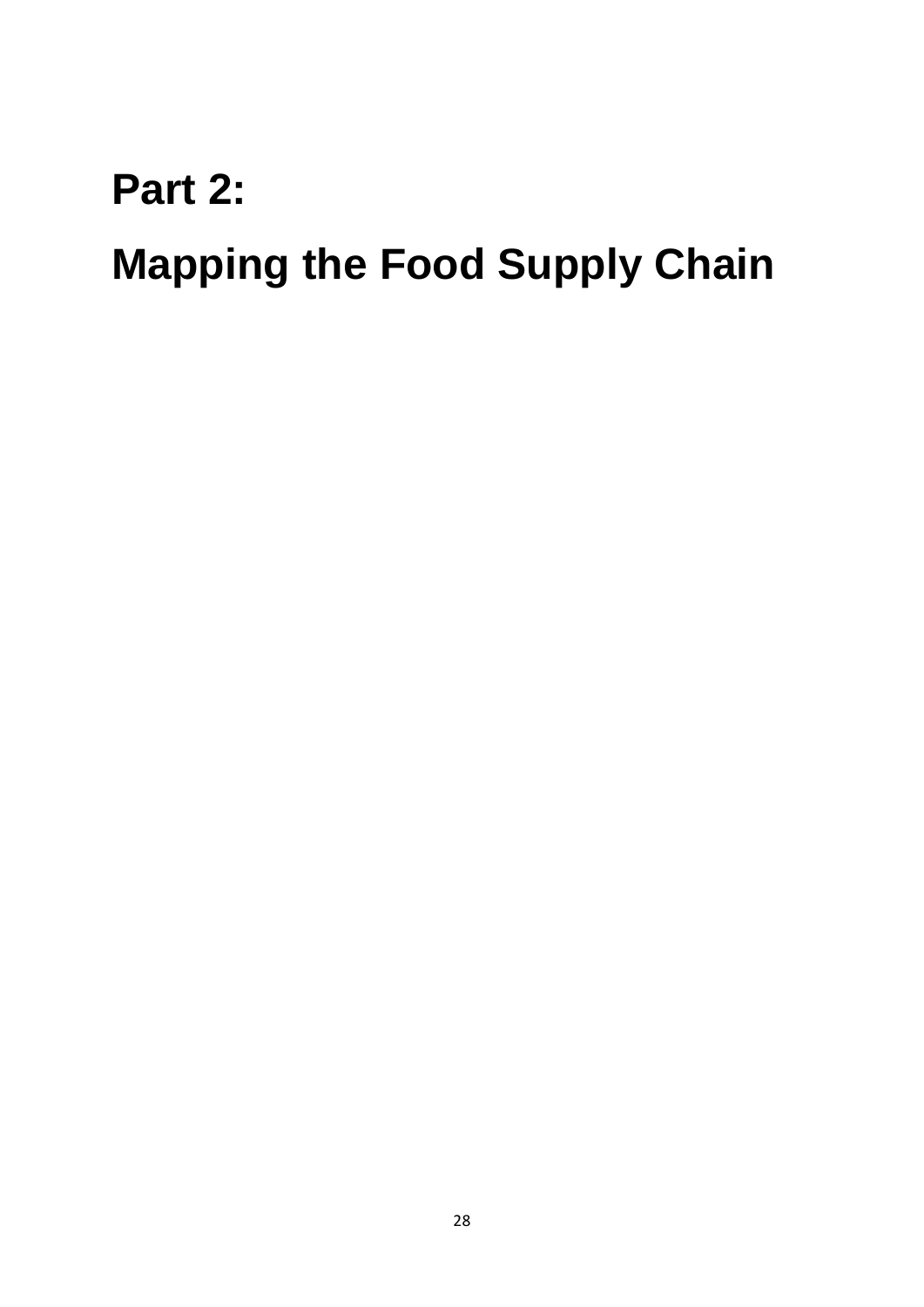#### **2.1. Food Supply Chain Challenges**

#### **2.1.1 A Food Sector Stakeholder Perspective**

The research presented in part 2 has been conducted by industry experts in food quality assurance and compliance, Dr Rachel Ward and Andy Kerridge. Food supply chains are complex with multiple inputs and outputs from many diverse food producers, manufacturers, retailers and associated businesses covering activities such as packaging, analysis, regulation and audit. For example, a farmer would buy seed, livestock animals, fertilisers, pesticides, biocides, feed, packaging and/or water supplies from a range of suppliers. The impact of a farming or fishing operation on the wider environment would depend upon its land / watercourse management approaches, such as crops grown, rotation, deliberate support for local ecological diversity, degree of agrochemical use and water source use/reuse. A food manufacturer in turn will buy the raw materials including foodstuffs and packaging needed to make a food product, as well as chemicals for site cleaning and pest control, equipment for manufacturing, packing, temperature-controlled storage and shipping, utility services such as water, electric and fuel and various support services such as waste disposal, analytical testing, and transport/logistics. A food manufacturer site will also impact the environment surrounding its location due to the need for a supply of labour, water and electricity, and production of waste products – either up into the air, into drains, or solid waste needing removal/disposal, as well as needs for service roads/access to site.

Suppliers of materials and services could potentially be a source of issues, non-compliance and even fraud related to the foodstuffs produced by that food operator to be sold into the food chain. Each participant needs to be managed, scrutinized and assured as fit for purpose. In turn, food operators themselves will be scrutinized and monitored by its customers.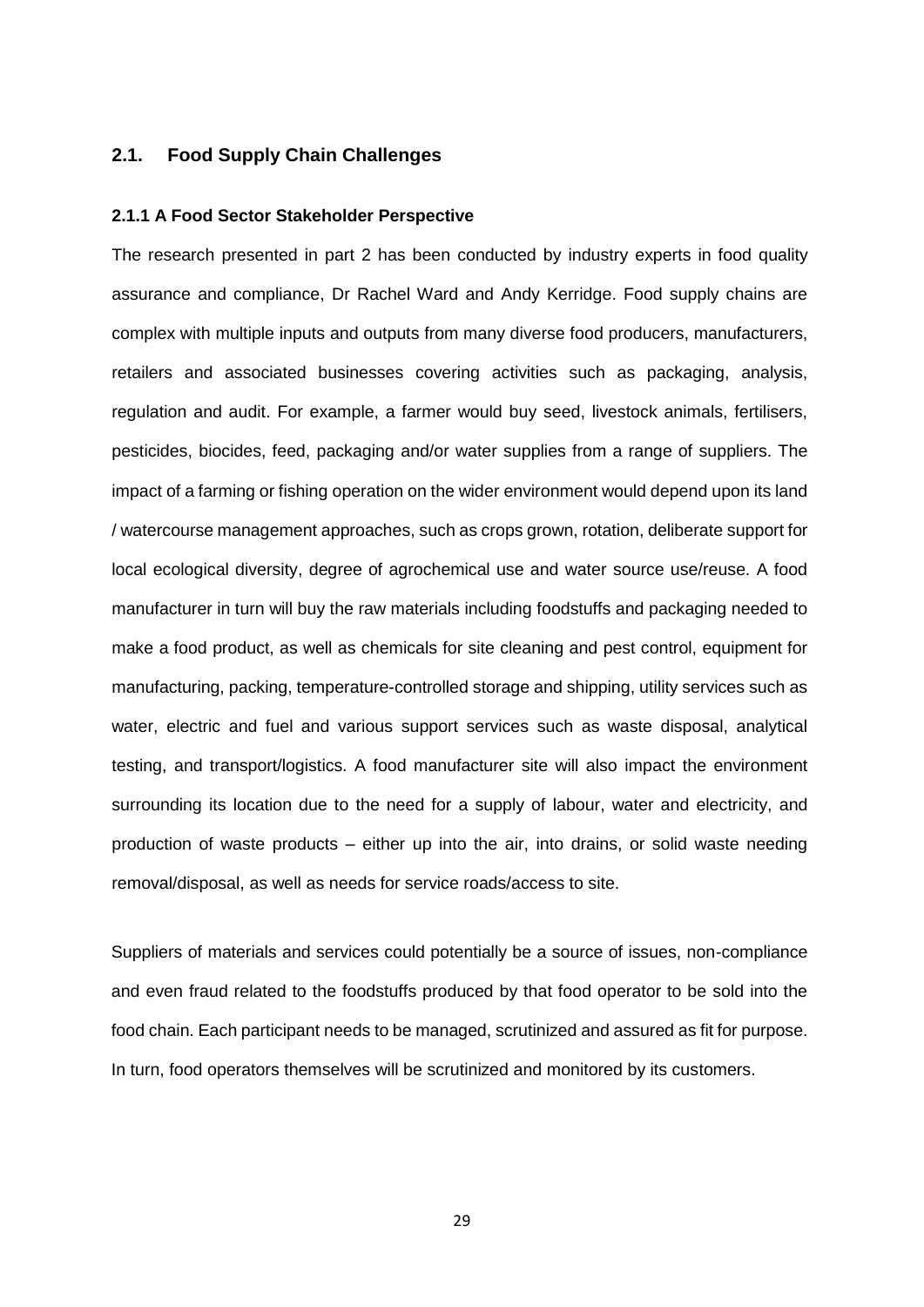There are a wide variety of standards applied to the food supply chain defining expected good practices and compliance requirements across areas such as food safety, quality, environmental sustainability, provenance etc. For example, food with a protected provenance has Traditional Speciality Guaranteed (TSG) status, Protected Designated Origin (PDO) or a Protected Geographical Indication (PGI) each of which require assurance. Useful overviews of the current standards applied to the food industry can be found at ITC Standards Map (2018) and in a recent report commissioned by the UK Food Standards Agency (2013) on third party assurance schemes. Compliance to these standards, whether for food safety or to support a voluntary or regulated claim, form a critical part of commercial supply agreements and enforcement border controls. Supporting evidence to assure compliance, such as site audit reports, monitoring data from sampling of shipments or products in market, needs to be made available to a wide range of stakeholders for verification – usually 24/7 and sometimes live on demand.

The data / information produced by these diverse interfaces to track and trace supplied materials and services, and to provide evidence to assure that they are safe, fit for purpose and compliant to commercial and regulatory requirements is therefore considerable and exists in many different, non-standardised types of format. Data attributes will include information such as: locations of farms, stores and factories, company/food operator names and contact details, seed supply records, animal birth/parentage and slaughter records, delivery notes, truck inspection records, production batch codes, dates of manufacture, specifications, sanitation monitoring records, waste records, pesticide/veterinary drug application records, certificates of analysis, staff training records and assurance scheme audit reports. These data all need to be handled and managed securely and appropriately to fully ensure effective and efficient food supply chains, and supporting technology also needs to facilitate system interoperability between the various stakeholders.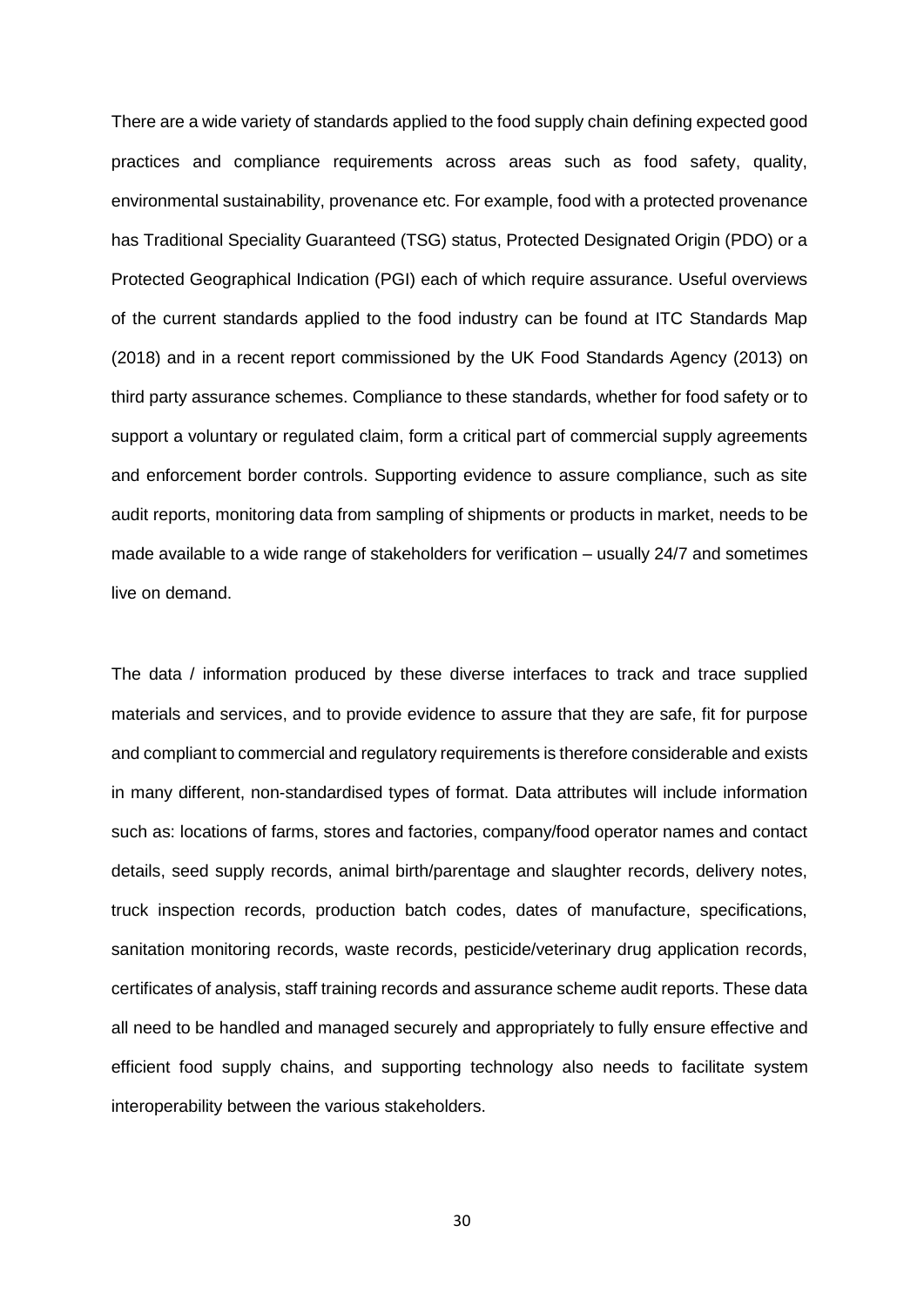#### **2.1.2 Food Supply Chain Mapping**

The Food Supply Chain is a complex system that can be broadly represented as the different divisions as described in Figure 2.



**Figure 2: The main divisions making up the food supply chain.**

Primary producers' plant and grow, or 'harvest' from ground/field/water to produce foodstuffs which can then undergo a variety of processes before being made available to the final consumer through a range of sales channels. Processing and manufacturing of foodstuffs will combine ingredients into increasingly complex food products. For example, foodstuffs might only be packaged and made "fit for consumption", or "fit to travel", without changing the essential nature of the food; this is called 'primary processing' and would include food produce such as: washed whole carrots, or cleaned/gutted whole trout. Secondary processing changes the physical state of a food stuff into a form which can then be used as an ingredient, or sold as a final product directly to consumers, such as grated or diced carrot, and fillets of fish. Manufacturing creates more processed products which have undergone treatments such as milling, baking, or fermentation to add value to them, creating food products such as flour, sausages, beer etc. which would usually undergo further cooking or processing by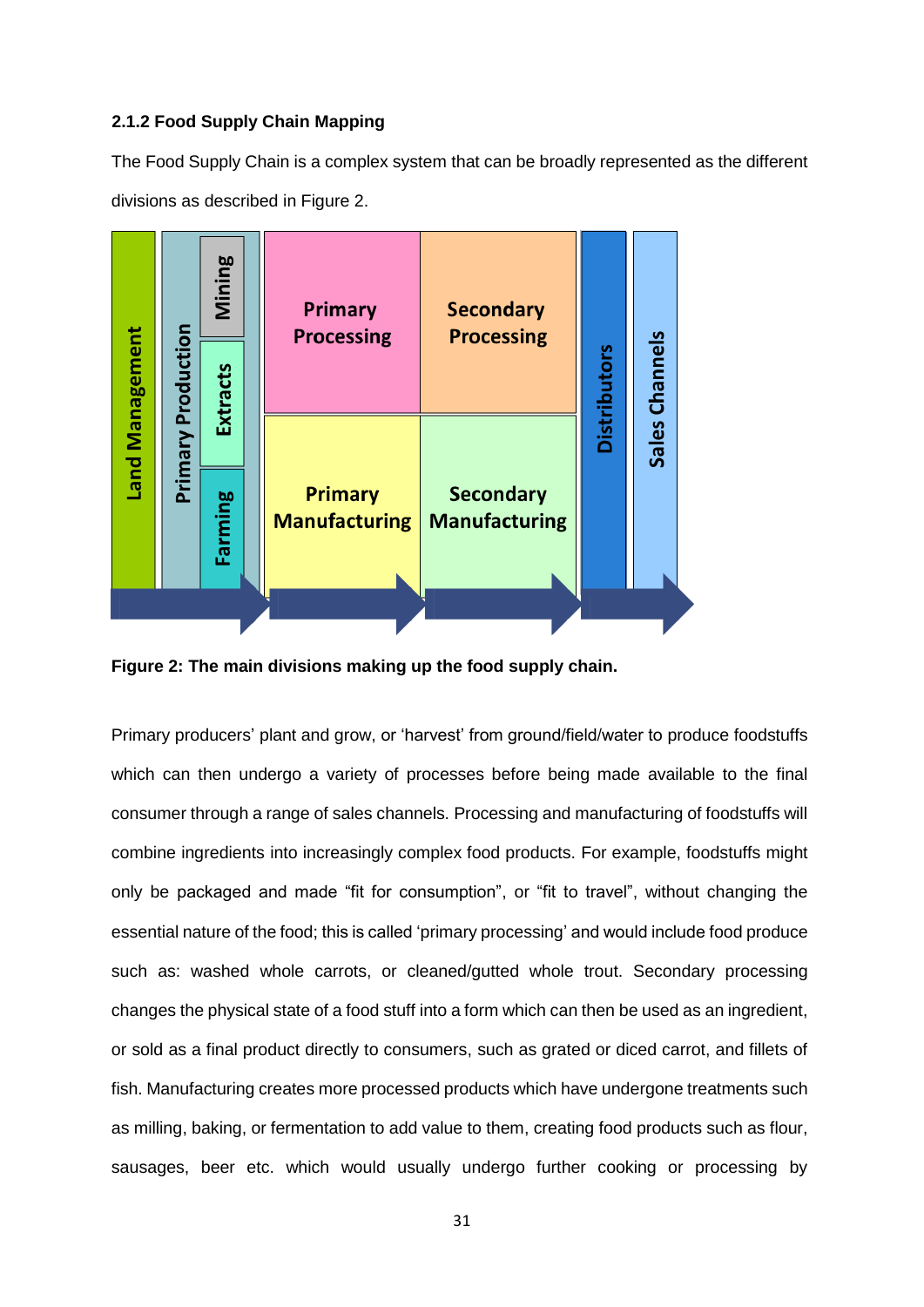consumers. Secondary manufacturing produces complex products which are often sold ready to eat and/or heat by consumers such as sandwiches, breakfast cereals, ready meals, etc. The transport and distribution of foods and food products along the food supply chain between sites owned by the same company, or between different companies, can be undertaken by a variety of additional operators involving road, rail, sea and/or air transport. Foodstuffs can be sold to consumers by a variety of operators/retailers which vary in size, scope and mode of operation, from farm shops where primary producers sell at point of 'harvest', to multi-national retail and food service outlets, and include home delivery services.

A non-exhaustive list of the types of operators found in each division of the food supply chain represented in Figure 2 is provided in Appendix 2. The food chain also includes a variety of industries which provide 'allied' services such as: the supply of non-food raw materials needed for production, utilities, staffing, transport or provision of supporting technical and business services. Typical allied industries are also listed in the tables in Appendix 2 against relevant food chain divisions to illustrate the diversity and complexity of engagements.

#### **2.1.3 Assurance and Compliance Standards**

Most of the divisions in the food supply chain represented in Figure 2 have standards that define the expected practices to ensure compliance to defined requirements for food safety, quality, environmental sustainability, provenance and/or ethical trading. These can be developed by regulatory authorities, industry or special interest groups either individually or in collaboration. Government regulators own and manage these standards which are captured within regulatory requirements such as EU quality marks (e.g. PDO, PGI and TSG).

Assurance schemes own and continually improve voluntary third-party standards content and provide day-to-day management support. An extensive review of third-party assurance schemes has recently been completed for the UK Food Standards Agency (2013) to identify and evaluate such schemes currently active in the food supply chain, reviewing their scope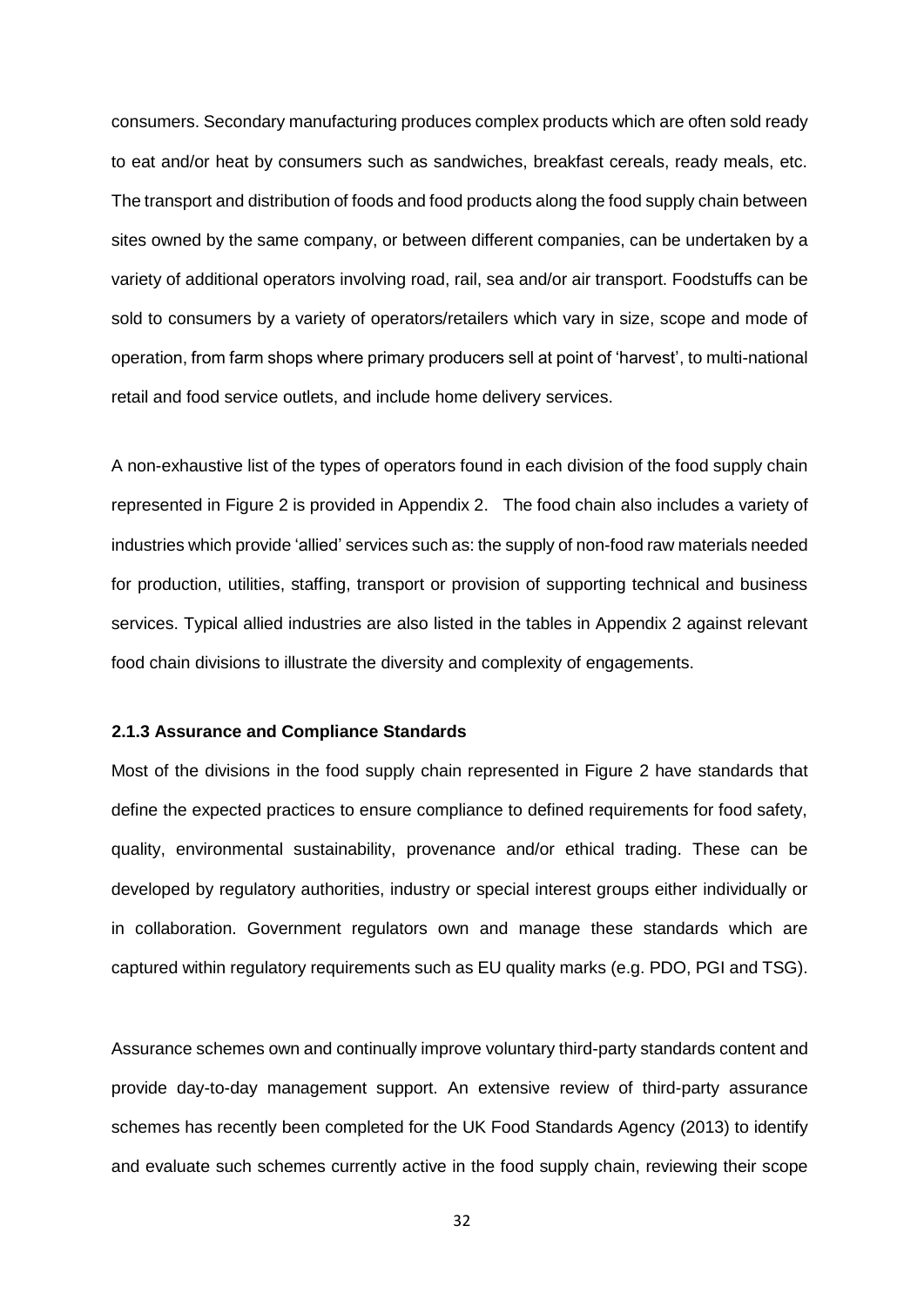and suitability for recognition and consideration when determining the risk presented by a food operation and the degree of enforcement scrutiny and frequency of inspection required. Appendix 3 provides examples of the types of standards / assurance schemes being applied in various sections of the food chain. Some are first party standards, developed by a retailer for example for their own supply chain, or second party standards developed by an external body for a specific purpose, e.g. Fairtrade, Rainforest Alliance. Third party certification is usual practiced to provide a degree of independence and separation between the party being assessed for compliance, the party who generated the standard, and the conformance assessor.

Compliance to a standard is usually assessed by a third party certification body either to assure the competency of individuals, businesses or parts of business operations to carry out a particular service, to confirm food safety management systems are in place pertinent to the activities being performed, to confirm particular unethical practices are absent such as child / slave labour, or to confirm positive beneficial activities are actively implemented such as animal welfare, avoidance of agrochemical use, recycling or environmental support for biodiversity. Certification bodies and their auditors who carry out audits to confirm conformance to a standard, are also subject to certification to ensure their independence and competence through standards such ISO 17065 to assure independence, impartiality and confidentiality, and ISO/IEC 17020 addressing requirements for the operation of various types of bodies performing inspection. Analytical testing laboratories used for the generation of test data relating to foodstuff regulatory compliance and/or safety would be expected to be accredited/certified to ISO/IEC 17025 which specifies the general requirements for the competence of testing and calibration laboratories and expects them to have quality management systems in place.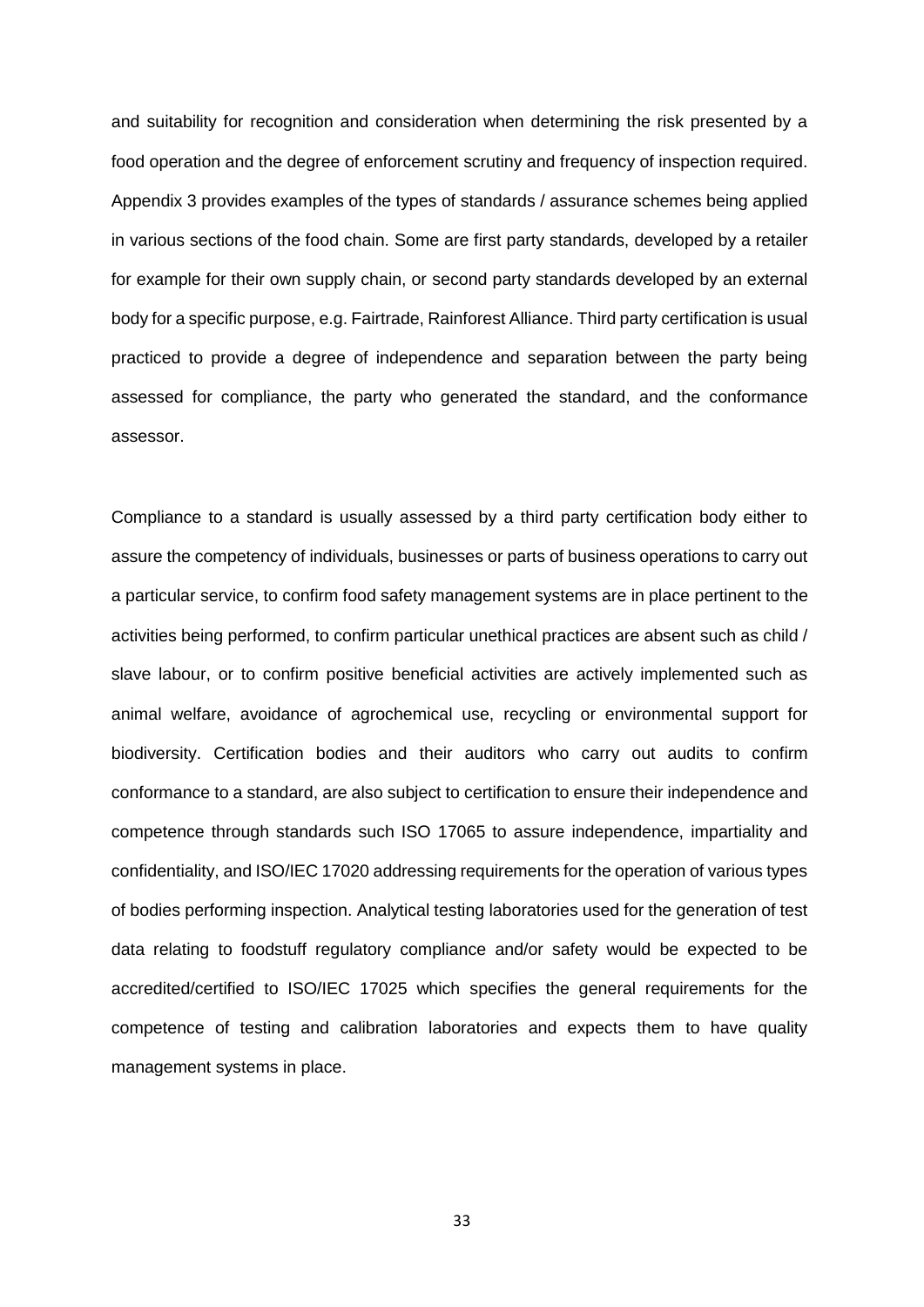#### **2.2 Complex Food Product Case Studies**

#### **2.2.1 Multicomponent food products**

The pilot projects described in Part 1 of this report, are applying blockchain/distributed ledger technology to single food stuffs, such as pork or chicken. Most supply chains for food products are significantly more complex. To provide insight into the data and relationships that are found in food supply chains for more complex, multi-component food stuffs, we have mapped out the food supply chain for two common, but more complex food products consumed in the UK: a gluten-free smoked haddock fishcake with 'West Country Cheddar Cheese' sauce (see Appendix 4) and a chilled, seasoned Aberdeen Angus beefburger (see Appendix 5).

Even a simple fishcake or burger made at home could use several different types of fish or meat, and herbs such as parsley, spices such as black pepper and salt. The ingredients would be sourced from a number of different countries, for example spices such as black pepper could originate from Vietnam, Indonesia, Brazil, Malaysia or India.

These case studies show the typical sourcing of components used to make individual recipes for common food products, the cases also demonstrate what associated data and evidence of compliance is needed to assure these raw materials and map out the various interested parties and stakeholders related to each component in the recipe.

#### **2.2.2 Claims and Authenticity**

Claims made relating to products, such as 'gluten free' and 'West Country Cheddar' will increase the need for assurance, and thus the need for generation of, and access to, evidence for compliance. Gluten free claims often require production batch data to verify compliance as products can be made on shared production equipment and lines. As an added complication to traceability challenges for our case study example, burgers are often made from a mixture of fresh and frozen meat. This is for two reasons – firstly to support processing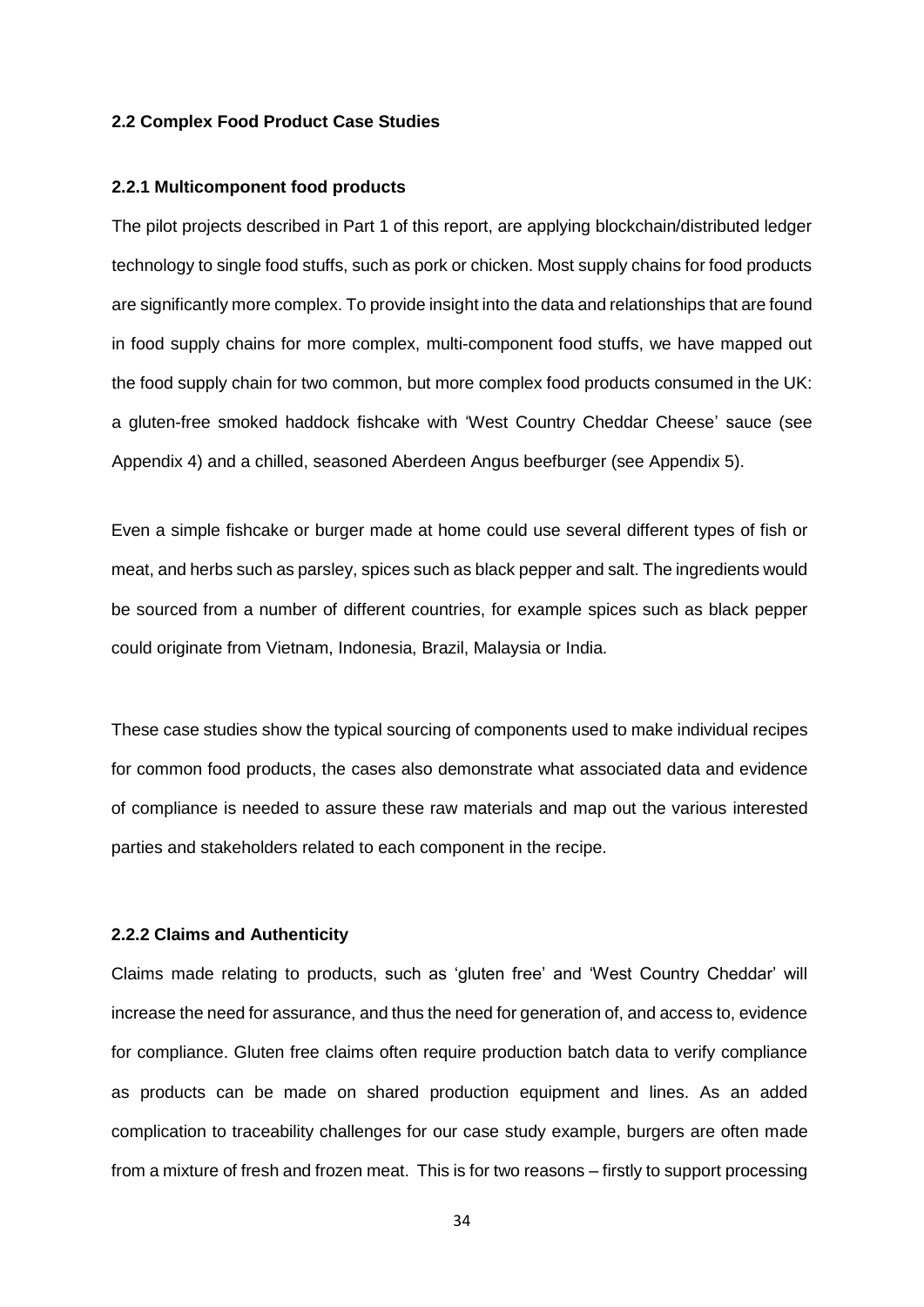control – the mincing process generates heat, so using frozen meat keeps the temperature at a level that is microbiologically, and technologically acceptable; and secondly from a supply situation to enable purchase of frozen meat at a time when price is attractive. Meat used in a burger could come from as many as 200 cattle, so verifying a claim that all the beef in a burger originates from Aberdeen Angus cattle becomes a challenging exercise based upon traceability records from multiple operators, which often includes brokers depending on the specific supply chain model in play.

Claims made relating to a variety of fruit/vegetables or breed of livestock/fish are common. A geographical / regional claim for an ingredient would usually only be verifiable through batch traceability – currently a time-consuming exercise routinely verified by 'paper trail' evidence of sourcing and often reliant on supplier's 'say-so', which are technically difficult to independently verify. Fraud is sadly commonplace with respect to such claims, and tools for independent verification to assure authenticity are urgently needed. New technology utilising DNA markers capable of distinguishing breeds in meat from pigs and cattle exists and work is underway to translate these still relatively costly tests into more routine assurance tools (Vlachos *et al,* 2016). Likewise, integration of a range of analytical tools are beginning to be employed to confirm the authenticity of food stuffs such as varieties of rice (Lakshminarayana *et al,* 2015) and botanical extracts (Simmler *et al,* 2018). These techniques, once fully developed and ready for practical implementation, would generate further types of analytical data which would need to be stored and shared for use in assurance.

#### **2.3 Food Law**

#### **2.3.1 Food Safety and Standards in the UK**

Feed and food safety and standards are devolved matters in the UK. The Food Standards Agency (FSA) has responsibility at central Government level for the main body of feed and food safety law in England, Wales and Northern Ireland, with dedicated offices working to the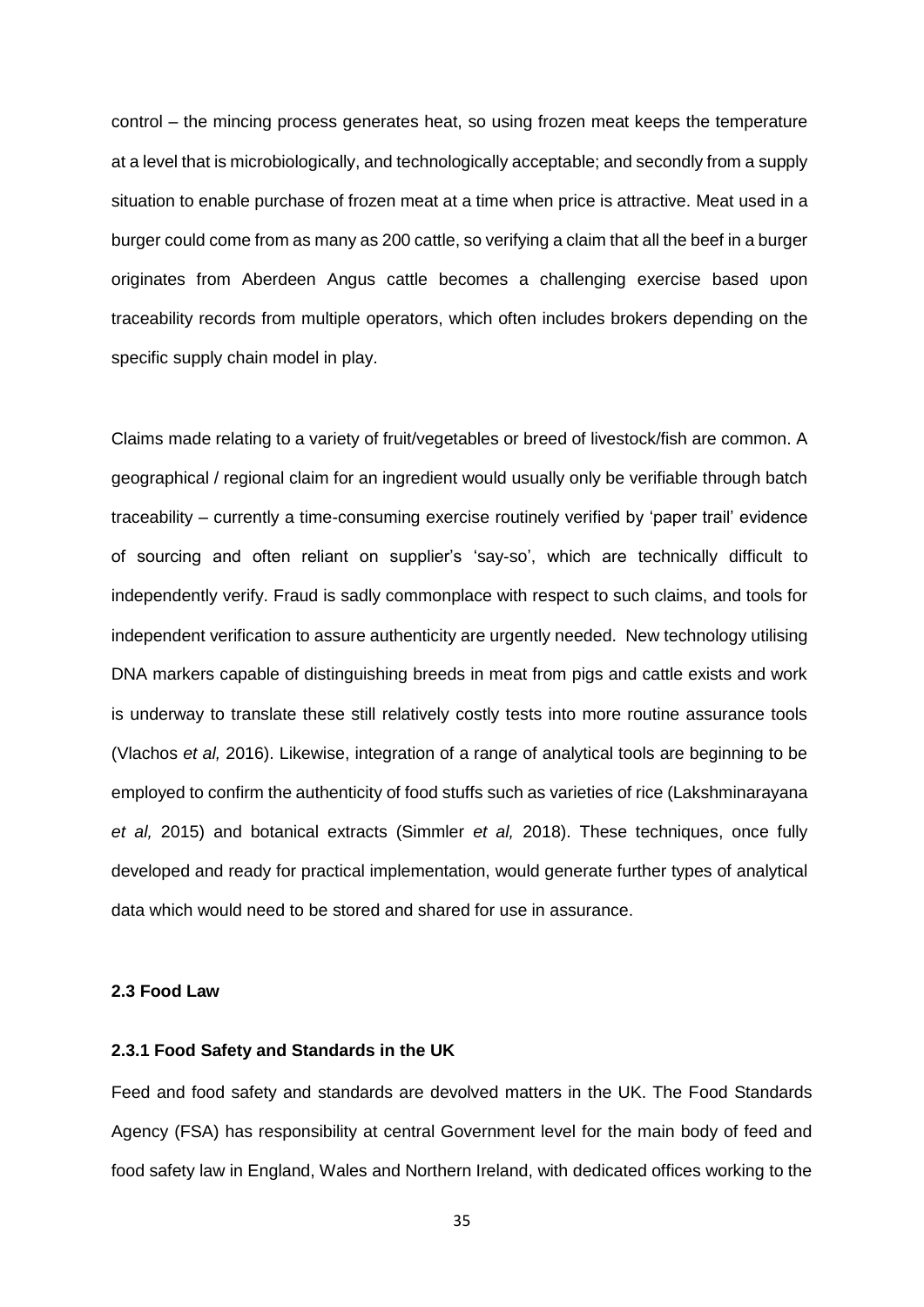relevant Parliaments in England and Wales and the Northern Ireland Assembly. (Note: Food Standards Scotland (FSS) was established 1 April 2015 as the national food body for Scotland, with responsibility for those central Government functions previously carried out by the FSA in Scotland). Following government changes introduced in 2010, FSA responsibilities for food law across England Wales and Northern Ireland is no longer harmonised. For example:

- **In England,** Defra is responsible for food labelling, other than for matters of food safety such as 'Use By' dates and Allergens Labelling etc. The Department of Health has central government responsibility for nutrition-related food legislation in England.
- **In Wales**, the FSA retains responsibility for general food labelling. The Welsh Government is responsible for nutrition related to food legislation.
- **In Northern Ireland** the FSA retains responsibility for general food labelling and nutrition related to food legislation.

Appendix 6 sets out the legislative responsibilities across England, Wales and Northern Ireland. In addition, the National Food Crime Unit has been established as a criminal intelligence function within the FSA to improve understanding of the food crime threat at a strategic level, to identify specific instances of dishonesty within food supply chains and to instigate action by others capable of addressing it.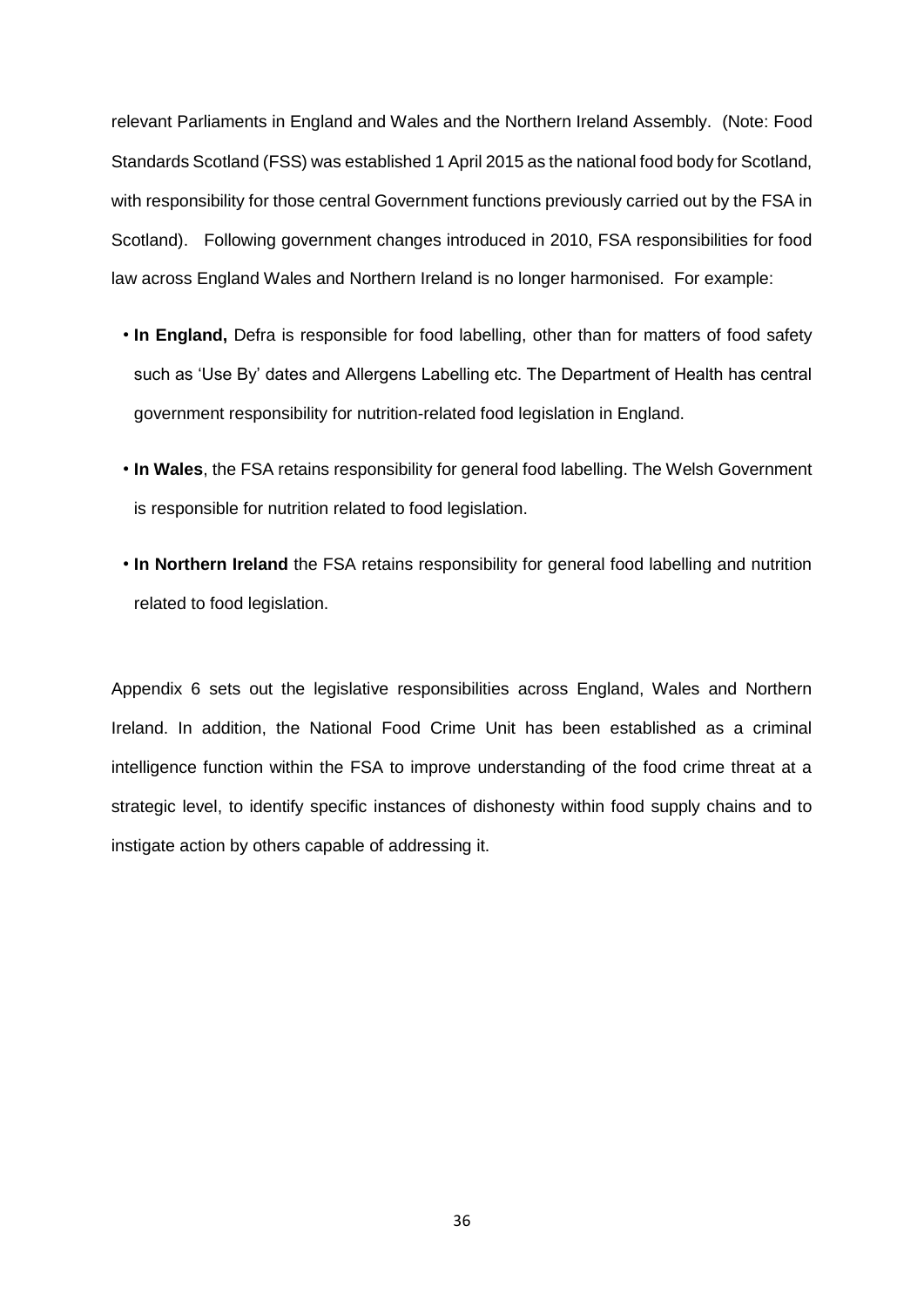#### **Conclusion**

In investigating the application of blockchain/DLT across the food sector, we found there were few full implementations deployed in practice. We did identify several pilot projects, but these projects were focused on mapping out the supply chain for single-component food stuffs, such as pork. The projects were then limited in scope and were not delivering the value-add required to make a compelling case for investment by food businesses.

Re-imagining the supply chain as a 'virtual supply chain' offers a different approach to the problem space. What is needed is an architectural approach to understand the relationships that exist between participants in the food supply chain and the attributes of the data necessary to the functioning of that supply chain.

We conclude that blockchain/DLT do have functionality that can be useful in enabling global food security, but that the relevant functionality is not related to the well-known cryptocurrency applications of blockchains. These technologies can facilitate distributed and secure digital identities and so *as part of an information architecture* incorporating secure smart devices on packaging, in logistics operations, in detectors etc., applications of permissioned distributed ledger technology could contribute towards enabling global food security.

Applications that facilitate this more sophisticated application of blockchain/DLT for food supply chains are still in development, but demonstrate a potentially significant future value proposition for the food sector.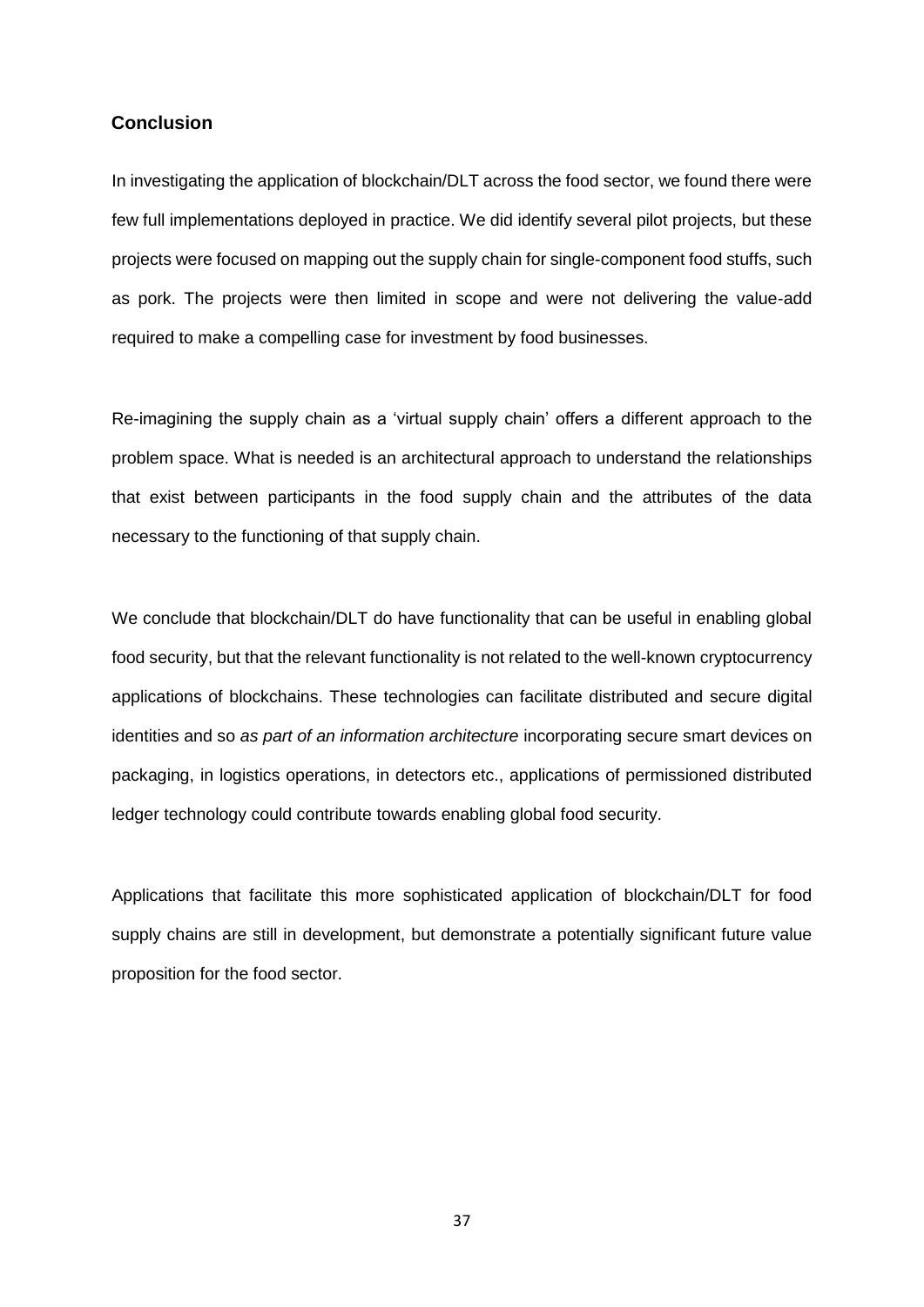#### **References**

Andrews, J. (2012). "Mango outbreaks connected through interviews", Food Safety News, October 26<sup>th</sup> 2012. Accessed 14<sup>th</sup> September, 2018 at: [http://www.foodsafetynews.com/2012/10/mango-outbreaks-connected-through](http://www.foodsafetynews.com/2012/10/mango-outbreaks-connected-through-interviews/#WYtxMneGPBI)[interviews/#WYtxMneGPBI](http://www.foodsafetynews.com/2012/10/mango-outbreaks-connected-through-interviews/#WYtxMneGPBI)

Arc-Net (2018). See:<https://arc-net.io/about/> (Accessed 12<sup>th</sup> October, 2018).

Bernal, N. (2018). "Government food agency pilots blockchain to track beef supplies", in *The Telegraph.* Published: 3<sup>rd</sup> July, 2018 Accessed 12<sup>th</sup> October at: [https://www.telegraph.co.uk/technology/2018/07/03/government-food-agency-pilots](https://www.telegraph.co.uk/technology/2018/07/03/government-food-agency-pilots-blockchain-track-beef-supplies/)[blockchain-track-beef-supplies/](https://www.telegraph.co.uk/technology/2018/07/03/government-food-agency-pilots-blockchain-track-beef-supplies/)

Blanchfield, J.R. and Welt, B. (2012). "Food traceability" The international Union of Food Science and Technology, March 2012. Accessed 14<sup>th</sup> September 2018 at: <http://www.iufost.org/iufostftp/IUF.SIB.Food%20Traceability.pdf>

Bottemelier, H. "IBM and China team up to build Pork traceability system". Food Safety News, 19<sup>th</sup> December 2011. Accessed 14<sup>th</sup> September 2018 at: [https://www.foodsafetynews.com/2011/12/ibm-and-china-team-up-to-build-pork-traceability](https://www.foodsafetynews.com/2011/12/ibm-and-china-team-up-to-build-pork-traceability-system/)[system/](https://www.foodsafetynews.com/2011/12/ibm-and-china-team-up-to-build-pork-traceability-system/)

Corkery, M. and Popper, N. (2018). "From Farm to Blockchain: Walmart Tracks Its Lettuce" in The New York Times, 24<sup>th</sup> September 2018. Available at: <https://www.nytimes.com/2018/09/24/business/walmart-blockchain-lettuce.html>

Del Castillo, M. (2016). "Walmart blockchain pilot China pork market", CoinDesk, 19<sup>th</sup> October 2016. Accessed 14<sup>th</sup> September 2018 at: [www.coindesk.com/walmart-blockchain](http://www.coindesk.com/walmart-blockchain-pilot-china-pork-market)[pilot-china-pork-market](http://www.coindesk.com/walmart-blockchain-pilot-china-pork-market)

Food.gov.uk (2018). "FSA trials first use of blockchain". See [https://www.food.gov.uk/news](https://www.food.gov.uk/news-alerts/news/fsa-trials-first-use-of-blockchain)[alerts/news/fsa-trials-first-use-of-blockchain](https://www.food.gov.uk/news-alerts/news/fsa-trials-first-use-of-blockchain)

Food Standards Agency (2013). "Assessment and comparison of third-party assurance schemes in the food sector: Towards a common framework". Final report for the Food Standards Agency CR2435 R2 V8. Greenstreet Berman Ltd., 2013.

Holmes Report (2017). Distributed Ledger Technologies for Public Good: leadership, collaboration and innovation" Accessed 16<sup>th</sup> September 2018 at: [http://chrisholmes.co.uk/wp-content/uploads/2017/11/Distributed-Ledger-Technologies-for-](http://chrisholmes.co.uk/wp-content/uploads/2017/11/Distributed-Ledger-Technologies-for-Public-Good_leadership-collaboration-and-innovation.pdf)[Public-Good\\_leadership-collaboration-and-innovation.pdf](http://chrisholmes.co.uk/wp-content/uploads/2017/11/Distributed-Ledger-Technologies-for-Public-Good_leadership-collaboration-and-innovation.pdf)

ITC Standards Map (2018) Accessed at: [http://www.standardsmap.org](http://www.standardsmap.org/)

Kamath, R. (2018). "Food Traceability on Blockchain: Walmart's Pork and Mango Pilots with IBM" *Journal of the British Blockchain Association,* 1(1), 47-53.

Lakshminarayana, R. Vemireddy; Satyavathi, V.V.; Siddiq, E.A. and J. Nagaraju (2015). *Journal of Food Science and Technology*, 52 (6): 3187-3202. doi:10.1007/s13197-014-1579-0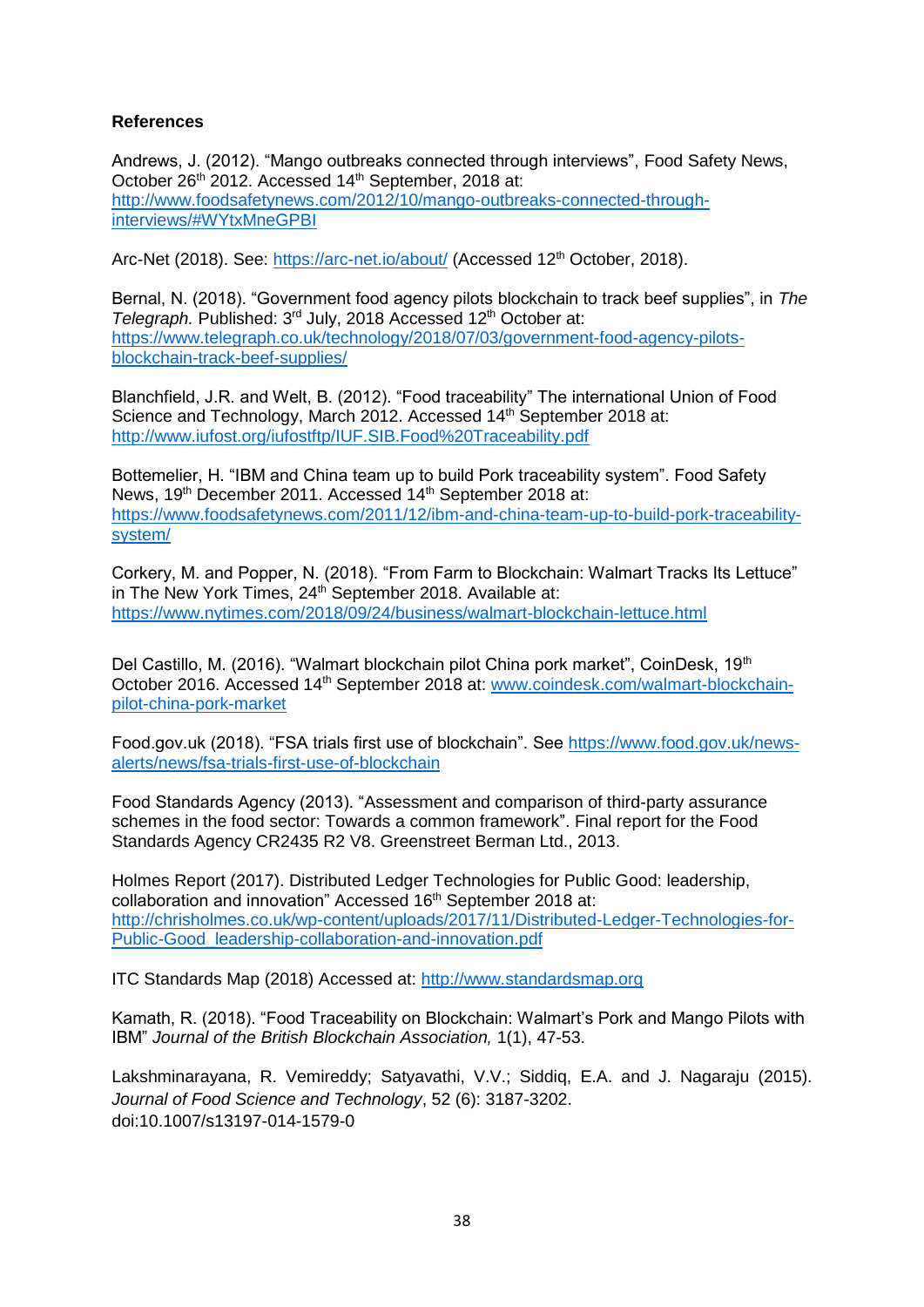Narayanan, A., Bonneau, J., Felten, E., Miller, A., & Goldfeder, S. (2016). *Bitcoin and cryptocurrency technologies: a comprehensive introduction,* Princeton, NJ, Princeton University Press.

McDermott, B. (2017). "IMB's Vice President of blockchain business development interviewed by R. Kamath, June  $23^{rd}$ , 2017, edited by B. McDermott, September 12<sup>th</sup>, 2017, in Kamath, R. (2018). "Food Traceability on Blockchain: Walmart's Pork and Mango Pilots with IBM" *Journal of the British Blockchain Association,* 1(1), 47-53.

McKenzie, J. (2018). "Why blockchain won't fix food safety -yet". New Food Economy 4<sup>th</sup> February 2018. Accessed 12<sup>th</sup> September 2018, at: [https://newfoodeconomy.org/blockchain](https://newfoodeconomy.org/blockchain-food-traceability-walmart-ibm/)[food-traceability-walmart-ibm/](https://newfoodeconomy.org/blockchain-food-traceability-walmart-ibm/)

Open Data Institute (2016). "How open data is changing the world". Accessed  $17<sup>th</sup>$ September, 2018 at: [https://www.opengovpartnership.org/stories/how-open-data-changing](https://www.opengovpartnership.org/stories/how-open-data-changing-world-key-findings-open-data-impact-case-studies)[world-key-findings-open-data-impact-case-studies](https://www.opengovpartnership.org/stories/how-open-data-changing-world-key-findings-open-data-impact-case-studies)

Provenance (2015). *Blockchain: the solution for transparency in product supply chains.*  White Paper published: 21<sup>st</sup> November 2015. Accessed 20<sup>th</sup> February, 2017 at: [www.provenance.org/whitepaper](http://www.provenance.org/whitepaper)

Provenance (2018a). See:<https://www.provenance.org/>

Provenance,  $(2018b)$ . "Pioneering a new standard for Trust", Accessed  $16<sup>th</sup>$  September, 2018 at:<https://www.provenance.org/case-studies/co-op>

Resonance (2018). Information accessed 8<sup>th</sup> November, 2018 at:<https://resonanceapp.com/>

SFN, (2018). STFC Food Network. See:<https://www.stfcfoodnetwork.org/> (Accessed on 24th October, 2018).

Simmler, C.; Graham, J.G.; Chen, S-N. and G.F. Pauli (2018). "Integrated analytical assets aid botanical authenticity and adulteration management", in *Fitoterapia*, 129(September): 401-414. https://doi.org/10.1016/j.fitote.2017.11.017

Sklaroff, J. (2017). "Smart contracts and the cost of inflexibility", *University of Pennsylvania Law Review,* Vol. 166, 2017. Accessed at: [https://papers.ssrn.com/sol3/papers.cfm?abstract\\_id=3008899](https://papers.ssrn.com/sol3/papers.cfm?abstract_id=3008899)

Sustainable Brands (2018) Accessed 16<sup>th</sup> September, 2018 at: [https://www.sustainablebrands.com/news\\_and\\_views/supply\\_chain/sustainable\\_brands/prov](https://www.sustainablebrands.com/news_and_views/supply_chain/sustainable_brands/provenance_partners_unilever_sainsbury%E2%80%99s_banks_aid_sm) [enance\\_partners\\_unilever\\_sainsbury%E2%80%99s\\_banks\\_aid\\_sm](https://www.sustainablebrands.com/news_and_views/supply_chain/sustainable_brands/provenance_partners_unilever_sainsbury%E2%80%99s_banks_aid_sm)

TE Food (2018). "Farm to Table Food Traceability Ecosystem" see: https://www.youtube.com/watch?v=qot-VCUqpng Accessed 14<sup>th</sup> September (2018) at: <https://ico.tefoodint.com/>

Ven, M. (2018). Skype interview with D. Champion on 27<sup>th</sup> September, 2018.

Vlachos A., Arvanitoyannis, I.S. and Tserkezou, P. (2016). "An Updated Review of Meat Authenticity Methods and Applications", in: Critical Reviews in Food Science and Nutrition, 56(7):1061-96. doi: 10.1080/10408398.2012.691573.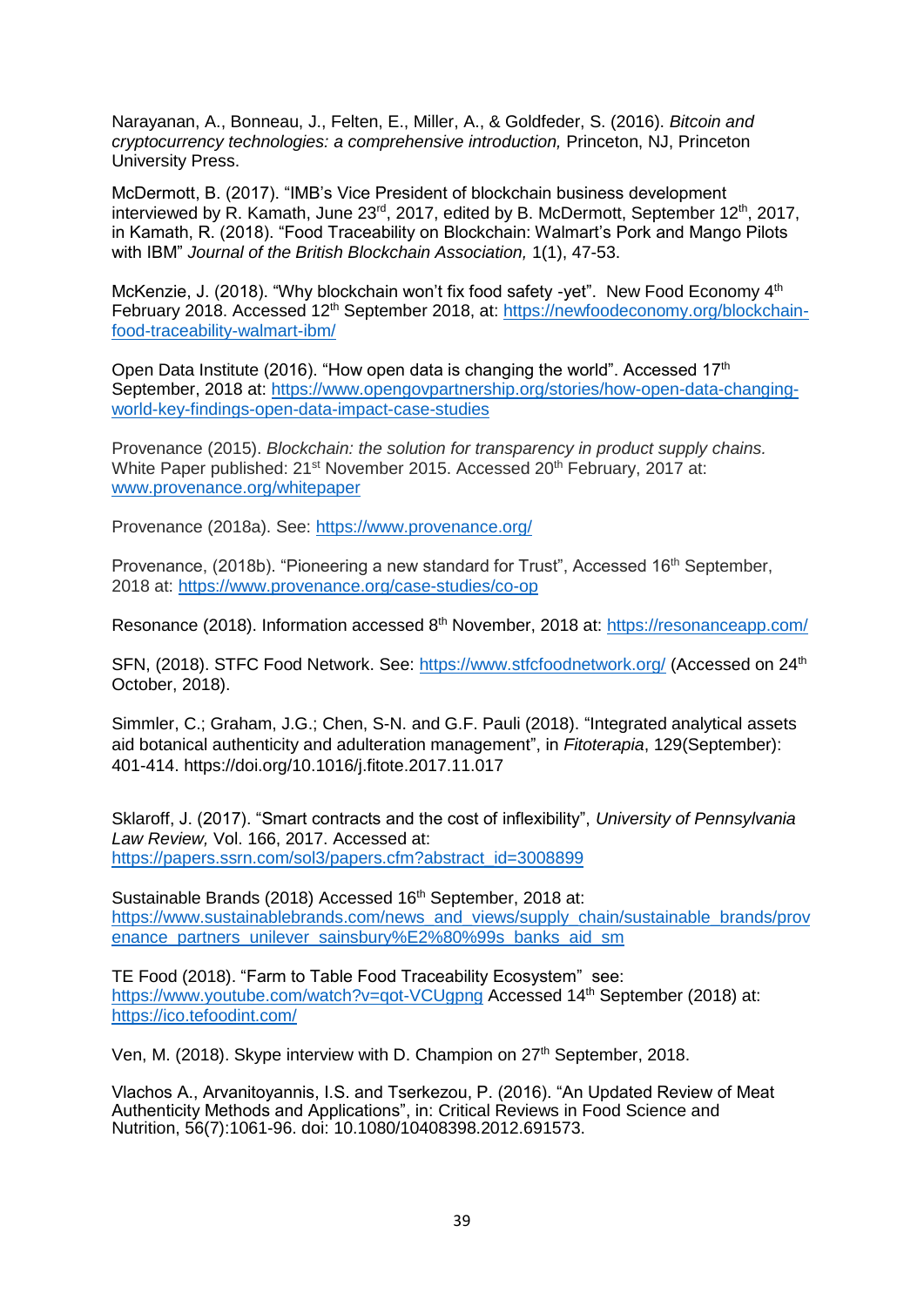Whitworth, G., Wells, P., Weereratne, J. and Tennison, J. (2017). "The EU General Data Protection Regulation: opportunities for grocery retail". *Open Data Institute White Paper*: ODI-WP-2017-001.

### **Appendix 1: Companies interested in developing smart packaging.**

| Company               | <b>Area of Activity</b>   | <b>Products</b>                 |
|-----------------------|---------------------------|---------------------------------|
| George UTZ            | Logistic Systems          | Pallets, Totes, Containers      |
| <b>CCL Industries</b> | Speciality Films. Labels. | Labels, Films, Cartons, Shrink  |
|                       | Leaflets                  | Sleeves, Tubes                  |
| <b>RPC Group PLC</b>  | Label printing, Injection | Labels, Films, Bags, Flexible   |
|                       | Moulding, Blow Moulding,  | Packs, Rigid Packs, Pots, Tubs  |
|                       | Thermoforming, Rotational | Trays, Carboard packaging       |
|                       | Moulding, Blown Film      |                                 |
|                       | Extrusion, Extrusion Blow |                                 |
|                       | Moulding                  |                                 |
| Coveris               | Label printing, Injection | Labels, Films, Bags, Flexible   |
|                       | Moulding, Blow Moulding,  | Packs, Rigid Packs, Pots, Tubs  |
|                       | Thermoforming             | Trays, Carboard packaging       |
| Shalam Packaging      | <b>Injection Moulding</b> | Buckets, Rigid Containers, Tubs |
| <b>TetraPak</b>       | Carton Filling Machines,  | Carton                          |
|                       | Cartons                   |                                 |
| Verstaete             | Label printing, Injection | Labels, Solid Packaging         |
|                       | Moulding, Blow Moulding,  |                                 |
|                       | Thermoforming             |                                 |
| Reflex Labels         | Label Printing            | Labels                          |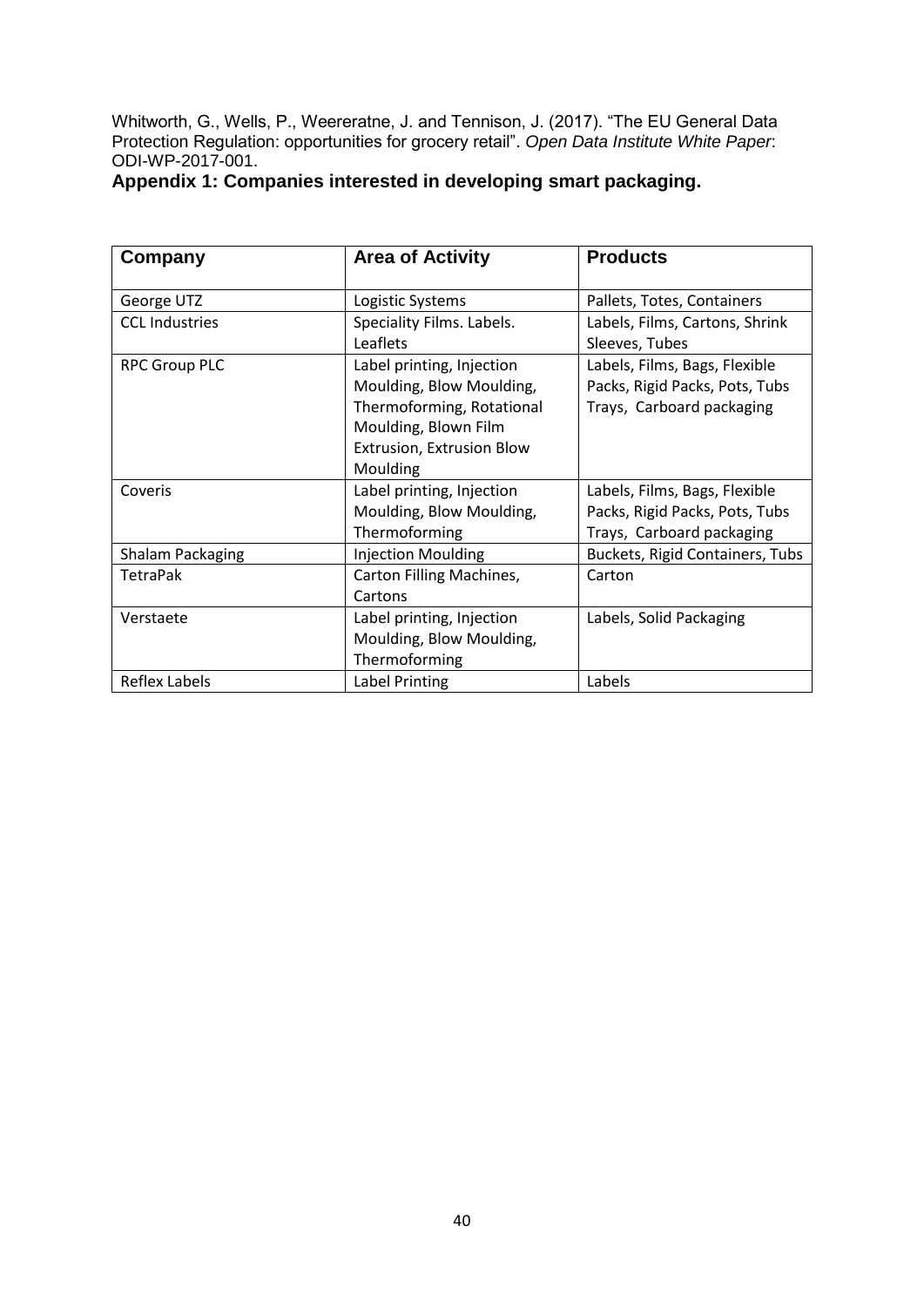## **Appendix 2: Divisions of the Food Supply Chain and Allied Services**

| <b>Food Supply</b><br><b>Chain Division</b> | <b>Description</b>                                                                                                                                                                                                                                                                                                                                                                                                                                                                                                                                                     | Allied / Service Industries                                                                                                                                                                                                                                                                                                                                                                                                                                                                                                                                                                                                                                                                                                                                                                                                                                                                                                                                                                                                                                 |
|---------------------------------------------|------------------------------------------------------------------------------------------------------------------------------------------------------------------------------------------------------------------------------------------------------------------------------------------------------------------------------------------------------------------------------------------------------------------------------------------------------------------------------------------------------------------------------------------------------------------------|-------------------------------------------------------------------------------------------------------------------------------------------------------------------------------------------------------------------------------------------------------------------------------------------------------------------------------------------------------------------------------------------------------------------------------------------------------------------------------------------------------------------------------------------------------------------------------------------------------------------------------------------------------------------------------------------------------------------------------------------------------------------------------------------------------------------------------------------------------------------------------------------------------------------------------------------------------------------------------------------------------------------------------------------------------------|
| Land<br><b>Management</b>                   | Forestry, mining, leisure/tourism, urban,<br>transport incl. rail, road, canals                                                                                                                                                                                                                                                                                                                                                                                                                                                                                        | Agronomists<br>Environmental / geological scientists -<br>Water management (irrigation/quality),<br>Location (contamination from adjacent) or<br>run-off, Previous land use, Trace metals,<br>Conservation /Wildlife, Public access,<br>Game shooting rights                                                                                                                                                                                                                                                                                                                                                                                                                                                                                                                                                                                                                                                                                                                                                                                                |
| <b>Primary</b><br><b>Production</b>         | Operators who plant & grow or 'Harvest'<br>from the ground/field/water<br>Includes:<br>'Farming' - Livestock, Fishing, Insects (as<br>meat alternatives and as additives e.g.<br>cochineal), Arable, Herbs and spices,<br>Sugar beet/cane, Mushrooms/Fungi,<br>Honey, Sprouted seeds, Foraging (e.g.<br>sloes, Yarg nettles, truffles), Hunting<br>(e.g. game, fish),<br>Mineral / Spring water<br>Mining - Salts, Chalk, Additives e.g. Au,<br>Ag, etc.<br>Extracts - Yeast, Enzymes (esp. rennet),<br>Isinglass, Caviar, Gases e.g. N <sub>2</sub> , CO <sub>2</sub> | Veterinarians, Animal nutritionists,<br>Agronomists, Agricultural engineers Farm<br>quality assurance, Water quality (fish<br>farming), Oxygen (fish farming), Pest<br>control<br>Transport - feed, materials etc., Utilities<br>supply (Water / electric/ fuel), Waste<br>removal<br>Supplies - Feed, agrochemicals, cleaning<br>chemicals, laundry<br>Materials - Ingredients / additives /<br>flavourings, processing aids / enzymes,<br>Packaging - Closures/caps, form fill,<br>formed, glass bottles, sleeves, labels,<br>outers (card and plastics), pallets,<br>wrap, printing inks Cleaning chemicals<br>Utilities - Water, Electricity, Fuel: Gas / Oil<br>Waste treatment / Biomass<br>Site Services - Engineering/Maintenance,<br>Waste collection/disposal, Pest control,<br>Water monitoring, Analytical testing /<br>calibration laboratories, Laundry<br>Business Services - Legal, Insurance,<br>Finance, PR/Marketing, Assurance /<br>Certification, Project management<br>Agents & Brokers - Import/Export,<br>Distributors, Wholesalers |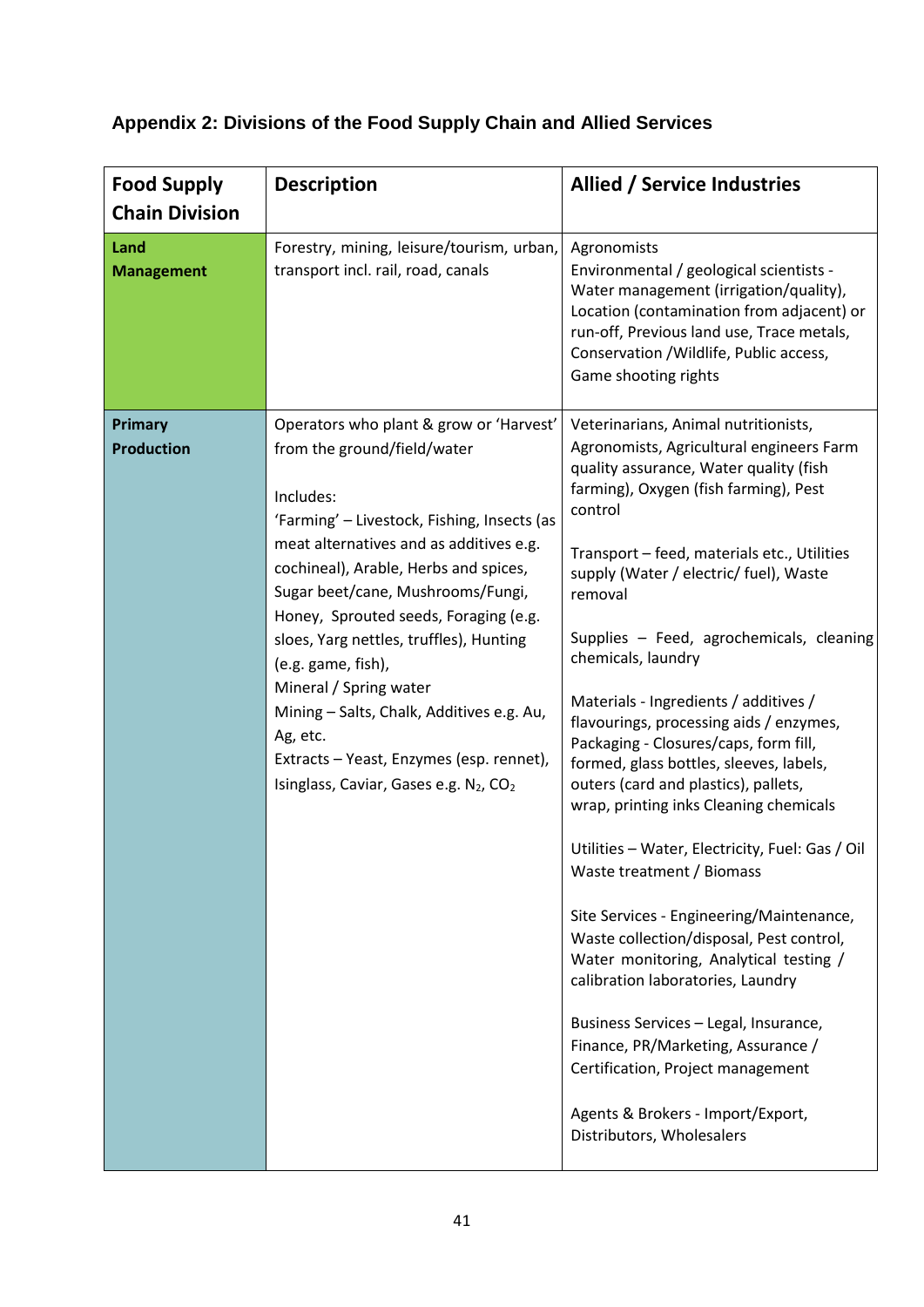| <b>Food Supply</b>                                     | <b>Description</b>                                                                                                                                                                                                                                                                                                                                                                                                                                                                     | Allied / Service Industries                                                                                                                                                                                                                                                                                                                                                                                                                                                                                                                                                                                                                                                                                                                                   |
|--------------------------------------------------------|----------------------------------------------------------------------------------------------------------------------------------------------------------------------------------------------------------------------------------------------------------------------------------------------------------------------------------------------------------------------------------------------------------------------------------------------------------------------------------------|---------------------------------------------------------------------------------------------------------------------------------------------------------------------------------------------------------------------------------------------------------------------------------------------------------------------------------------------------------------------------------------------------------------------------------------------------------------------------------------------------------------------------------------------------------------------------------------------------------------------------------------------------------------------------------------------------------------------------------------------------------------|
| Chain                                                  |                                                                                                                                                                                                                                                                                                                                                                                                                                                                                        |                                                                                                                                                                                                                                                                                                                                                                                                                                                                                                                                                                                                                                                                                                                                                               |
| <b>Division</b><br><b>Primary</b><br><b>Processing</b> | Package and make product "fit for consumption" /<br>"fit to travel" without changing its nature, even if<br>just washing or heating<br>Includes:<br>Meat - Slaughter Houses, Cutting facilities<br>Fish/Shellfish - Gut, Clean<br>Shellers/Cleaners & Millers - Whole/Pieces, Flour,<br>Flakes (Cereals, Nuts, Herbs, Spices)<br>Packaging Houses - Produce (e.g. apples, lettuce,<br>new potatoes), Eggs, Water, Milk (Unless raw, then<br>processing changes nature)                 | <b>Building</b><br>Infrastructure<br>Buildings, Flooring,<br>Surfaces (walls, floors, ceilings),<br>doors/windows, fixtures and<br>fittings (lighting, electrics,<br>plumbing, drains, barriers,<br>signage), Storage (racking, silos),<br>HVAC / Air Conditioning,<br>Refrigeration<br>Production Engineering - Cooking,<br>Cooling, Forming,<br>Blending/Mixing, Conveyors,                                                                                                                                                                                                                                                                                                                                                                                 |
| <b>Primary</b><br><b>Manufacturing</b>                 | Combining primary and secondary processed<br>products which then have value added to them<br>Includes:<br>Meat/Fish/Shellfish - Cooked, Sausages (Raw and<br>Cooked), Burgers<br>Beverages - Wine, Cider, Beer, Milk Drinks,<br>Carbonates, Juices, Squashes/cordials<br>Blending Houses - Flour, Starches, Herbs and Spices,<br>Colourings<br>Produce - Cooked, Assembled<br>Oils/Fats - Butter, Margarine, Oils, Cream<br>Blocked and Formed Products - Marzipan, Pastries,<br>Icing | Packing, Pallet wrapping<br>Plant Equipment - Fork Lift<br>Trucks / Lifting Equipment,<br>Ladders / Cherry-pickers,<br>Cleaning equipment / Bins,<br>Workwear / Personal protective<br>equipment, Temperature Probes,<br>Detectors: Metal, X-ray,<br>Optisort<br>etc.),<br><b>Scales</b><br>and<br>Balances, Printers - and<br>associated chemicals<br>Office Equipment<br>Information<br>Technology<br>Software, hardware, network,<br>servers<br>Transport / Logistics - Own<br>fleet/contract,<br>Fleet Machinery, Fleet fuel, Own<br>storage/contract<br>Transport Infrastructure - Road /<br>rail / air / sea, Storage &<br><b>Transport Depots, Customs</b><br>holding points & Checkpoints<br>Recruitment Agencies -<br>Temporary, Permanent, Seasonal |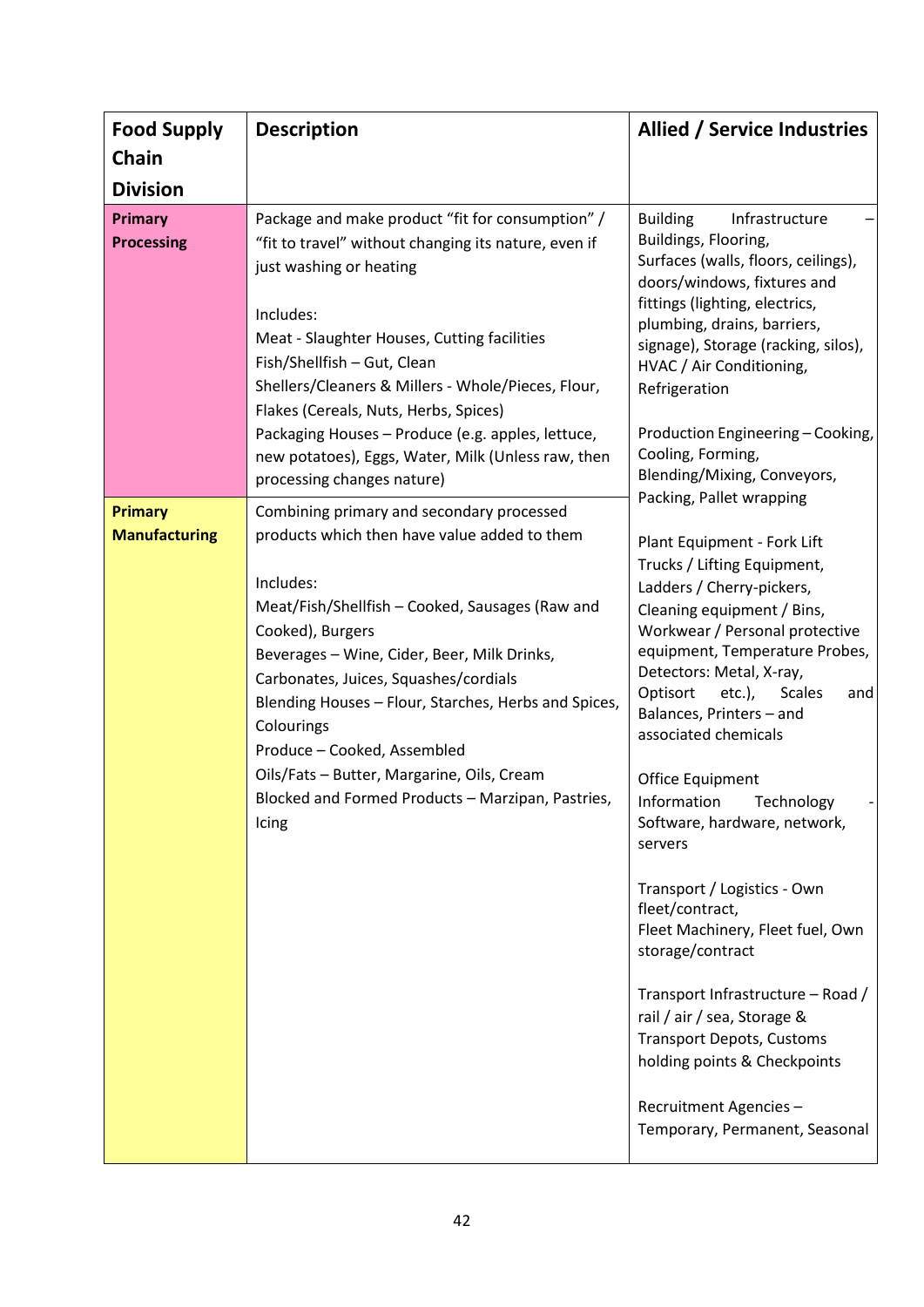| <b>Food Supply</b><br>Chain<br><b>Division</b> | <b>Description</b>                                                                                                                                                                                                                                                                                                                                                                                                                                                                                                                                                                                                                                                                                                                         | <b>Allied / Service Industries</b>                                                                                                                                                                                                                                                                                                                                                                                                                                                                                                                                                                                                                                                             |
|------------------------------------------------|--------------------------------------------------------------------------------------------------------------------------------------------------------------------------------------------------------------------------------------------------------------------------------------------------------------------------------------------------------------------------------------------------------------------------------------------------------------------------------------------------------------------------------------------------------------------------------------------------------------------------------------------------------------------------------------------------------------------------------------------|------------------------------------------------------------------------------------------------------------------------------------------------------------------------------------------------------------------------------------------------------------------------------------------------------------------------------------------------------------------------------------------------------------------------------------------------------------------------------------------------------------------------------------------------------------------------------------------------------------------------------------------------------------------------------------------------|
| <b>Secondary</b><br><b>Processing</b>          | Change the product's initial physical state, which<br>can then be used as an ingredient, or final<br>product for retail sale<br>Includes:<br>Meat - Cure, Bone, Slicers, Mincers<br>Fish/Shellfish - Fillet/Shuck, Smoke<br>Produce/Herbs & Spices - Peel, Chop/Slice,<br>Puree<br>Dairy - Semi-skimmed milk, Cheese, Yoghurt<br>Refineries - Fats and Oils, Starches, Stabilisers<br>Other - Egg (liquid and dried yolk, white, whole)                                                                                                                                                                                                                                                                                                    | Building Infrastructure - Buildings,<br>Flooring,<br>Surfaces (walls, floors, ceilings),<br>doors/windows, fixtures and fittings<br>(lighting, electrics, plumbing, drains,<br>barriers, signage), Storage (racking,<br>silos), HVAC / Air Conditioning,<br>Refrigeration<br>Production Engineering - Cooking,<br>Cooling, Forming, Blending/Mixing,<br>Conveyors, Packing, Pallet wrapping                                                                                                                                                                                                                                                                                                    |
| <b>Secondary</b><br><b>Manufacturing</b>       | Produce food product for consumer ready to eat<br>and/or heat<br>Includes:<br>Meat - Ready Meals, Sausage Rolls, Quiches,<br>Pies, Canned meat<br>Fish & Seafood - Ready Meals, Coated, Topped<br>Poultry & Eggs - Ready Meals, Coated, Cooked<br>Sugar Processors - Peel/ Pulp/ Crystallize, Colour/<br>Mill<br>Produce - Pies, Canned Vegetables, Prepared<br>Salads<br>Dairy - Cheese with inclusions, Processed cheese,<br>Flavoured yoghurt / fromage frais<br>Bakery - Bread, Cakes, Biscuits<br>Grocery - Breakfast Cereals, Condiments,<br>Soups/Sauces, Stocks/Gravies, Jams/Conserves,<br>Pickles/Chutneys<br>Convenience Foods - Pies/Ready meals, Desserts,<br>Ice cream, Confectionery, Crisps and Snacks<br>Sandwiches/Wraps | Plant Equipment - Fork Lift Trucks /<br>Lifting Equipment, Ladders /<br>Cherrypickers, Cleaning equipment /<br>Bins, Workwear / Personal<br>protective equipment, Temperature<br>Probes, Detectors: Metal, X-ray,<br>Optisort etc.), Scales and Balances,<br>Printers - and associated chemicals<br>Office Equipment<br>Information Technology - Software,<br>hardware, network, servers<br>Transport / Logistics - Own<br>fleet/contract,<br>Fleet Machinery, Fleet fuel, Own<br>storage/contract<br>Transport Infrastructure - Road / rail<br>/air / sea, Storage & Transport<br>Depots, Customs holding points &<br>Checkpoints<br>Recruitment Agencies - Temporary,<br>Permanent, Seasonal |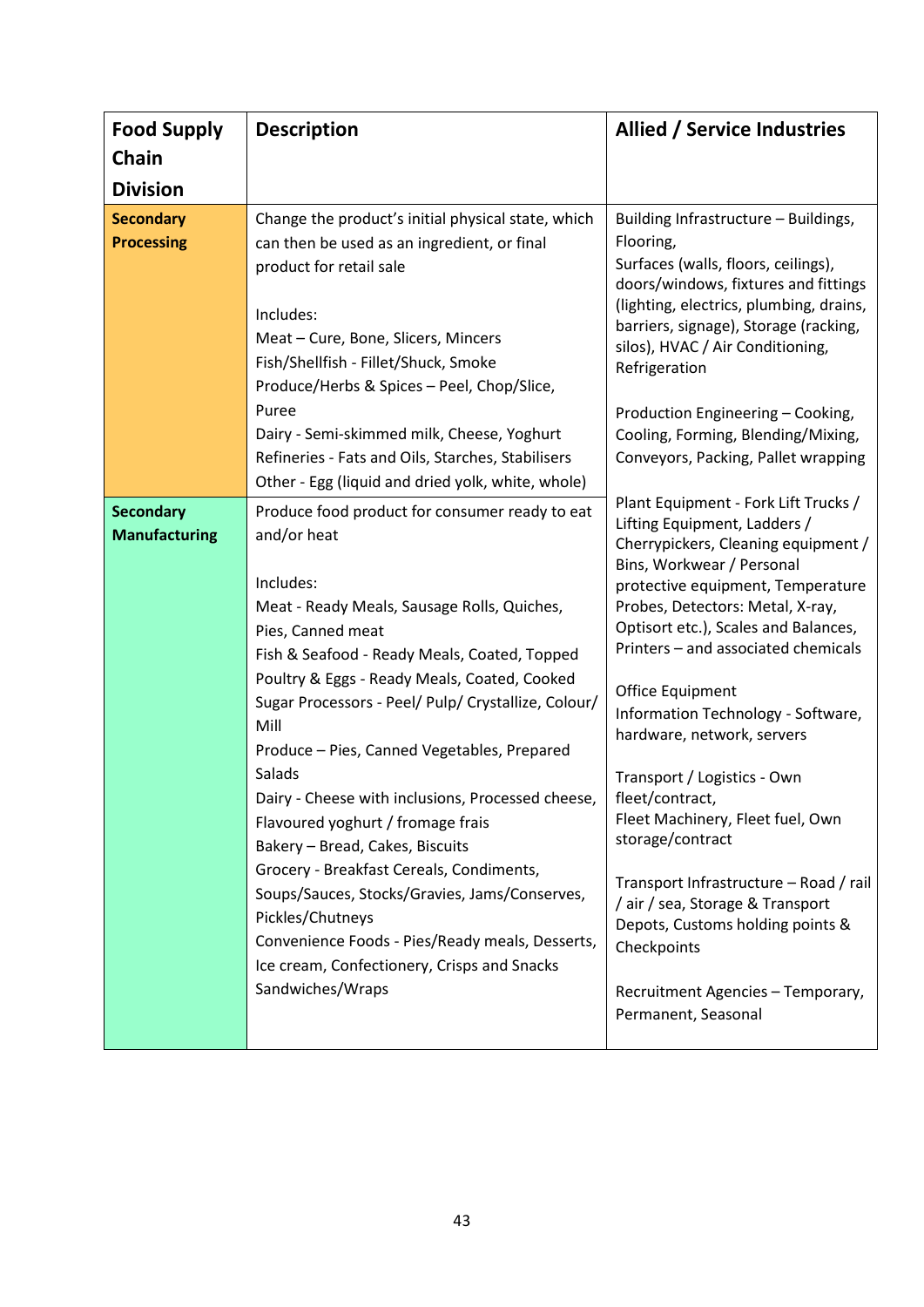| Chain<br><b>Industries</b>                                                                                                                                                                                                                                                                                                                                                                                                                                                                                                                                                                                                                                                                                                                                                                                                                                                                                                                                                                                                                                                                                                                                                                                                                                                                                                                                                                                                                                       |                 |
|------------------------------------------------------------------------------------------------------------------------------------------------------------------------------------------------------------------------------------------------------------------------------------------------------------------------------------------------------------------------------------------------------------------------------------------------------------------------------------------------------------------------------------------------------------------------------------------------------------------------------------------------------------------------------------------------------------------------------------------------------------------------------------------------------------------------------------------------------------------------------------------------------------------------------------------------------------------------------------------------------------------------------------------------------------------------------------------------------------------------------------------------------------------------------------------------------------------------------------------------------------------------------------------------------------------------------------------------------------------------------------------------------------------------------------------------------------------|-----------------|
| <b>Division</b>                                                                                                                                                                                                                                                                                                                                                                                                                                                                                                                                                                                                                                                                                                                                                                                                                                                                                                                                                                                                                                                                                                                                                                                                                                                                                                                                                                                                                                                  |                 |
| <b>Distribution</b><br>Transport and distribute foods along the food supply<br>Building Infrastructure -<br>Buildings, Flooring, Surfaces<br>chain between sites owned by the same operator and<br>(walls, floors, ceilings),<br>between operators<br>doors/windows, fixtures<br>and fittings (lighting,<br>In the UK wholesale distributors transport foodstuffs<br>electrics, plumbing, drains,<br>from each compartment in the food chain to depots and<br>barriers, signage), Storage<br>on to retail and foodservice outlets (from FWD figures<br>(racking, silos), HVAC / Air<br>representing ~85% of food distribution sector) - Depot<br>Conditioning, Refrigeration<br>operations sites 53,270, HQ operations sites 6,110, FTE<br>employees 47,800<br>Plant Equipment - Fork Lift<br>Trucks / Lifting Equipment,<br>Ladders / Cherry-pickers,<br>Cleaning equipment / Bins,<br>Workwear / Personal<br>protective equipment,<br>Temperature Probes,<br>Detectors: Metal, X-ray,<br>Optisort etc.), Scales<br>Balances, Printers - and<br>associated chemicals<br>Office Equipment<br>Information Technology<br>Software, hardware,<br>network, servers<br>Transport / Logistics - Own<br>fleet/contract,<br>Fleet Machinery, Fleet fuel,<br>Own storage/contract<br>Transport Infrastructure -<br>Road / rail / air / sea,<br>Storage & Transport Depots,<br>Customs holding points &<br>Checkpoints<br>Recruitment<br>Temporary, Permanent,<br>Seasonal | and<br>Agencies |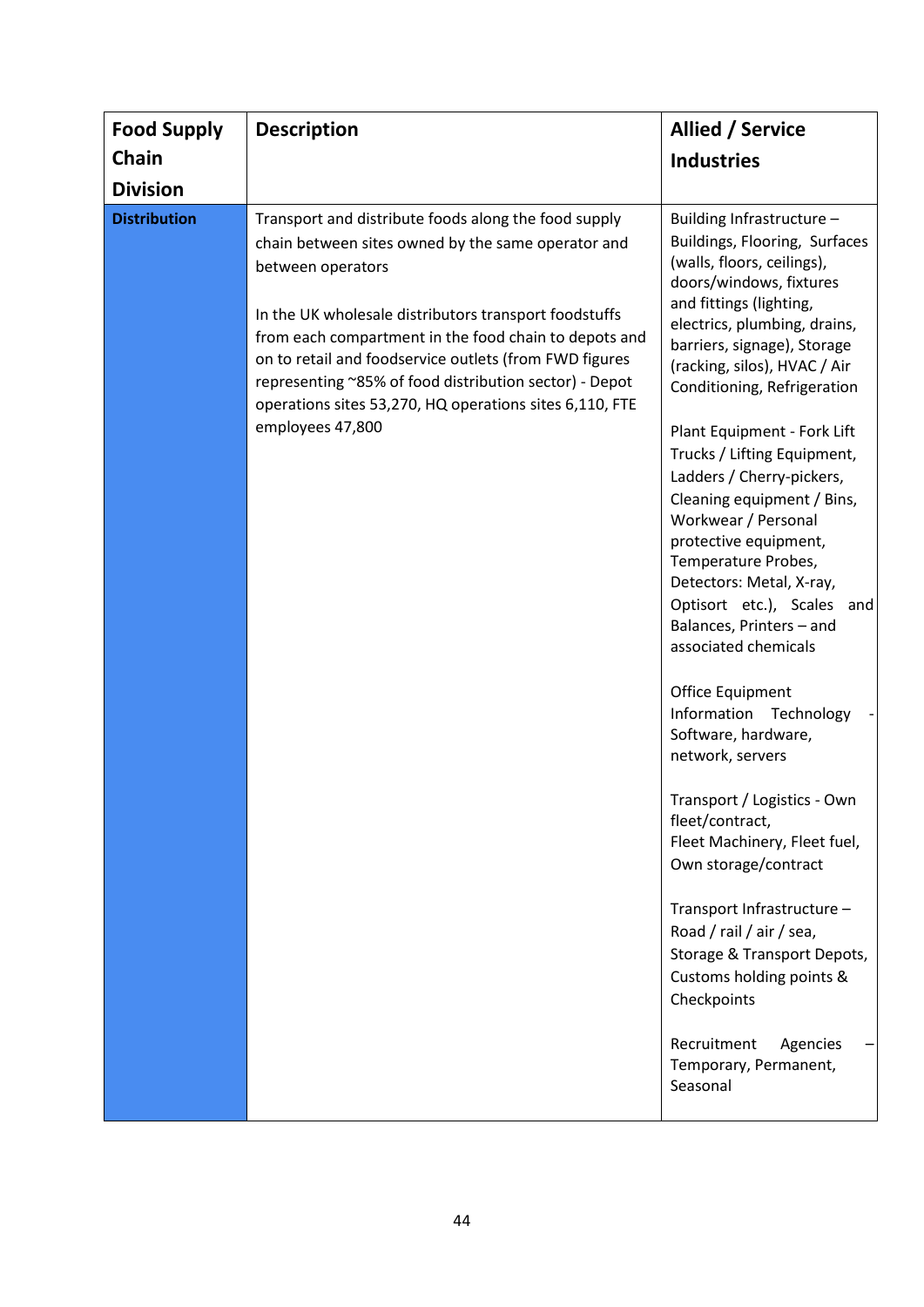| <b>Food Supply</b>                                                                                                                                                                                                                                      | <b>Description</b>                                                                                                                                                                                                                                                           | <b>Allied / Service Industries</b>                                                                                                                                                                                                      |
|---------------------------------------------------------------------------------------------------------------------------------------------------------------------------------------------------------------------------------------------------------|------------------------------------------------------------------------------------------------------------------------------------------------------------------------------------------------------------------------------------------------------------------------------|-----------------------------------------------------------------------------------------------------------------------------------------------------------------------------------------------------------------------------------------|
| Chain                                                                                                                                                                                                                                                   |                                                                                                                                                                                                                                                                              |                                                                                                                                                                                                                                         |
| <b>Division</b>                                                                                                                                                                                                                                         |                                                                                                                                                                                                                                                                              |                                                                                                                                                                                                                                         |
| <b>Sales Channels</b>                                                                                                                                                                                                                                   | Operators selling foodstuffs to the final consumer<br>are very varied in size, scope and mode of operation,<br>from farm shops where primary producers sell at<br>point of 'harvest' to multi-national retail and food<br>service outlets and to home delivery.<br>Includes: | <b>Building</b><br>Infrastructure<br>Buildings, Flooring,<br>Surfaces (walls, floors, ceilings),<br>doors/windows, fixtures and<br>fittings (lighting, electrics,<br>plumbing, drains, barriers,<br>signage), Storage (racking, silos), |
|                                                                                                                                                                                                                                                         | Retail - Multiples, Freezer Centres, Markets,<br>Convenience Stores, Concessions, Petrol Stations,                                                                                                                                                                           | HVAC / Air Conditioning,<br>Refrigeration                                                                                                                                                                                               |
|                                                                                                                                                                                                                                                         | Specialist shops (e.g. fishmongers, butchers,<br>greengrocers), Delicatessens, Farm Shops, Farmers<br>Markets, Pick Your Own, Van Sales (e.g. travelling<br>shops, fishmongers, milkman), Mail order / Home<br>delivery, Vending                                             | Plant Equipment - Fork Lift<br>Trucks / Lifting Equipment,<br>Ladders / Cherry-pickers,<br>Cleaning equipment / Bins,<br>Workwear / Personal protective<br>equipment, Temperature Probes,                                               |
|                                                                                                                                                                                                                                                         | Wholesale - Cash & Carry (Trade, Food Service and<br>Retail, Membership), Specialists (Ethnic, Specialist<br>Ingredients), Wholesale Markets                                                                                                                                 | Detectors: Metal, X-ray,<br>Optisort<br>$etc.$ ),<br>Scales<br>and<br>Balances, Printers - and<br>associated chemicals                                                                                                                  |
|                                                                                                                                                                                                                                                         | Food Service - Retail: coffee shops, sandwich bars,<br>bakery stores, supermarket cafes, Travel: roadside,<br>petrol forecourts, railway stations, airports, ports,<br>Leisure: sports clubs, event catering, stadia, visitor                                                | Office Equipment<br>Information<br>Technology<br>Software, hardware, network,<br>servers                                                                                                                                                |
| attractions, entertainment venues, Hotels: full<br>service, budget, guest houses, holiday parks,<br>conference centres, Pubs and bars: branded and<br>managed, tenanted and leased, independent, social<br>clubs, nightclubs, Restaurants: fine dining, | Transport / Logistics - Own<br>fleet/contract,<br>Fleet Machinery, Fleet fuel, Own<br>storage/contract                                                                                                                                                                       |                                                                                                                                                                                                                                         |
|                                                                                                                                                                                                                                                         | independent, fast food outlets, street food / van<br>sales (e.g. burgers, sandwiches, hot food/drinks),                                                                                                                                                                      | Transport Infrastructure - Road /<br>rail / air / sea, Storage &<br><b>Transport Depots, Customs</b><br>holding points & Checkpoints                                                                                                    |
|                                                                                                                                                                                                                                                         | Contract catering for business: contracted, in-house                                                                                                                                                                                                                         |                                                                                                                                                                                                                                         |
|                                                                                                                                                                                                                                                         | Contract catering for public sector: defence, justice,<br>healthcare, local authorities, oil rigs, education                                                                                                                                                                 | Recruitment Agencies-<br>Temporary, Permanent, Seasonal                                                                                                                                                                                 |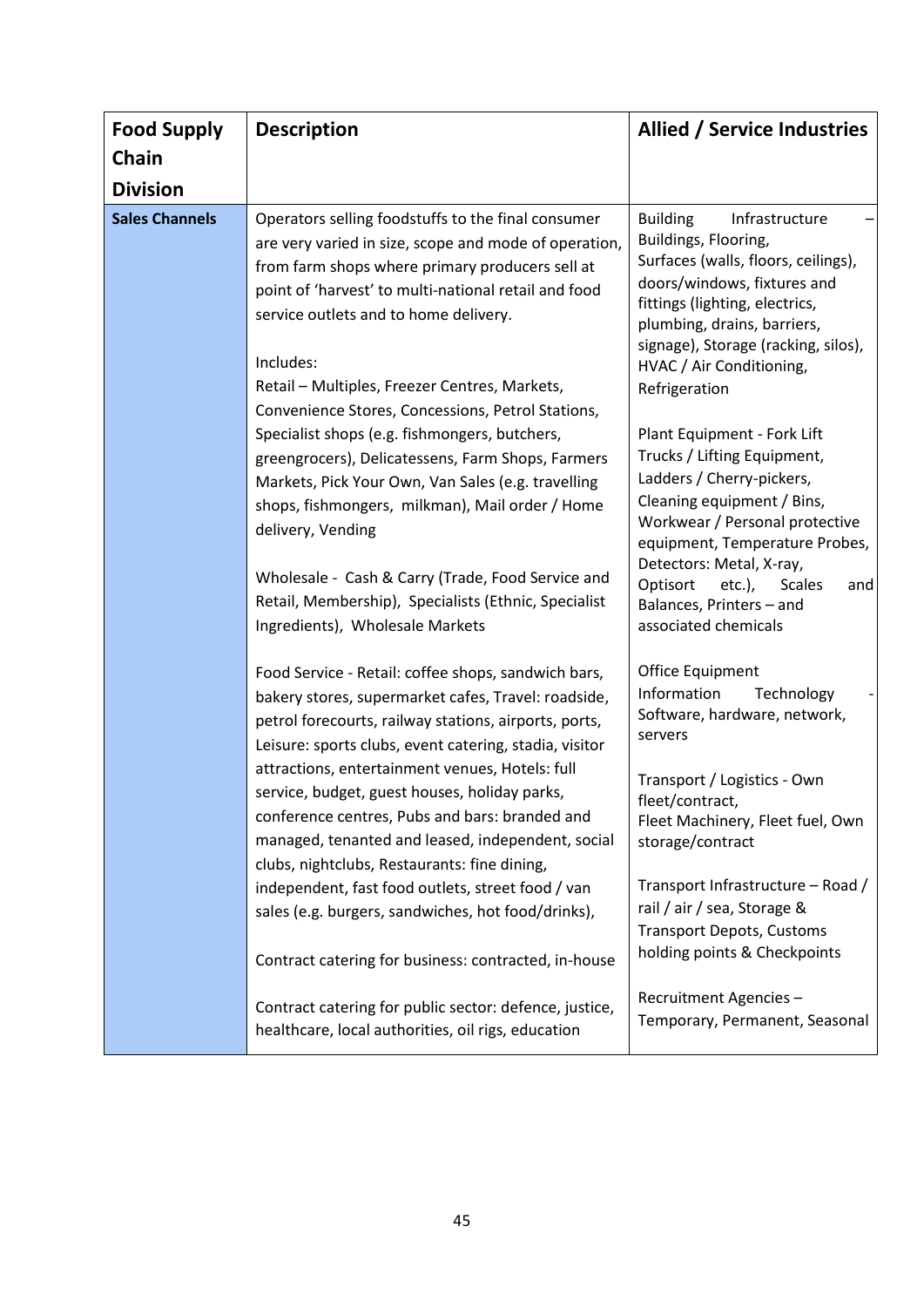## **Appendix 3: Standards for Assurance /Certification for the Food Supply Chain**

| <b>Type of Assurance / Certification</b>                                                                                                                                                                                                                                                                            |                                                                                                                                                                                                                     |                                                                                                                                                                                                                                                                               |                                                                                                                                             |                                                                                         |                                                                                  |                                                                                     |                                                                                         |                                                                            |  |
|---------------------------------------------------------------------------------------------------------------------------------------------------------------------------------------------------------------------------------------------------------------------------------------------------------------------|---------------------------------------------------------------------------------------------------------------------------------------------------------------------------------------------------------------------|-------------------------------------------------------------------------------------------------------------------------------------------------------------------------------------------------------------------------------------------------------------------------------|---------------------------------------------------------------------------------------------------------------------------------------------|-----------------------------------------------------------------------------------------|----------------------------------------------------------------------------------|-------------------------------------------------------------------------------------|-----------------------------------------------------------------------------------------|----------------------------------------------------------------------------|--|
| Farm/Sea                                                                                                                                                                                                                                                                                                            | <b>Primary Storage</b><br>&<br><b>Distribution</b><br>e.g. Grainstore                                                                                                                                               | Agents &<br><b>Brokers</b>                                                                                                                                                                                                                                                    | <b>Primary</b><br><b>Process</b><br>e.g. Slaughter<br>house,<br>vegetable/fruit<br>packhouse                                                | <b>Secondary</b><br>$\boldsymbol{\delta}$<br><b>Storage</b><br><b>Distribution</b>      | 2nd Process                                                                      | <b>Packaging</b>                                                                    | <b>Tertiary Storage</b><br>& Distribution                                               | <b>Retail</b>                                                              |  |
|                                                                                                                                                                                                                                                                                                                     | <b>Quality and Food Safety Management Systems</b>                                                                                                                                                                   |                                                                                                                                                                                                                                                                               |                                                                                                                                             |                                                                                         |                                                                                  |                                                                                     |                                                                                         |                                                                            |  |
| ISO9001<br>Global GAP<br>(Good<br>Agricultural<br>Practice)<br>standards<br>E.G.<br>Global<br>Aquaculture<br>Alliance;<br>Red Tractor;<br><b>Quality Meat</b><br>Scotland (QMS);<br>Farm Assured<br>Welsh Livestock<br>(FAWL);<br>Feed:<br>Agricultural<br>Industries<br>Confederation<br>(AIC)<br>Lion Mark (eggs) | ISO9001<br>Global GAP<br>standards E.G.<br>GlobalGAP.<br>International<br>Feature<br>Standards (IFS).<br>UK:<br>farm/dairy<br>assurance<br>e.g. Red<br>Tractor<br>Customer<br>specific e.g. M+S<br>Field To<br>Fork | ISO9001<br><b>Global Food</b><br>Safety Initiative<br>(GFSI):<br>E.G.<br>IFS;<br><b>British Retail</b><br>Consortium<br>(BRC);<br>Safe Quality<br>Food (SQF);<br>PrimusGFS,<br>(Food Safety<br>Audit Scheme);<br><b>Food Safety</b><br>System<br>Certification,<br>FSSC22000. | ISO9001<br>GFSI e.g. BRC,<br>IFS, SQF,<br>PrimusGFS,<br>FSSC22000<br>Customer<br>specific<br>e.g.<br>M+S Field To<br>Fork/Protein<br>Audits | <b>ISO9001</b><br>ISO22000<br>GFSI e.g. BRC,<br>IFS,<br>SQF,<br>PrimusGFS,<br>FSSC22000 | ISO9001<br>ISO22000<br>GFSI e.g. BRC,<br>IFS,<br>SQF,<br>PrimusGFS,<br>FSSC22000 | ISO9001<br>ISO22000<br>GFSI e.g. BRC<br>IoP,<br>IFS PACsecure,<br>SQF,<br>FSSC22000 | <b>ISO9001</b><br>ISO22000<br>GFSI e.g. BRC,<br>IFS,<br>SQF,<br>PrimusGFS,<br>FSSC22000 | ISO9001<br>ISO22000<br>GFSI e.g. BRC<br>(Retail)<br>Food Hygiene<br>Rating |  |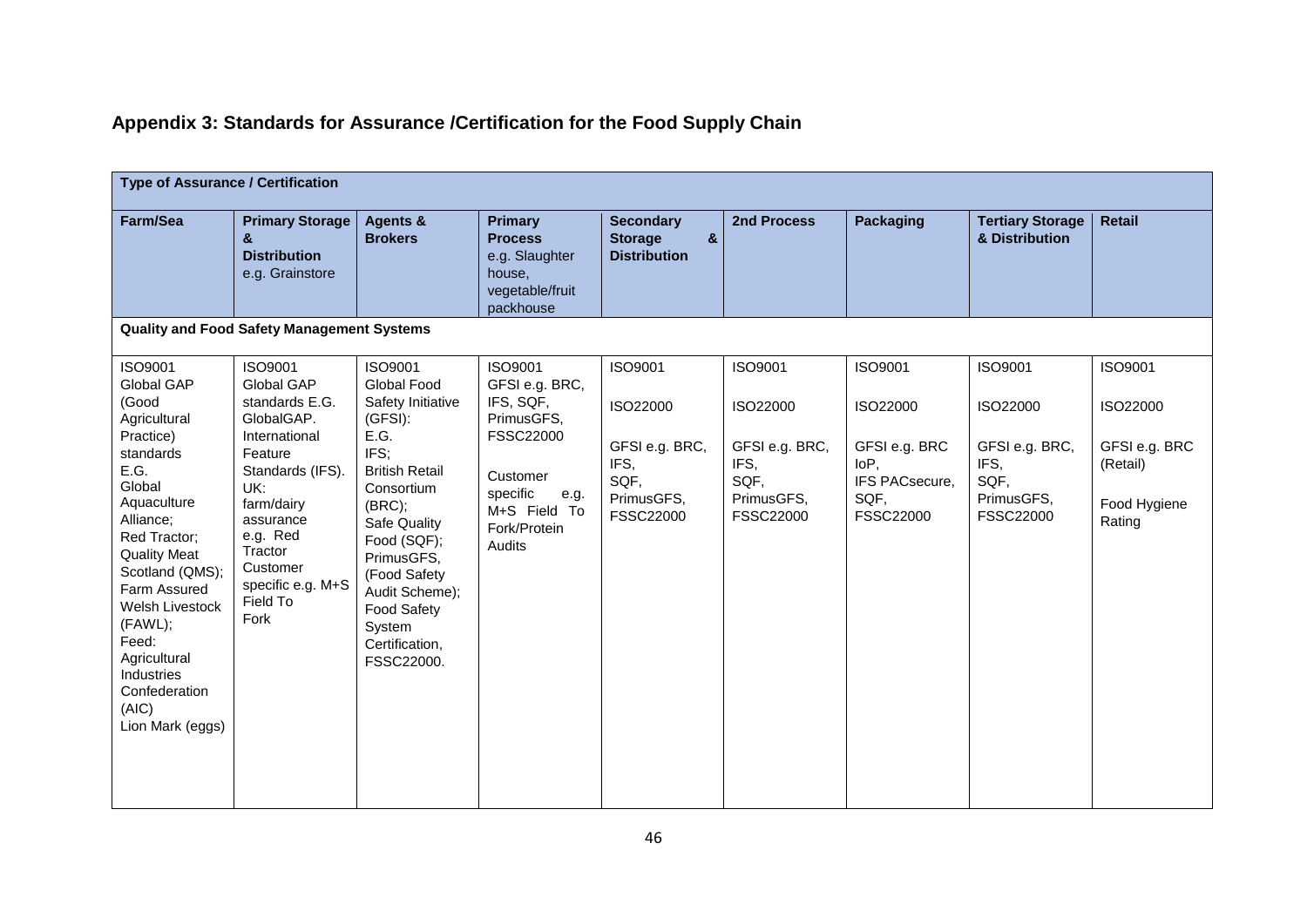| <b>Type of Assurance / Certification</b>                                                                                                                                                            |                                                                                                                                                                |                            |                                                                                    |                                                                           |                     |                     |                                           |                     |
|-----------------------------------------------------------------------------------------------------------------------------------------------------------------------------------------------------|----------------------------------------------------------------------------------------------------------------------------------------------------------------|----------------------------|------------------------------------------------------------------------------------|---------------------------------------------------------------------------|---------------------|---------------------|-------------------------------------------|---------------------|
| Farm/Sea                                                                                                                                                                                            | <b>Primary Storage</b><br>&<br><b>Distribution</b><br>e.g. Grainstore                                                                                          | Agents &<br><b>Brokers</b> | <b>Primary</b><br>Process e.g.<br>Slaughter house,<br>vegetable/fruit<br>packhouse | <b>Secondary</b><br>$\mathbf{g}$<br><b>Storage</b><br><b>Distribution</b> | 2nd Process         | Packaging           | <b>Tertiary Storage</b><br>& Distribution | <b>Retail</b>       |
| <b>Sustainability / Environment</b>                                                                                                                                                                 |                                                                                                                                                                |                            |                                                                                    |                                                                           |                     |                     |                                           |                     |
| e.g. LEAF<br>Marque; Marine<br>Stewardship<br>Council (MSC);<br><b>RSPO</b><br>(Roundtable on<br>Sustainable Palm<br>Oil), Rainforest<br>Alliance, Forest<br>Stewardship<br>Council<br>Carbon Trust | <b>Carbon Trust</b>                                                                                                                                            | <b>Carbon Trust</b>        | <b>Carbon Trust</b>                                                                | Carbon Trust                                                              | <b>Carbon Trust</b> | <b>Carbon Trust</b> | <b>Carbon Trust</b>                       | <b>Carbon Trust</b> |
| Welfare                                                                                                                                                                                             |                                                                                                                                                                |                            |                                                                                    |                                                                           |                     |                     |                                           |                     |
| Freedom Food<br>(RSPCA<br>Monitored);<br>World<br>Organisation for<br>Animal Health<br>(OIE).                                                                                                       | Freedom Food<br>(RSPCA<br>Monitored);<br>Individual<br>company<br>standards e.g.<br><b>McDonalds</b><br>World<br>Organisation<br>for Animal<br>Health<br>(OIE) |                            | Freedom Food<br>(RSPCA<br>Monitored).                                              |                                                                           |                     |                     |                                           |                     |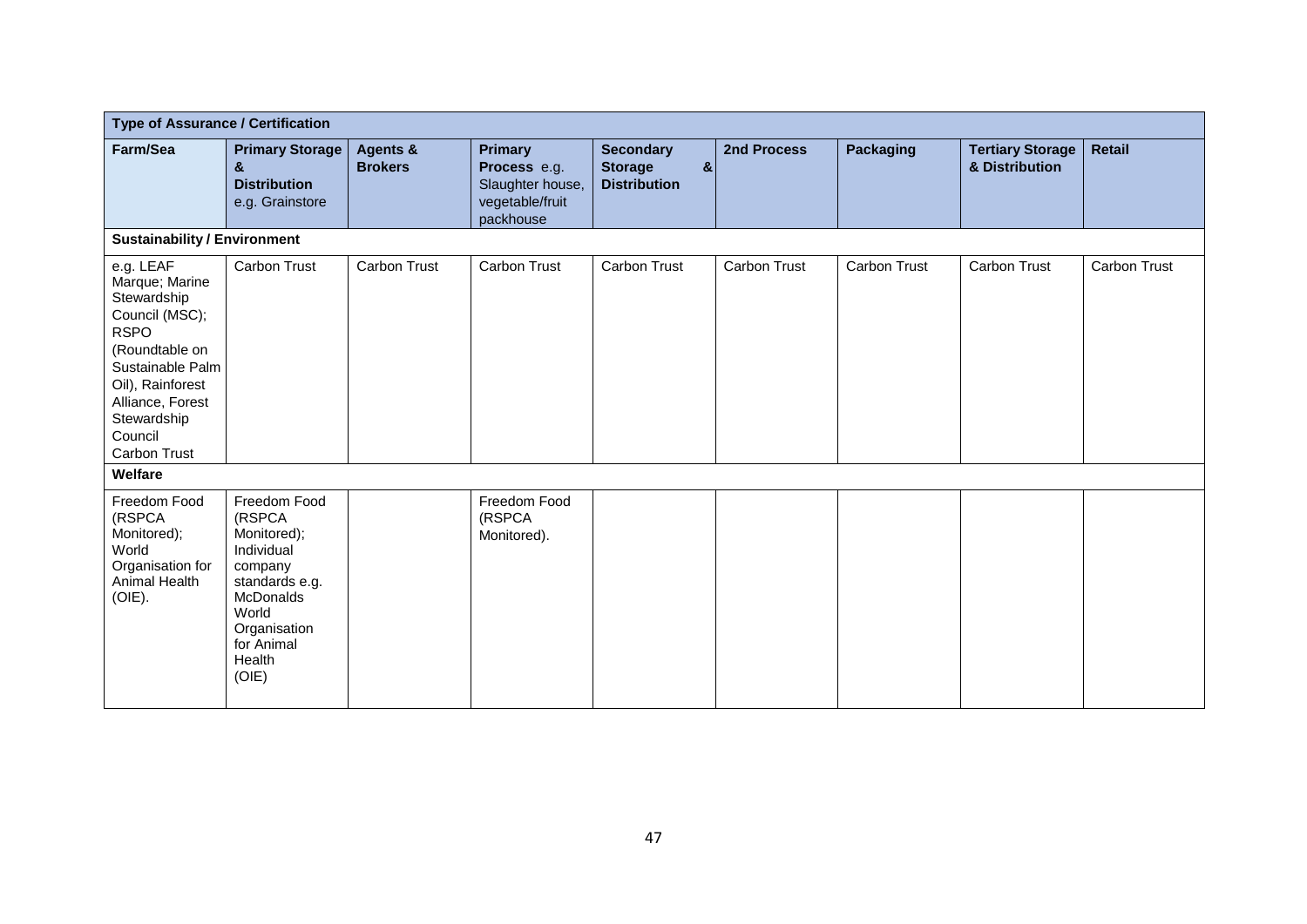| <b>Type of Assurance / Certification</b> |                                                                |                                                                                                              |                                                                       |                                                                                    |                              |                  |                                           |               |
|------------------------------------------|----------------------------------------------------------------|--------------------------------------------------------------------------------------------------------------|-----------------------------------------------------------------------|------------------------------------------------------------------------------------|------------------------------|------------------|-------------------------------------------|---------------|
| Farm/Sea                                 | Primary<br>Storage &<br><b>Distribution</b><br>e.g. Grainstore | <b>Agents &amp;</b><br><b>Brokers</b>                                                                        | <b>Primary</b><br>Process e.g.<br>Slaughter house,<br>vegetable/fruit | <b>Secondary</b><br>$\boldsymbol{\alpha}$<br><b>Storage</b><br><b>Distribution</b> | 2nd Process                  | <b>Packaging</b> | <b>Tertiary Storage</b><br>& Distribution | <b>Retail</b> |
|                                          |                                                                |                                                                                                              | packhouse                                                             |                                                                                    |                              |                  |                                           |               |
|                                          |                                                                | Organic (Note: Organic certification bodies have to be formally approved and listed by government for UK/EU) |                                                                       |                                                                                    |                              |                  |                                           |               |
| Organic Farmers                          |                                                                |                                                                                                              | Organic Farmers                                                       |                                                                                    | <b>Organic Farmers</b>       |                  |                                           |               |
| & Growers CIC                            |                                                                |                                                                                                              | & Growers CIC                                                         |                                                                                    | & Growers CIC                |                  |                                           |               |
| (GB-ORG-02);                             |                                                                |                                                                                                              | (GB-ORG-02);                                                          |                                                                                    | (GB-ORG-02);                 |                  |                                           |               |
| Organic Food                             |                                                                |                                                                                                              | Organic Food                                                          |                                                                                    | Organic Food                 |                  |                                           |               |
| Federation                               |                                                                |                                                                                                              | Federation                                                            |                                                                                    | Federation                   |                  |                                           |               |
| (GB-ORG-04);                             |                                                                |                                                                                                              | (GB-ORG-04);                                                          |                                                                                    | (GB-ORG-04);                 |                  |                                           |               |
| Soil Association                         |                                                                |                                                                                                              | Soil Association                                                      |                                                                                    | Soil Association             |                  |                                           |               |
| <b>Certification Ltd</b>                 |                                                                |                                                                                                              | Certification Ltd                                                     |                                                                                    | <b>Certification Ltd</b>     |                  |                                           |               |
| (GB-ORG-05);                             |                                                                |                                                                                                              | (GB-ORG-05);                                                          |                                                                                    | (GB-ORG-05);                 |                  |                                           |               |
| Biodynamic                               |                                                                |                                                                                                              | Biodynamic                                                            |                                                                                    | Biodynamic                   |                  |                                           |               |
| Association                              |                                                                |                                                                                                              | Association                                                           |                                                                                    | Association                  |                  |                                           |               |
| Certification (GB-                       |                                                                |                                                                                                              | Certification (GB-                                                    |                                                                                    | Certification (GB-           |                  |                                           |               |
| ORG-06);                                 |                                                                |                                                                                                              | ORG-06);                                                              |                                                                                    | ORG-06);                     |                  |                                           |               |
| Irish Organic                            |                                                                |                                                                                                              | Irish Organic                                                         |                                                                                    | Irish Organic                |                  |                                           |               |
| Association                              |                                                                |                                                                                                              | Association                                                           |                                                                                    | Association                  |                  |                                           |               |
| (GB-ORG-07);                             |                                                                |                                                                                                              | (GB-ORG-07);                                                          |                                                                                    | (GB-ORG-07);                 |                  |                                           |               |
| Organic Trust                            |                                                                |                                                                                                              | <b>Organic Trust</b>                                                  |                                                                                    | Organic Trust                |                  |                                           |               |
| Limited                                  |                                                                |                                                                                                              | Limited                                                               |                                                                                    | Limited                      |                  |                                           |               |
| (GB-ORG-09);                             |                                                                |                                                                                                              | (GB-ORG-09);                                                          |                                                                                    | (GB-ORG-09);                 |                  |                                           |               |
| <b>Quality Welsh</b><br>Food             |                                                                |                                                                                                              | <b>Quality Welsh</b><br>Food                                          |                                                                                    | <b>Quality Welsh</b><br>Food |                  |                                           |               |
| <b>Certification Ltd</b>                 |                                                                |                                                                                                              | <b>Certification Ltd</b>                                              |                                                                                    | <b>Certification Ltd</b>     |                  |                                           |               |
| (GB-ORG-13);                             |                                                                |                                                                                                              | (GB-ORG-13);                                                          |                                                                                    | (GB-ORG-13);                 |                  |                                           |               |
| <b>Global Trust</b>                      |                                                                |                                                                                                              | <b>Global Trust</b>                                                   |                                                                                    | <b>Global Trust</b>          |                  |                                           |               |
| <b>Certification Ltd</b>                 |                                                                |                                                                                                              | <b>Certification Ltd</b>                                              |                                                                                    | <b>Certification Ltd</b>     |                  |                                           |               |
| (GB-ORG-16);                             |                                                                |                                                                                                              | (GB-ORG-16);                                                          |                                                                                    | (GB-ORG-16);                 |                  |                                           |               |
| OF&G (Scotland)                          |                                                                |                                                                                                              | OF&G (Scotland)                                                       |                                                                                    | OF&G (Scotland)              |                  |                                           |               |
| Ltd                                      |                                                                |                                                                                                              | Ltd                                                                   |                                                                                    | Ltd                          |                  |                                           |               |
| (GB-ORG-17).                             |                                                                |                                                                                                              | (GB-ORG-17).                                                          |                                                                                    | (GB-ORG-17).                 |                  |                                           |               |

 $\overline{a}$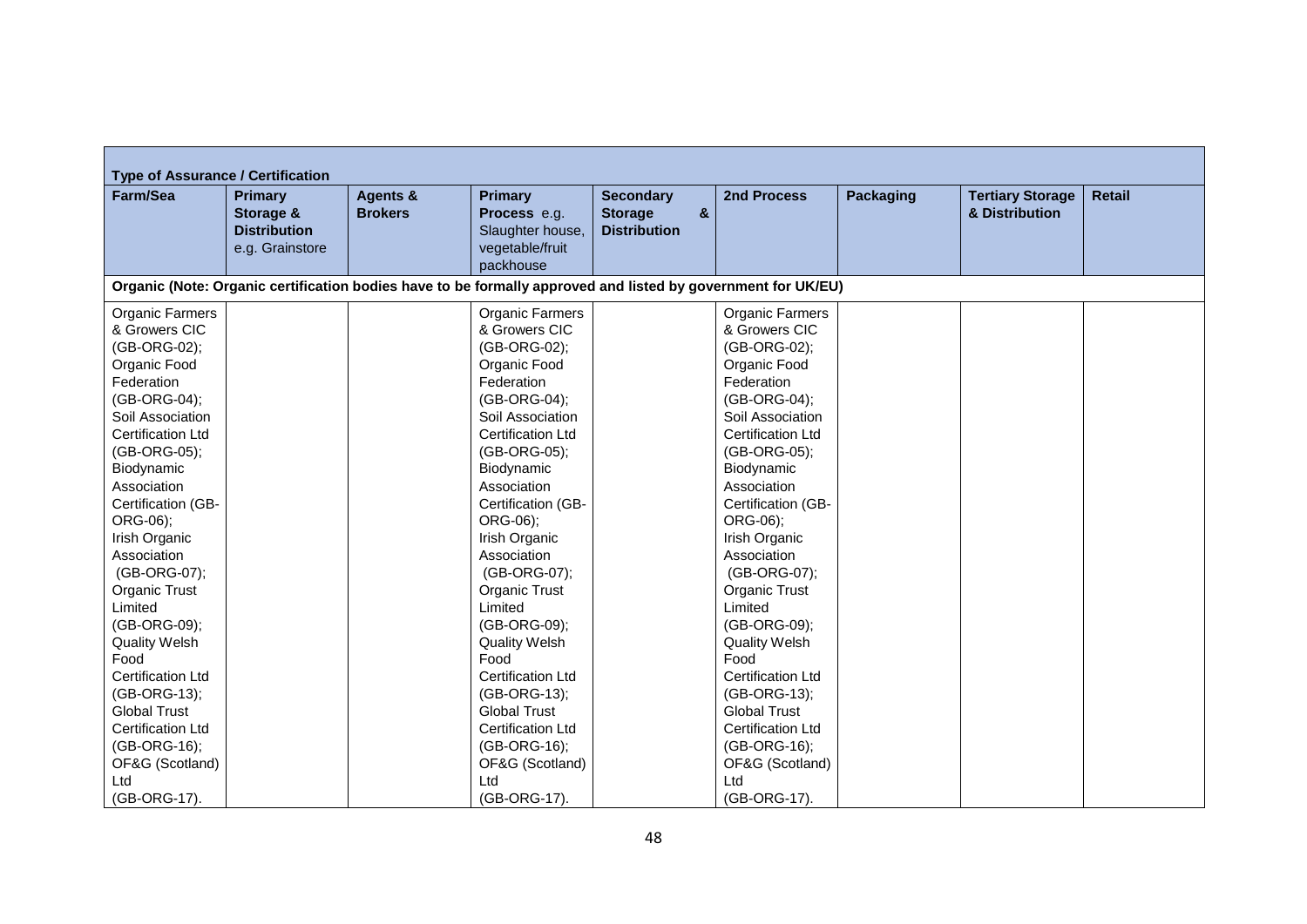| <b>Type of Assurance / Certification</b>                                                                                                                                                                                                               |                                                                                                                                                                   |                                                                                            |                                                                                                                                   |                                                                                                              |                                                                                                                                                                                                                                       |                                                                                                                                                                   |                                                                                                                                |                                                                                                          |
|--------------------------------------------------------------------------------------------------------------------------------------------------------------------------------------------------------------------------------------------------------|-------------------------------------------------------------------------------------------------------------------------------------------------------------------|--------------------------------------------------------------------------------------------|-----------------------------------------------------------------------------------------------------------------------------------|--------------------------------------------------------------------------------------------------------------|---------------------------------------------------------------------------------------------------------------------------------------------------------------------------------------------------------------------------------------|-------------------------------------------------------------------------------------------------------------------------------------------------------------------|--------------------------------------------------------------------------------------------------------------------------------|----------------------------------------------------------------------------------------------------------|
| Farm/Sea                                                                                                                                                                                                                                               | <b>Primary</b><br>Storage &<br><b>Distribution</b><br>e.g. Grainstore                                                                                             | <b>Agents &amp;</b><br><b>Brokers</b>                                                      | <b>Primary</b><br>Process e.g.<br>Slaughter house,<br>vegetable/fruit<br>packhouse                                                | <b>Secondary</b><br>$\boldsymbol{8}$<br><b>Storage</b><br><b>Distribution</b>                                | 2nd Process                                                                                                                                                                                                                           | <b>Packaging</b>                                                                                                                                                  | <b>Tertiary Storage</b><br>& Distribution                                                                                      | <b>Retail</b>                                                                                            |
| <b>Ethical</b>                                                                                                                                                                                                                                         |                                                                                                                                                                   |                                                                                            |                                                                                                                                   |                                                                                                              |                                                                                                                                                                                                                                       |                                                                                                                                                                   |                                                                                                                                |                                                                                                          |
| Trade e.g. Sedex<br><b>Members Ethical</b><br><b>Trade Audit</b><br>(SMETA);<br>Fairtrade;<br>Int. Council<br>Mining and<br>Metals (ICMM);<br>Labour e.g. ILO<br>(Int. Labour<br>Org.);<br><b>McDonalds</b><br>supplier<br>workplace<br>accountability | Trade e.g. Sedex<br><b>Members Ethical</b><br><b>Trade Audit</b><br>(SMETA);<br>Fairtrade;<br>ILO;<br><b>McDonalds</b><br>supplier<br>workplace<br>accountability | Trade e.g. Sedex<br><b>Members Ethical</b><br><b>Trade Audit</b><br>(SMETA);<br>Fairtrade. | Trade e.g. Sedex<br><b>Members Ethical</b><br><b>Trade Audit</b><br>(SMETA);<br>Fairtrade;<br>Diet e.g. halal,<br>Kosher;<br>ILO. | Trade e.g. Sedex<br><b>Members Ethical</b><br><b>Trade Audit</b><br>(SMETA);<br>Fairtrad;<br>Labour e.g. ILO | Trade e.g. Sedex<br><b>Members Ethical</b><br><b>Trade Audit</b><br>(SMETA);<br>Fairtrade:<br>Diet e.g. halal,<br>Kosher;<br>Labour e.g. ILO<br>(Int.<br>Labour Org.),<br><b>McDonalds</b><br>supplier<br>workplace<br>accountability | Trade e.g. Sedex<br><b>Members Ethical</b><br><b>Trade Audit</b><br>(SMETA);<br>Fairtrade;<br>ILO;<br><b>McDonalds</b><br>supplier<br>workplace<br>accountability | Trade e.g. Sedex<br><b>Members Ethical</b><br><b>Trade Audit</b><br>(SMETA);<br>Fairtrade:<br>Labour e.g. ILO<br>Labour Org.). | Labour e.g. ILO<br>(Int.<br>Labour Org.);<br><b>McDonalds</b><br>supplier<br>workplace<br>accountability |
| Other                                                                                                                                                                                                                                                  |                                                                                                                                                                   |                                                                                            |                                                                                                                                   |                                                                                                              |                                                                                                                                                                                                                                       |                                                                                                                                                                   |                                                                                                                                |                                                                                                          |
| Pest control<br>operator                                                                                                                                                                                                                               | Pest control<br>operator                                                                                                                                          | Pest control<br>operator                                                                   | Pest control<br>operator<br>Slaughter house<br>operatives<br>If export then EU<br>vets or FDA                                     | Pest control<br>operator                                                                                     | Pest control<br>operator<br>If export then EU<br>vets or FDA                                                                                                                                                                          | Pest control<br>operator                                                                                                                                          | Pest control<br>operator                                                                                                       | Pest control<br>operator                                                                                 |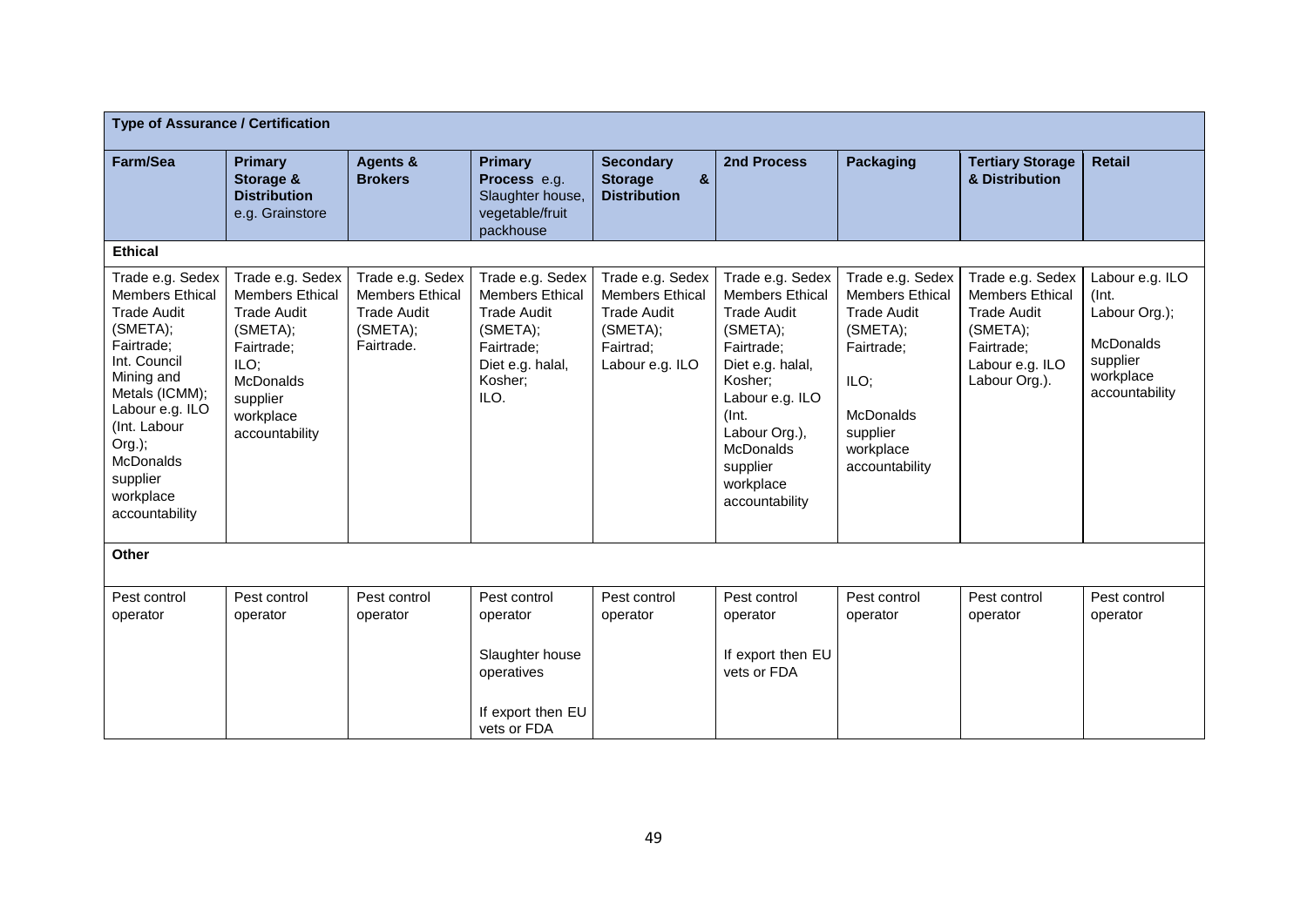## **Appendix 4: Case Study of a Gluten Free Smoked Haddock Fishcake with West Country Cheddar Cheese Sauce**

## **Supply Chain Map**

| Fish<br>Smoked Haddock<br>Minced Smoked<br>Haddock | <b>West Country</b><br><b>Cheddar Cheese</b><br><b>Sauce</b><br>Maltodextrin<br>Modified starch | Coating<br>Rice flour<br>Maize flour | <b>Other Ingredients</b> | О.<br><u> 정</u><br>Ō<br>ESS |                    | <b>FINISHI</b><br>巴<br><b>PRODU</b> |  |
|----------------------------------------------------|-------------------------------------------------------------------------------------------------|--------------------------------------|--------------------------|-----------------------------|--------------------|-------------------------------------|--|
|                                                    | Yeast extract<br>Cheddar cheese                                                                 | Potato starch<br>Gram flour          | Dried potato<br>Parsley  |                             |                    | $\Omega$                            |  |
|                                                    | powder                                                                                          | Salt                                 | <b>Black pepper</b>      |                             |                    |                                     |  |
|                                                    | Salt                                                                                            | Raising agents                       |                          |                             |                    |                                     |  |
|                                                    | Sunflower oil                                                                                   | + Rapeseed oil                       |                          |                             |                    |                                     |  |
|                                                    | Milk                                                                                            |                                      |                          |                             |                    |                                     |  |
|                                                    |                                                                                                 |                                      |                          |                             | Packaging          |                                     |  |
|                                                    |                                                                                                 |                                      |                          |                             | Top web & base web |                                     |  |
|                                                    |                                                                                                 |                                      |                          |                             | Labelling          |                                     |  |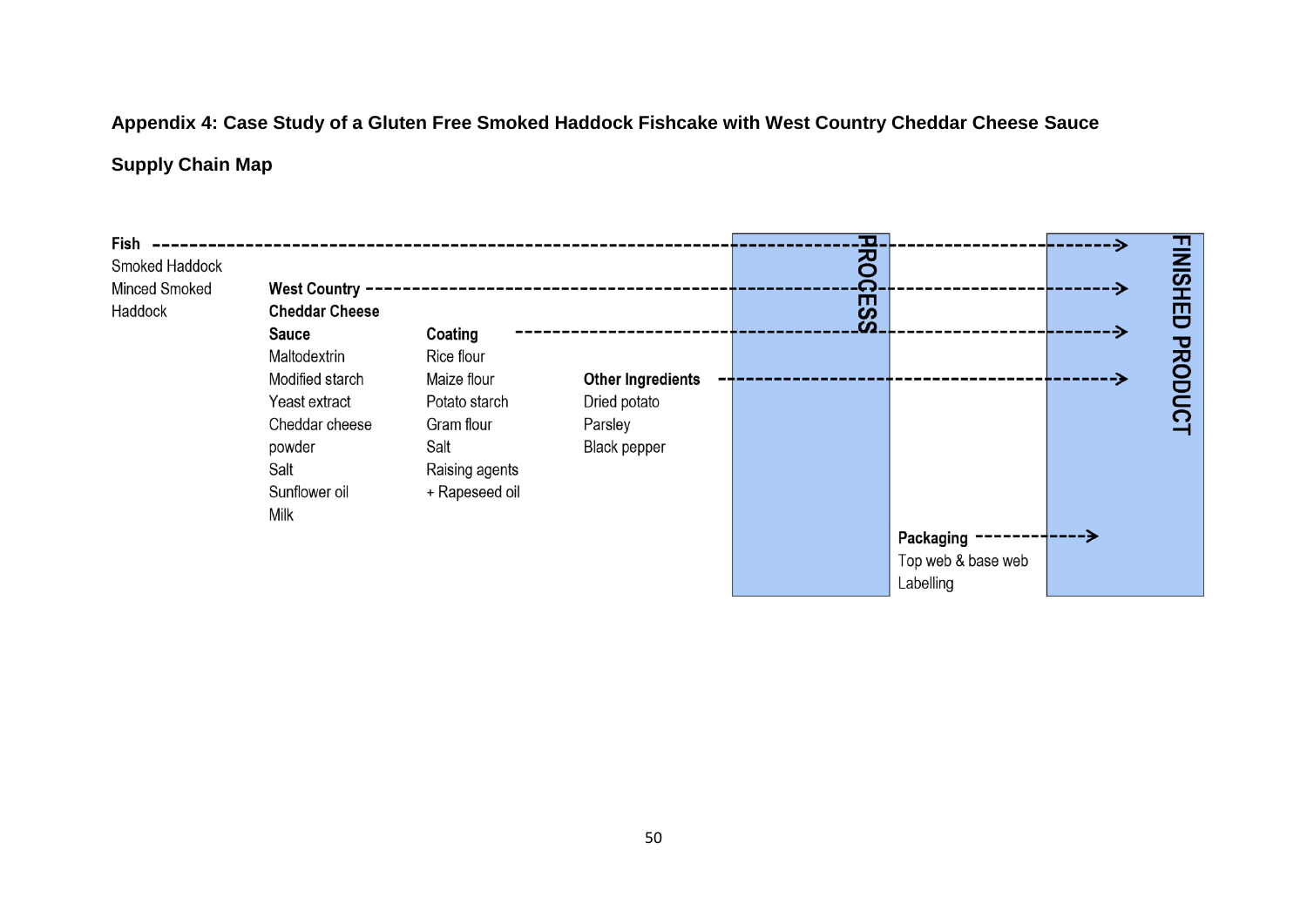## **Appendix 4: Case Study of a Gluten Free Smoked Haddock Fishcake with West Country Cheddar Cheese Sauce CTD.**

| <b>SOURCING: Gluten-free Fishcake</b>        |                                                                       |                                             |                                                            |                                                          |                                                             |                            |  |  |  |  |
|----------------------------------------------|-----------------------------------------------------------------------|---------------------------------------------|------------------------------------------------------------|----------------------------------------------------------|-------------------------------------------------------------|----------------------------|--|--|--|--|
| Fish                                         | <b>Cheddar Cheese</b><br>sauce                                        | <b>Coating</b>                              | <b>Other Ingredients</b>                                   | <b>Process</b>                                           | <b>Packaging</b>                                            | <b>Finished Product</b>    |  |  |  |  |
| Chill direct from fish<br>merchants          | <b>Direct</b><br>Agents + Brokers                                     | Coating & oil suppliers                     | Mostly agents/ brokers                                     | <b>NA</b>                                                | <b>Direct</b>                                               | <b>NA</b>                  |  |  |  |  |
| Frozen bought via<br>brokers                 |                                                                       |                                             |                                                            |                                                          |                                                             |                            |  |  |  |  |
|                                              | <b>ASSOCIATED DATA / EVIDENCE OF COMPLIANCE: Gluten-free Fishcake</b> |                                             |                                                            |                                                          |                                                             |                            |  |  |  |  |
| <b>Fish</b>                                  | <b>Cheddar Cheese</b><br>sauce                                        | <b>Coating</b>                              | <b>Other Ingredients</b>                                   | <b>Process</b>                                           | <b>Packaging</b>                                            | <b>Finished Product</b>    |  |  |  |  |
| Supplier certification                       | Supplier certification                                                | Supplier certification                      | Supplier certification                                     | Site certification                                       | Supplier certification                                      | Ingredients<br>declaration |  |  |  |  |
| Source - Geography                           | Recipe - % cheese                                                     | <b>Bulk ingredients</b>                     | Traceability                                               | Temperatures                                             | Food contact /<br>migration                                 | Gluten free claim          |  |  |  |  |
| Haddock - Species                            | Source, traceability                                                  | Gluten free                                 | Purity / Authenticity                                      | Process time                                             | Same as used in<br>shelf-life testing                       | Visual                     |  |  |  |  |
| Traceability esp.<br>minced fish             | Substitution / Dilution                                               | Substitution / Dilution                     | Origin                                                     | Cooking                                                  | Right label-<br>allergens, shelf-life,<br>nutrition, claims | Taste                      |  |  |  |  |
| Sustainability status<br>(MSC certification) | Fat content                                                           | Traceability                                | 'Proper dried potato'<br>re-constitution<br>(substitution) | Cleaning                                                 | Sealed                                                      | Shelf life                 |  |  |  |  |
| Time from catch to<br>smoking?               | Veterinary residues                                                   | Contaminants e.g.<br>mycotoxins, pesticides | Contaminants e.g.<br>mycotoxins, pesticides                | Gluten<br>cross-contamination -<br>shared line/equipment | Gluten<br>cross-contamination -<br>shared line/equipment    | Microbiology               |  |  |  |  |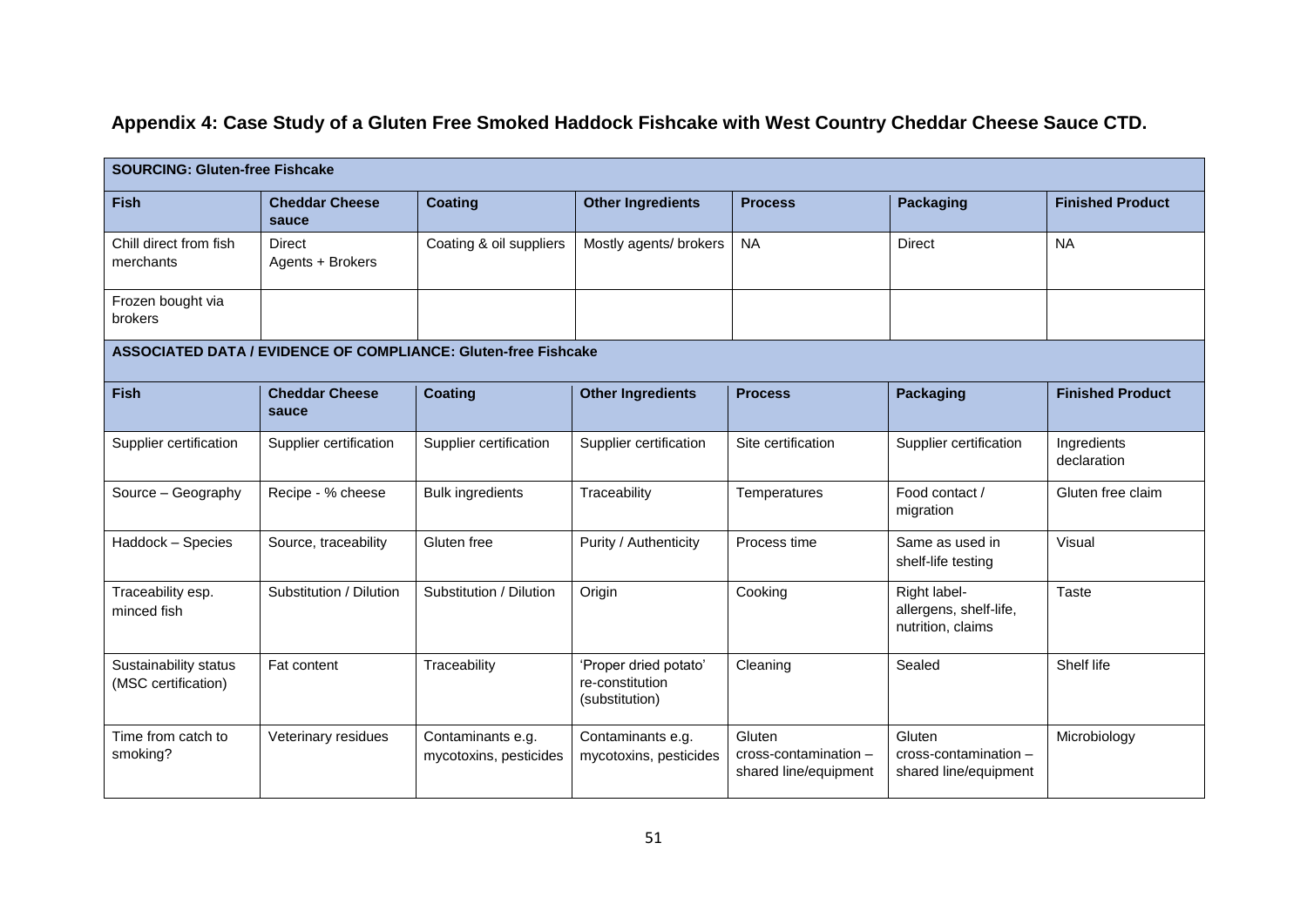| ASSOCIATED DATA / EVIDENCE OF COMPLIANCE: Gluten-free Fishcake |                                |                                 |                                 |                   |                  |                                     |  |  |  |  |
|----------------------------------------------------------------|--------------------------------|---------------------------------|---------------------------------|-------------------|------------------|-------------------------------------|--|--|--|--|
| <b>Fish</b>                                                    | <b>Cheddar Cheese</b><br>sauce | <b>Coating</b>                  | <b>Other Ingredients</b>        | <b>Process</b>    | <b>Packaging</b> | <b>Finished Product</b>             |  |  |  |  |
| Contaminants e.g.<br>heavy metals, dioxins,<br><b>POPs</b>     | Microbiology                   | Microbiology esp.<br>Salmonella | Microbiology esp.<br>Salmonella | Recipe            |                  | Effect of freezing                  |  |  |  |  |
| Process contaminants<br>from smoking e.g.<br><b>PAHs</b>       | Cook time/temp                 | Oil quality (oxidation)         | Size of herb flakes             | Fat content       |                  | <b>Distribution</b><br>temperatures |  |  |  |  |
| Microbiology incl.<br>parasites                                | Chill post cook                | Oil Fatty acid profile          |                                 | <b>Dimensions</b> |                  | Cookability                         |  |  |  |  |
| Illegal colours                                                | Shelf life post cook           | Coating to fish ratio           |                                 | Weight            |                  | Nutrition check                     |  |  |  |  |
| Fat content                                                    |                                |                                 |                                 | Chilling          |                  | Cooking instructions                |  |  |  |  |
| Fresh/frozen                                                   |                                |                                 |                                 |                   |                  |                                     |  |  |  |  |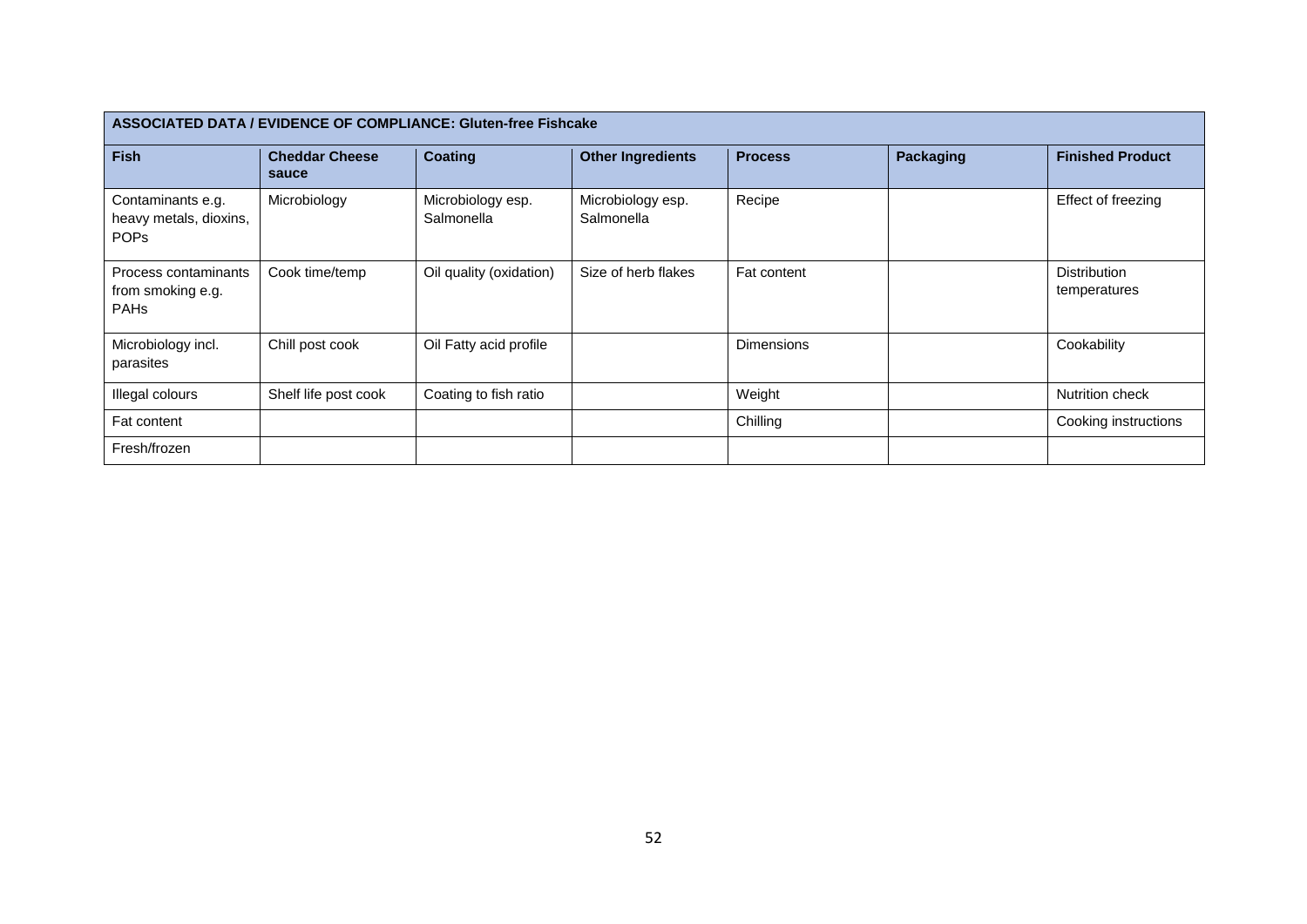| <b>INTERESTED PARTIES: Gluten-free Fishcake</b> |                                |                             |                             |                                    |                                    |                                 |  |  |  |
|-------------------------------------------------|--------------------------------|-----------------------------|-----------------------------|------------------------------------|------------------------------------|---------------------------------|--|--|--|
| <b>Fish</b>                                     | <b>Cheddar Cheese</b><br>sauce | <b>Coating</b>              | <b>Other Ingredients</b>    | <b>Process</b>                     | <b>Packaging</b>                   | <b>Finished Product</b>         |  |  |  |
| Fishermen                                       | Growers                        | Farmers                     | Growers                     | Equip suppliers                    | Manufacturers                      | <b>Consumers</b>                |  |  |  |
| Vets                                            | Agents                         | Agents                      | <b>Driers</b>               | Analytical testing<br>laboratories | Analytical testing<br>laboratories | <b>Retailers</b>                |  |  |  |
| Fish smokers                                    | <b>Brokers</b>                 | <b>Brokers</b>              | Processors                  | Laboratory supplies                | Laboratory supplies                | Wholesalers                     |  |  |  |
| Fish processors                                 | Co-operatives                  | Co-operatives               | Manufacturers               | Laboratory<br>equipment            | Laboratory<br>equipment            | Foodservice                     |  |  |  |
| Analytical testing<br>laboratories              | Wholesalers                    | Wholesalers                 | Agents                      | Trade Associations <sup>2</sup>    | Transport                          | <b>Distributors</b>             |  |  |  |
| Analytical<br>equipment                         | Transport                      | Coating suppliers           | <b>Brokers</b>              | Certification <sup>3</sup>         | Storage                            | Transport                       |  |  |  |
| Temperature<br>monitoring<br>equipment          | Storage                        | Oil refiners                | Wholesalers                 |                                    | <b>Trade Associations</b>          | Storage                         |  |  |  |
| Refrigeration<br>engineers                      | <b>Trade Associations</b>      | Transport                   | Transport                   |                                    | <b>Certification Bodies</b>        | Temperature<br>monitoring equip |  |  |  |
| Transport (fish)                                | <b>Certification Bodies</b>    | Storage                     | Storage                     |                                    | Equipment<br>suppliers             | <b>Trade Associations</b>       |  |  |  |
| <b>Trade Associations</b>                       |                                | <b>Trade Associations</b>   | <b>Trade Associations</b>   |                                    | Engineers                          | <b>Certification Bodies</b>     |  |  |  |
| <b>Certification Bodies</b>                     |                                | <b>Certification Bodies</b> | <b>Certification Bodies</b> |                                    |                                    | <b>FSA</b>                      |  |  |  |
| Ports/Customs                                   |                                |                             |                             |                                    |                                    |                                 |  |  |  |
| DEFRA / FSA                                     |                                |                             |                             |                                    |                                    |                                 |  |  |  |

 $\overline{a}$ 

<sup>&</sup>lt;sup>2</sup> Trade associations exist representing the interests of each actor in the food supply chain as well as the affiliated industries.<br><sup>3</sup> Certification Bodies certify primary producers, manufacturers, transport/distributio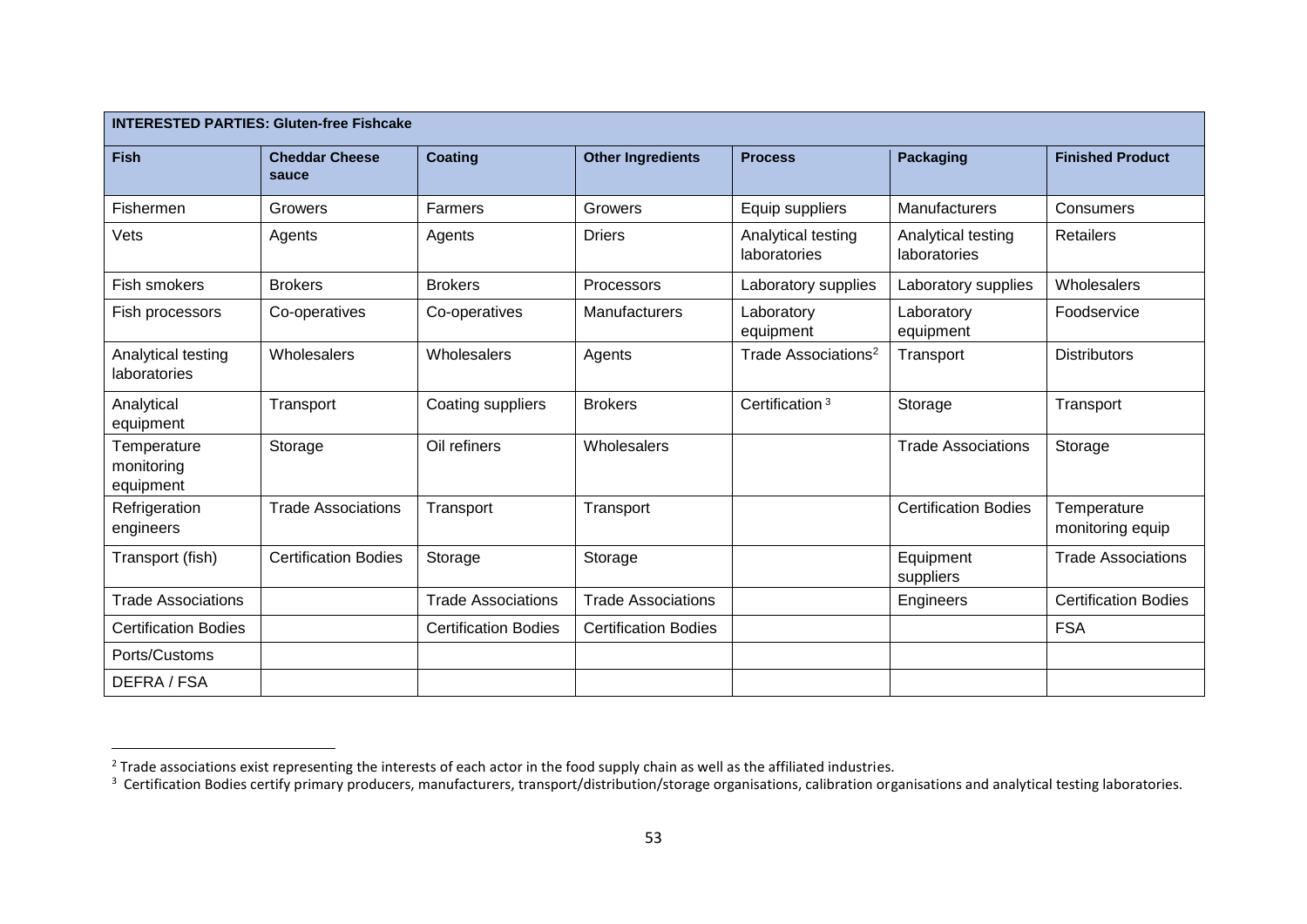| <b>PACKAGING: Gluten-free Fishcake</b><br>Top web and base web, time/date stamped with paper labelling on the individual product SKU (stock keeping unit).<br>In an outer cardboard shelf-ready case, with a label per case. Cases will be supplied on pallets which will have pallet shrink wrap and a pallet label. |                         |                   |                           |                   |                                              |                     |  |  |  |
|-----------------------------------------------------------------------------------------------------------------------------------------------------------------------------------------------------------------------------------------------------------------------------------------------------------------------|-------------------------|-------------------|---------------------------|-------------------|----------------------------------------------|---------------------|--|--|--|
| Top web                                                                                                                                                                                                                                                                                                               | <b>Base web</b>         | <b>Pack label</b> | <b>Shelf-ready carton</b> | <b>Case label</b> | <b>Pallet wrap</b>                           | <b>Pallet label</b> |  |  |  |
| <b>Flexible PET</b><br>(Polyethylene<br>terephthalate)                                                                                                                                                                                                                                                                | <b>Rigid formed PET</b> | Paper             | Corrugated board          | Paper             | LLDPE (linear<br>lowdensity<br>polyethylene) | Paper               |  |  |  |
| <b>Inks</b>                                                                                                                                                                                                                                                                                                           |                         | <b>Inks</b>       | <b>Inks</b>               | <b>Inks</b>       |                                              | <b>Inks</b>         |  |  |  |
|                                                                                                                                                                                                                                                                                                                       |                         | Adhesive          |                           | Adhesive          |                                              | Adhesive            |  |  |  |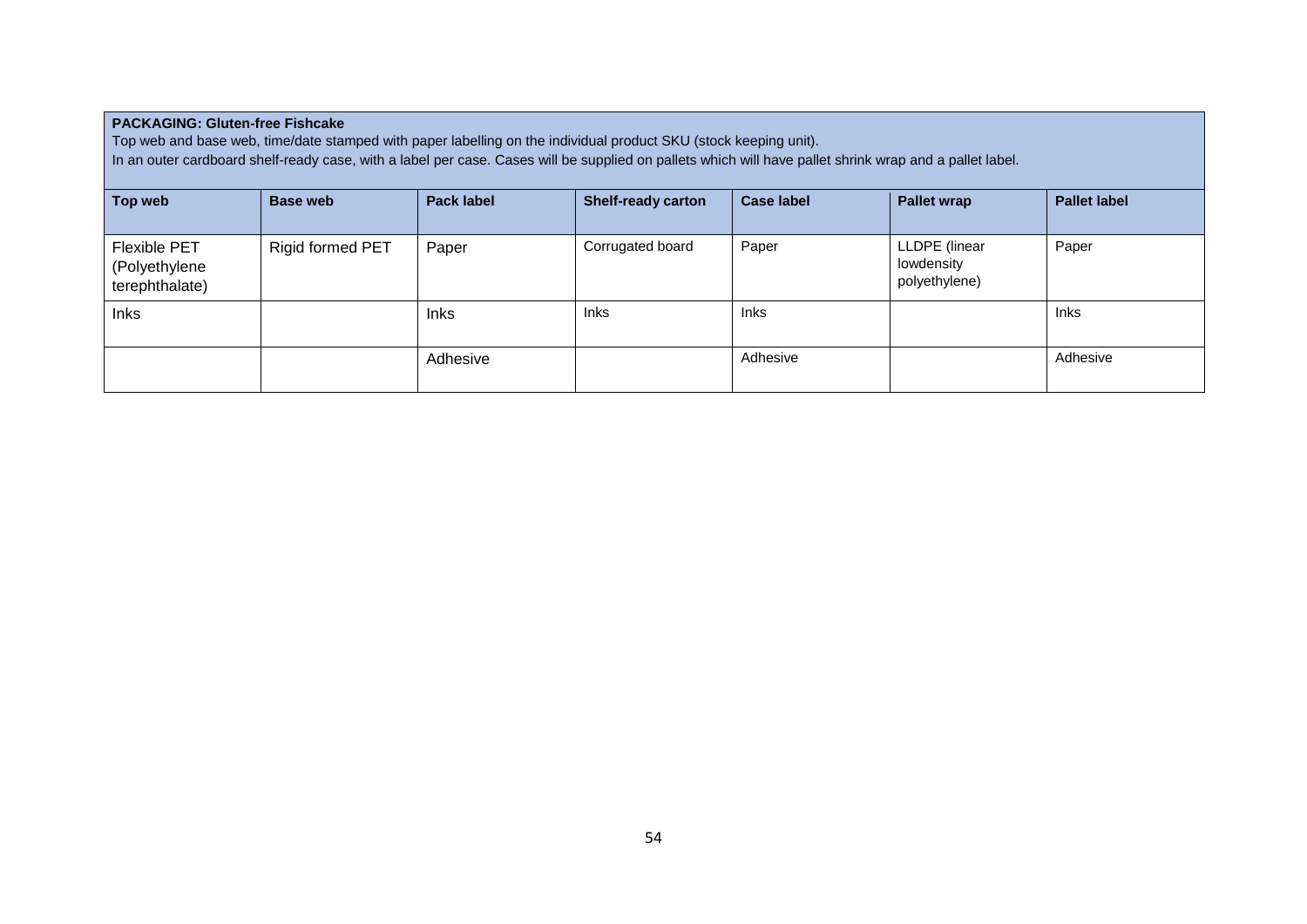#### **Appendix 5: Case Study of a Chilled Seasoned Aberdeen Angus Beefburger**

#### **Supply Chain Map**

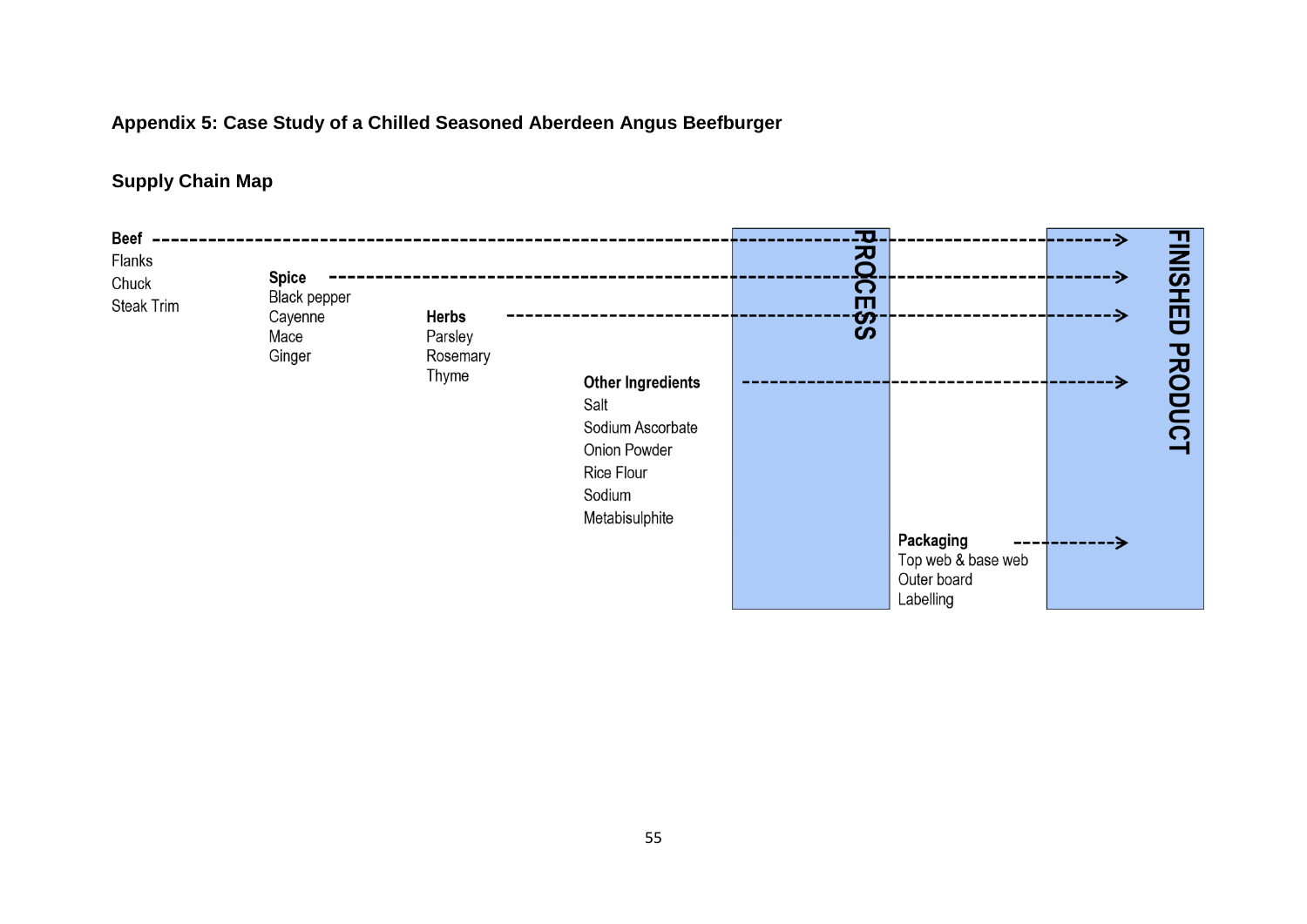## **Appendix 5: Case Study of a Chilled Seasoned Aberdeen Angus Beefburger CTD.**

| <b>SOURCING: Angus Beefburger</b>   |                                     |                              |                                     |                |               |                         |  |  |  |
|-------------------------------------|-------------------------------------|------------------------------|-------------------------------------|----------------|---------------|-------------------------|--|--|--|
| <b>Beef</b>                         | <b>Spices</b>                       | <b>Herbs</b>                 | <b>Other Ingredients</b>            | <b>Process</b> | Packaging     | <b>Finished product</b> |  |  |  |
| Chill direct from<br>slaughterhouse | Mostly agents and<br><b>brokers</b> | Mostly agents and<br>brokers | Mostly agents and<br><b>brokers</b> | <b>NA</b>      | <b>Direct</b> | <b>NA</b>               |  |  |  |
| Frozen bought via<br>brokers        |                                     |                              |                                     |                |               |                         |  |  |  |

| ASSOCIATED DATA / EVIDENCE OF COMPLIANCE: Angus Beefburger |                                             |                                             |                                             |                    |                                         |                                     |  |  |  |
|------------------------------------------------------------|---------------------------------------------|---------------------------------------------|---------------------------------------------|--------------------|-----------------------------------------|-------------------------------------|--|--|--|
| <b>Beef</b>                                                | <b>Spices</b>                               | <b>Herbs</b>                                | <b>Other Ingredients</b>                    | <b>Process</b>     | Packaging                               | <b>Finished product</b>             |  |  |  |
| Farm assurance                                             | Supplier certification                      | Supplier certification                      | Supplier certification                      | Site certification | Supplier certification                  | Ingredients declaration             |  |  |  |
| Abattoir assurance                                         | Origin/Source -<br>Geography                | Origin/Source -<br>Geography                | Origin/Source -<br>Geography                | Temperatures       | Food contact /<br>migration             | Visual                              |  |  |  |
| Animal welfare                                             | Traceability                                | Traceability                                | Traceability                                | Process time       | Same packaging as in<br>shelf-life test | Taste                               |  |  |  |
| Feed                                                       | Purity / Authenticity                       | Purity / Authenticity                       | Purity / Authenticity                       | Cleaning           | Right label                             | Shelf life                          |  |  |  |
| Origin/Source -<br>Geography                               | Substitution / Dilution                     | Substitution / Dilution                     | Substitution / Dilution                     | Recipe             | Sealed                                  | Microbiology                        |  |  |  |
| Parentage / Genetics                                       | Irradiated                                  | Irradiated                                  | Irradiated                                  | Grind size         |                                         | Effect of freezing                  |  |  |  |
| Traceability                                               | Microbiology esp.<br>Salmonella             | Microbiology esp.<br>Salmonella             | Microbiology esp.<br>Salmonella             | <b>Fat content</b> |                                         | <b>Distribution</b><br>temperatures |  |  |  |
| Veterinary drug<br>residues                                | Contaminants e.g.<br>mycotoxins, pesticides | Contaminants e.g.<br>mycotoxins, pesticides | Contaminants e.g.<br>mycotoxins, pesticides | Dimensions         |                                         | Cookability                         |  |  |  |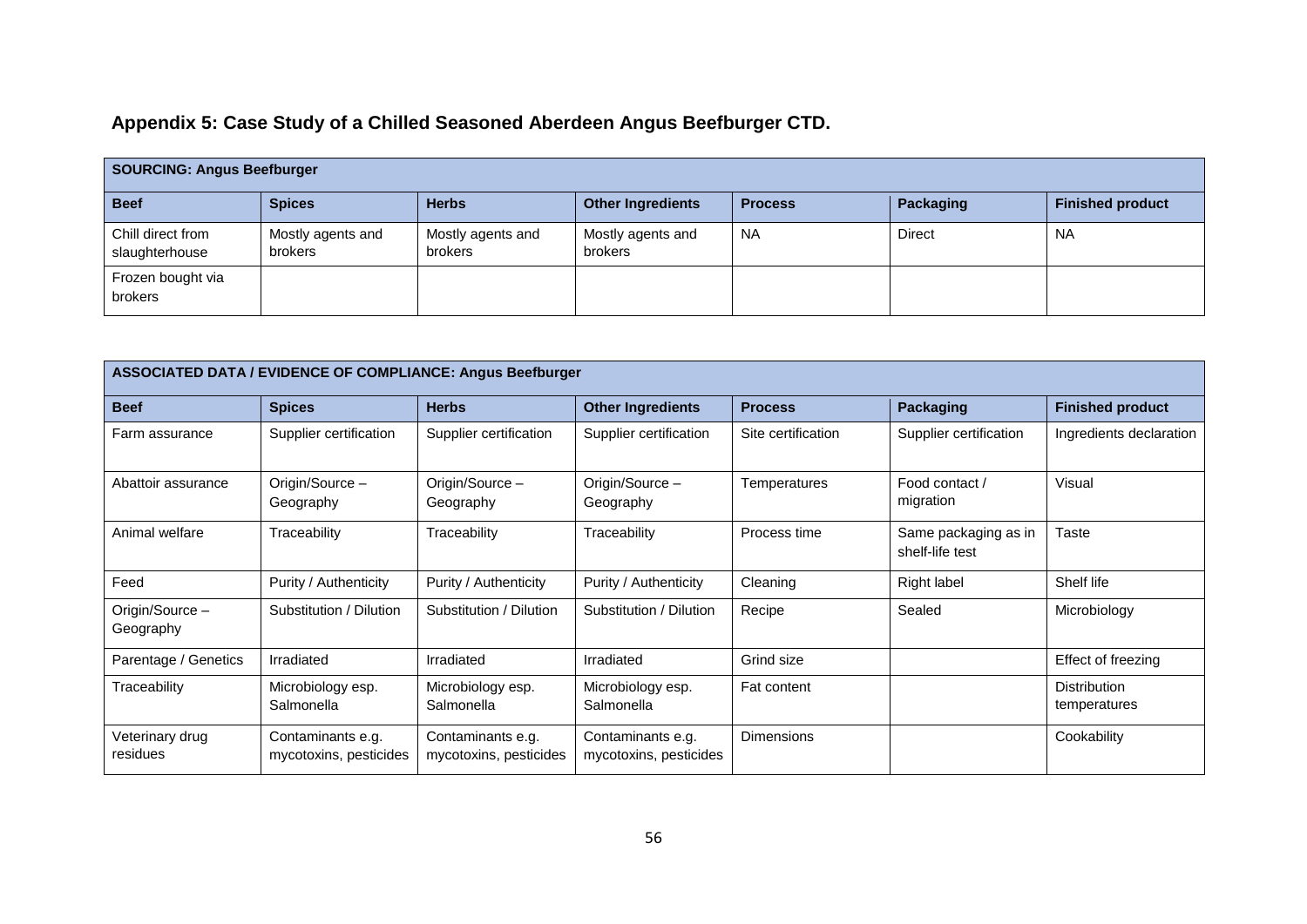| <b>ASSOCIATED DATA / EVIDENCE OF COMPLIANCE: Angus Beefburger CTD</b> |                                       |                                       |                                       |                |                  |                         |  |  |  |  |
|-----------------------------------------------------------------------|---------------------------------------|---------------------------------------|---------------------------------------|----------------|------------------|-------------------------|--|--|--|--|
| <b>Beef</b>                                                           | <b>Spices</b>                         | <b>Herbs</b>                          | <b>Other Ingredients</b>              | <b>Process</b> | <b>Packaging</b> | <b>Finished product</b> |  |  |  |  |
|                                                                       |                                       |                                       |                                       |                |                  |                         |  |  |  |  |
| Microbiology incl.<br>parasites                                       | Illegal dyes                          | Illegal dyes                          | Illegal dyes                          | Weight         |                  | Nutrition check         |  |  |  |  |
| Collagen content                                                      | Foreign bodies e.g.<br>stones, stalks | Size of herb flakes                   | Foreign bodies e.g.<br>stones, stalks | Cookability    |                  | Cooking instructions    |  |  |  |  |
| Foreign bodies e.g.<br>bones, splinters                               |                                       | Foreign bodies e.g.<br>stones, stalks |                                       | Chilling       |                  |                         |  |  |  |  |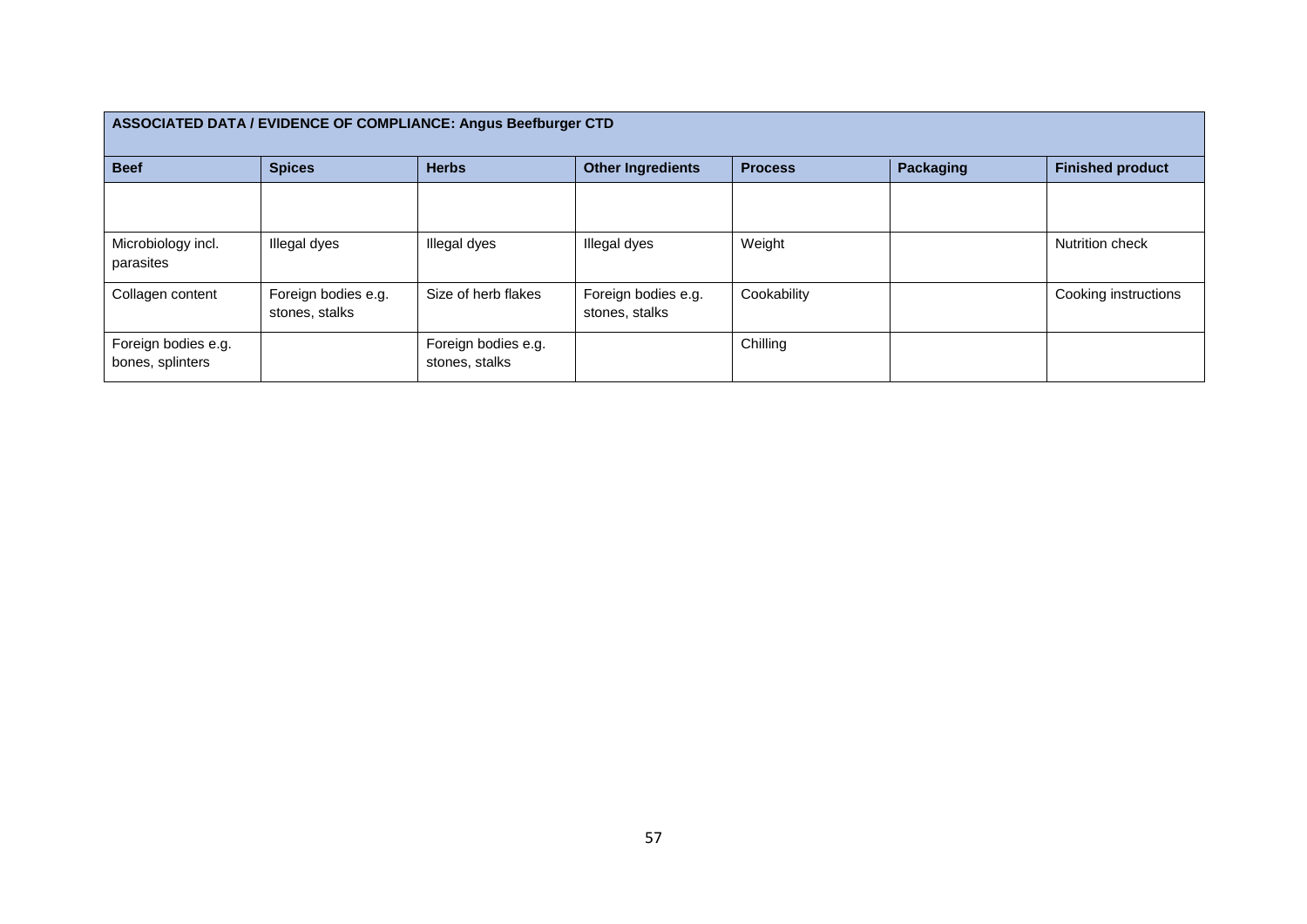| <b>INTERESTED PARTIES: Angus Beefburger</b> |                                   |                                   |                                   |                                    |                                    |                                     |  |  |
|---------------------------------------------|-----------------------------------|-----------------------------------|-----------------------------------|------------------------------------|------------------------------------|-------------------------------------|--|--|
| <b>Beef</b>                                 | <b>Spices</b>                     | <b>Herbs</b>                      | <b>Other Ingredients</b>          | <b>Process</b>                     | <b>Packaging</b>                   | <b>Finished product</b>             |  |  |
| Farmers                                     | Growers                           | Farmers                           | Growers                           | Equipment<br>manufacturers         | <b>Manufacturers</b>               | Consumers                           |  |  |
| Vets                                        | Agents                            | Agents                            | <b>Driers</b>                     | Analytical testing<br>laboratories | Analytical testing<br>laboratories | <b>Retailers</b>                    |  |  |
| Welfare organisations                       | <b>Brokers</b>                    | <b>Brokers</b>                    | Processors                        | Laboratory supplies                | Laboratory supplies                | Wholesalers                         |  |  |
| Animal nutritionists                        | Co-operatives                     | Co-operatives                     | Manufacturers                     | Laboratory equipment               | Laboratory equipment               | Foodservice                         |  |  |
| Analytical testing<br>laboratories          | Wholesalers                       | Wholesalers                       | Agents                            | <b>Trade Associations</b>          | Transport                          | <b>Distributors</b>                 |  |  |
| Analytical equipment                        | Transport                         | Coating suppliers                 | <b>Brokers</b>                    | <b>Certification Bodies</b>        | Storage                            | Transport                           |  |  |
| Temperature<br>monitoring equipment         | Storage                           | Oil refiners                      | Wholesalers                       |                                    | <b>Trade Associations</b>          | Storage                             |  |  |
| Refrigeration<br>engineers                  | Trade Associations <sup>4</sup>   | Transport                         | Transport                         |                                    | <b>Certification Bodies</b>        | Temperature<br>monitoring equipment |  |  |
| Slaughterhouse<br>operations                | Certification Bodies <sup>5</sup> | Storage                           | Storage                           |                                    |                                    | <b>Trade Associations</b>           |  |  |
| Transport (animals)                         |                                   | Trade Associations <sup>4</sup>   | Trade Associations <sup>4</sup>   |                                    |                                    | <b>Certification Bodies</b>         |  |  |
| Animal movements                            |                                   | Certification Bodies <sup>5</sup> | Certification Bodies <sup>5</sup> |                                    |                                    | <b>FSA</b>                          |  |  |
| Transport (meat)                            |                                   |                                   |                                   |                                    |                                    |                                     |  |  |
| Trade Associations <sup>4</sup>             |                                   |                                   |                                   |                                    |                                    |                                     |  |  |
| Certification Bodies <sup>5</sup>           |                                   |                                   |                                   |                                    |                                    |                                     |  |  |
| Ports/Customs                               |                                   |                                   |                                   |                                    |                                    |                                     |  |  |
| <b>DEFRA/FSA</b>                            |                                   |                                   |                                   |                                    |                                    |                                     |  |  |

 $^4$  Trade associations exist representing the interests of each actor in the food supply chain as well as the affiliated industries.

 $\overline{a}$ 

<sup>&</sup>lt;sup>5</sup> Certification Bodies certify primary producers, manufacturers, transport/distribution/storage organisations, calibration organisations and analytical testing laboratories.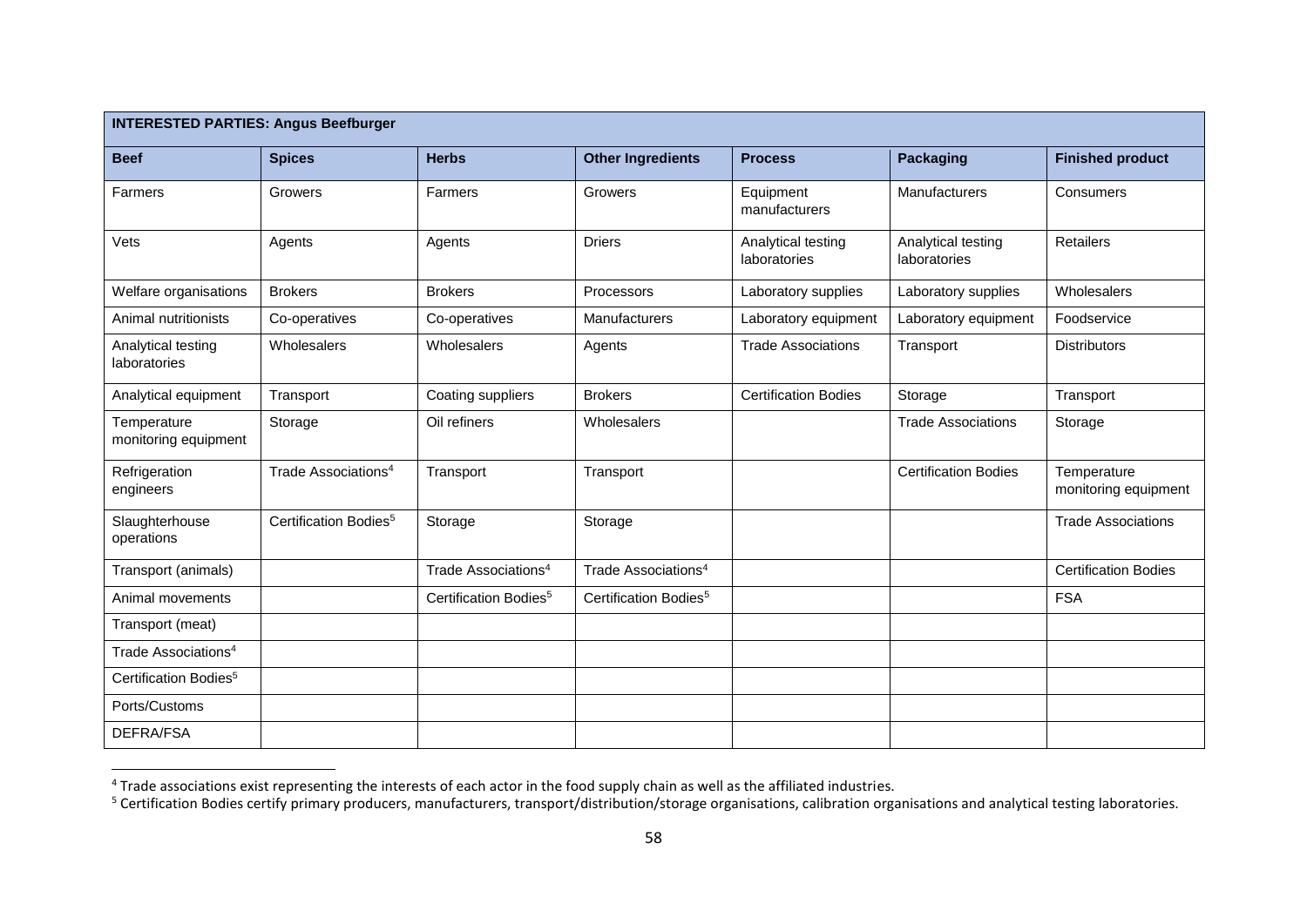|                               | General                                                                                                                     | <b>Import Controls</b>                        | <b>Labelling</b>                                                                                                              | <b>Composition &amp;</b><br><b>Standards</b>                                                            | <b>Biological Safety</b>                                      | <b>Chemical Safety</b>                                                                                                     | <b>Biotechnology</b>                       |  |  |
|-------------------------------|-----------------------------------------------------------------------------------------------------------------------------|-----------------------------------------------|-------------------------------------------------------------------------------------------------------------------------------|---------------------------------------------------------------------------------------------------------|---------------------------------------------------------------|----------------------------------------------------------------------------------------------------------------------------|--------------------------------------------|--|--|
| <b>ENGLAND</b>                |                                                                                                                             |                                               |                                                                                                                               |                                                                                                         |                                                               |                                                                                                                            |                                            |  |  |
| <b>FSA</b>                    | Food safety,<br>Traceability,<br>Hygiene controls,<br>food incidents.<br>Rapid Alert<br>System for Food<br>and Feed (RASFF) | Public<br>Health<br>aspects of food &<br>feed | <b>Food Safety</b><br>aspects<br>(inc. allergens) only<br>Feed safety,<br>nutritional content<br>and PARNUTS                  | Standards for feed<br>materials as set<br>out in the feed<br>catalogue                                  | Transmissible<br>Spongiform<br>Encephalopathies<br>$(TSEs)^7$ | Food and feed<br>additives,<br>Contaminants,<br>Food contact<br>materials:<br>Chemical safety of<br>feed.                  | Genetically Modified<br>(GM) food and feed |  |  |
| Defra (and Defra<br>Agencies) | Animal By-Products<br>Feed ban                                                                                              | Animal By-products                            | All - Beef Labelling<br>& protected food<br>names<br>Labelling General<br>where not related<br>to food safety or<br>nutrition | Organic Products<br>Composition &<br>Standards except<br>for food for<br>particular<br>nutritional uses | <b>TSEs</b>                                                   | Medicated feed,<br><b>Specified Feed</b><br>Additives,<br>Residues of<br><b>Veterinary Products</b><br>(VMD <sup>8</sup> ) | N/A                                        |  |  |
| Dept. of Health               | N/A                                                                                                                         | N/A                                           | <b>Foods for Particular</b><br><b>Nutritional Uses</b><br>Nutrition and<br>Nutritional<br>Health claims<br>(England)          | N/A                                                                                                     | N/A                                                           | N/A                                                                                                                        | N/A                                        |  |  |
| <b>HSE</b><br>$(CRD)^9$       | N/A                                                                                                                         | N/A                                           | N/A                                                                                                                           | N/A                                                                                                     | N/A                                                           | <b>Pesticide Residues</b><br>Biocide products                                                                              | N/A                                        |  |  |

#### **Appendix 6: Division of Responsibility for Food Law in the UK<sup>6</sup>**

 $\overline{\phantom{a}}$ 

<sup>6</sup> FOOD STANDARDS AGENCY FOOD AND FEED LAW GUIDE Updated January 2018

 $<sup>7</sup>$  In relation to specified risk material, mechanically separated meat and slaughtering techniques</sup>

<sup>8</sup> Veterinary Medicines Directorate

<sup>&</sup>lt;sup>9</sup> Chemicals Regulation Directorate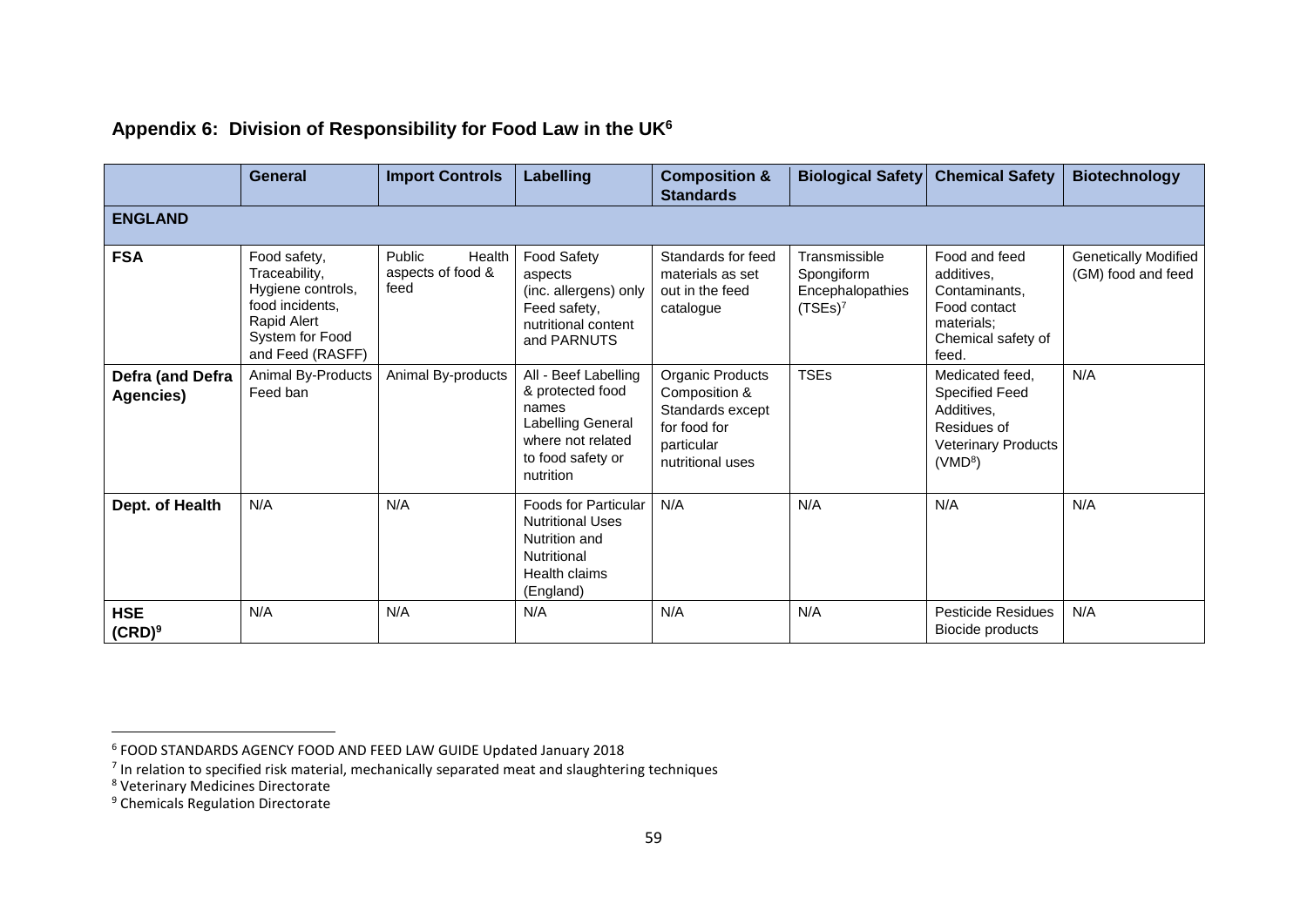|                     | <b>General</b>                                                                     | Import Controls                                   | Labelling                                                                                                                                                                                         | <b>Composition &amp;</b><br><b>Standards</b> | <b>Biological Safety</b>                                                                                                | <b>Chemical Safety</b>                                                                                            | <b>Biotechnology</b>              |  |  |
|---------------------|------------------------------------------------------------------------------------|---------------------------------------------------|---------------------------------------------------------------------------------------------------------------------------------------------------------------------------------------------------|----------------------------------------------|-------------------------------------------------------------------------------------------------------------------------|-------------------------------------------------------------------------------------------------------------------|-----------------------------------|--|--|
| <b>WALES</b>        |                                                                                    |                                                   |                                                                                                                                                                                                   |                                              |                                                                                                                         |                                                                                                                   |                                   |  |  |
| <b>FSAW</b>         | Traceability,<br>Hygiene, Rapid<br>Alert<br>System for Food<br>and<br>Feed (RASFF) | <b>Public Health</b><br>aspects of food &<br>feed | All General<br>Labelling,<br>Food safety<br>aspects                                                                                                                                               | All except for<br>organic products           | Transmissible<br>Spongiform<br>Encephalopathies<br>(TSEs) <sup>10</sup> in relation<br>to food for human<br>consumption | Food and feed<br>additives,<br>Contaminants,<br>Food contact<br>materials<br><b>Chemical Safety</b><br>οf<br>Feed | Genetically<br>Modified (GM) food |  |  |
| Welsh<br>Government | Animal By-<br>Products Feed<br>ban                                                 | Animal By-<br>products                            | Nutrition and<br><b>Nutritional Health</b><br>Claims<br>Foods for Specific<br>Groups, (replaced<br>Foods for<br>Particular<br>Nutritional<br>Uses) Beef<br>Labelling &<br>protected food<br>names | Organic Products                             | TSEs in relation to<br>animal disease                                                                                   | Medicated feed.<br><b>Specified Feed</b><br>Additives,<br>Residues of<br><b>Veterinary Products</b>               | N/A                               |  |  |
| <b>HSE</b><br>(CRD) | N/A                                                                                | N/A                                               | N/A                                                                                                                                                                                               | N/A                                          | N/A                                                                                                                     | Pesticide Residues                                                                                                | N/A                               |  |  |

 $\overline{a}$ 

<sup>&</sup>lt;sup>10</sup> In relation to specified risk material, mechanically separated meat and slaughtering techniques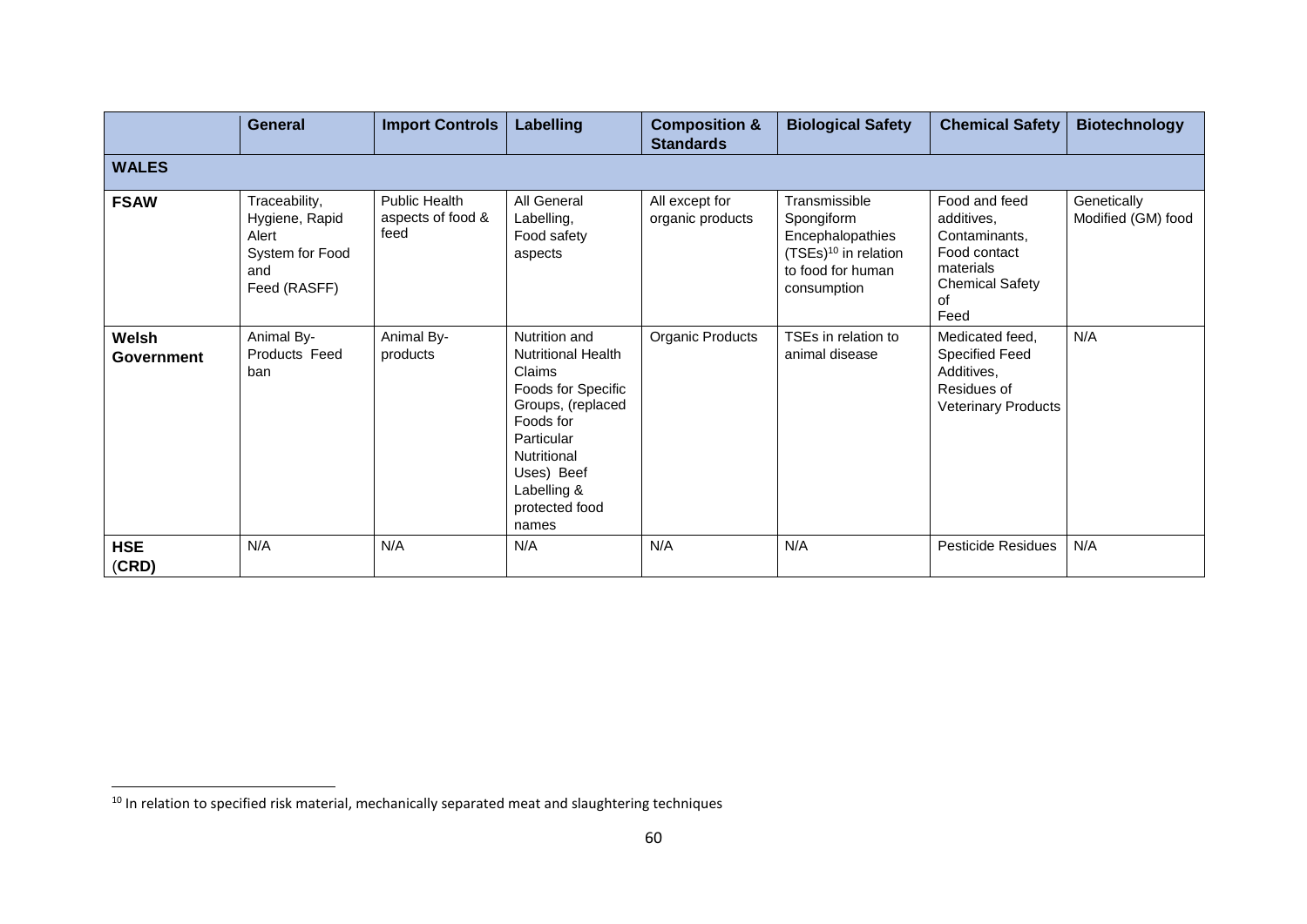|                                                                                               | General                                                                            | <b>Import Controls</b>                              | Labelling                                                                                                                                        | <b>Composition &amp;</b><br><b>Standards</b> | <b>Biological</b><br><b>Safety</b>                                        | <b>Chemical Safety</b>                                                                                                             | <b>Biotechnology</b>              |  |  |
|-----------------------------------------------------------------------------------------------|------------------------------------------------------------------------------------|-----------------------------------------------------|--------------------------------------------------------------------------------------------------------------------------------------------------|----------------------------------------------|---------------------------------------------------------------------------|------------------------------------------------------------------------------------------------------------------------------------|-----------------------------------|--|--|
| <b>NORTHERN IRELAND</b>                                                                       |                                                                                    |                                                     |                                                                                                                                                  |                                              |                                                                           |                                                                                                                                    |                                   |  |  |
| <b>FSA</b>                                                                                    | Traceability,<br>Hygiene, Rapid<br>Alert<br>System for Food<br>and<br>Feed (RASFF) | <b>Public Health</b><br>aspects of food<br>and feed | All General<br>Labelling, Food<br>Safety aspects,<br>Foods for Particular<br><b>Nutritional Uses,</b><br><b>Nutrition &amp; Health</b><br>Claims | All except for<br>organic products           | Transmissible<br>Spongiform<br>Encephalopathies<br>$(TSEs)$ <sup>11</sup> | e.g. additives,<br>contaminants, food<br>contact materials                                                                         | Genetically<br>Modified (GM) food |  |  |
| Department of<br>Agriculture,<br><b>Environment</b><br>and<br><b>Rural Affairs</b><br>(DAERA) | Animal By-<br>Products Feed ban                                                    | N/A                                                 | <b>Beef Labelling</b><br>& protected<br>food names                                                                                               | Organic Products                             | <b>TSEs</b>                                                               | <b>Chemical Safety</b><br>of Feed,<br>Medicated feed,<br><b>Specified Feed</b><br>Additives,<br>Residues of<br>Veterinary Products | N/A                               |  |  |
| <b>HSE</b><br>(CRD)                                                                           | N/A                                                                                | N/A                                                 | N/A                                                                                                                                              | N/A                                          | N/A                                                                       | <b>Pesticide Residues</b>                                                                                                          | N/A                               |  |  |

Note: Food Standards Scotland (FSS) was established 1 April 2015 as the national food body for Scotland, with responsibility for those central Government functions previously carried out by the FSA in Scotland. The Food Law Guide therefore does not include details on food law in Scotland.

 $\overline{a}$  $11$  In relation to specified risk material, mechanically separated meat and slaughtering techniques